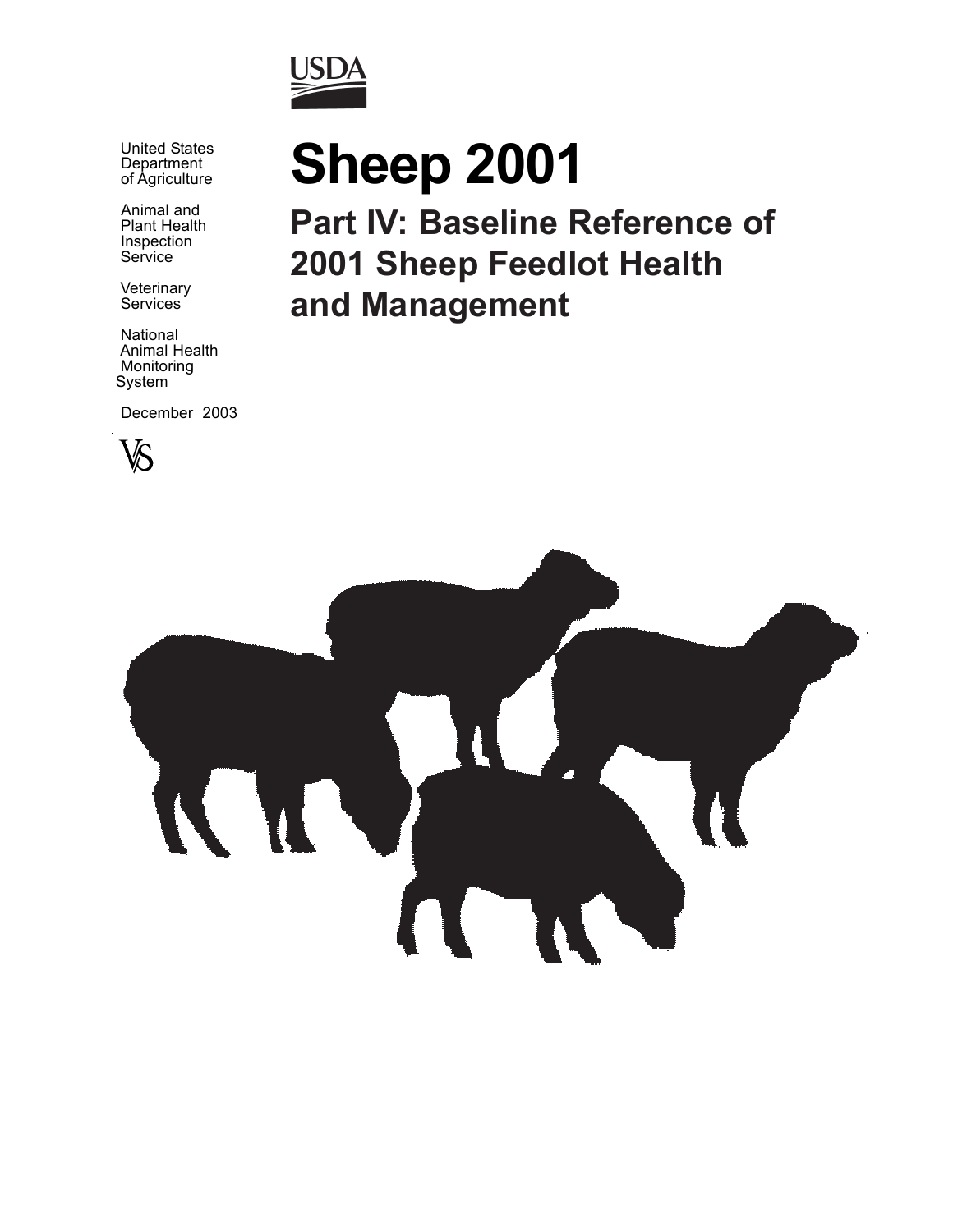The U.S. Department of Agriculture (USDA) prohibits discrimination in all its programs and activities on the basis of race, color, national origin, sex, religion, age, disability, political beliefs, sexual orientation, or marital or family status. (Not all prohibited bases apply to all programs). Persons with disabilities who require alternative means for communication of program information (Braille, large print, audiotape, etc.) should contact USDA's TARGET Center at (202) 720-2600 (voice and TDD).

To file a complaint of discrimination, write USDA, Director, Office of Civil Rights, Room 326-W, Whitten Building, 1400 Independence Avenue, SW, Washington, DC 20250-9410 or call (202) 720-5964 (voice and TDD). USDA is an equal opportunity provider and employer.

Mention of companies or commercial products does not imply recommendation or endorsement by the USDA over others not mentioned. USDA neither guarantees nor warrants the standard of any product mentioned. Product names are mentioned solely to report factually on available data and to provide specific information.

#### USDA:APHIS:VS:CEAH

NRRC Building B, M.S. 2E7 2150 Centre Avenue Fort Collins, CO 80526-8117 970.494.7000 E-mail NAHMSweb@aphis.usda.gov www.aphis.usda.gov/vs/ceah/cahm

#N403.1203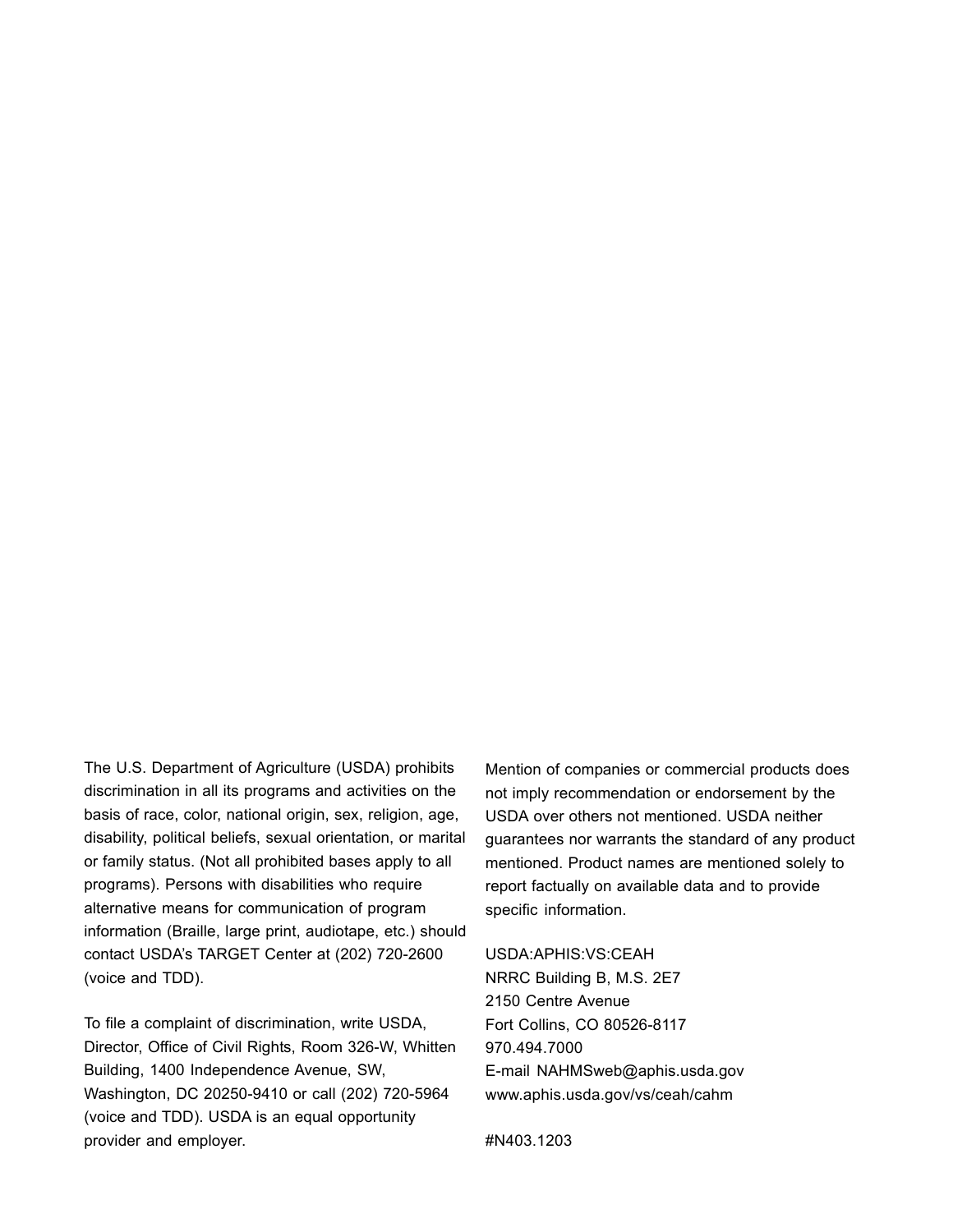#### **Acknowledgements**

This report has been prepared from material received and analyzed by the U.S. Department of Agriculture (USDA), Animal Plant Health Inspection Service (APHIS), Veterinary Services (VS) during a study of animal health and management on sheep operations.

The Sheep 2001 study was a cooperative effort between State and Federal agricultural statisticians, animal health officials, university researchers, extension personnel, and sheep producers. We want to thank the hundreds of industry members who helped determine the direction and objectives of this study by participating in focus groups.

Thanks to the National Agricultural Statistics Service (NASS) enumerators and State and Federal Veterinary Medical Officers (VMOs), and Animal Health Technicians (AHTs) who visited the operations and collected the data. Their hard work and dedication to the National Animal Health Monitoring System (NAHMS) are invaluable. The roles of the producer, Area Veterinarian in Charge (AVIC), NAHMS Coordinator, VMO, AHT, NASS enumerator, and lab personnel at the National Veterinary Services Laboratories were critical in providing quality data for Sheep 2001 reports. Thanks also to the personnel at the Centers for Epidemiology and Animal Health (CEAH) for their efforts in generating and distributing valuable reports from Sheep 2001 data, and to our reviewers for providing valuable expertise and guidance through their comments.

All participants are to be commended, particularly the producers whose voluntary efforts made the Sheep 2001 study possible.

Thomas E. Walton

Director Centers for Epidemiology and Animal Health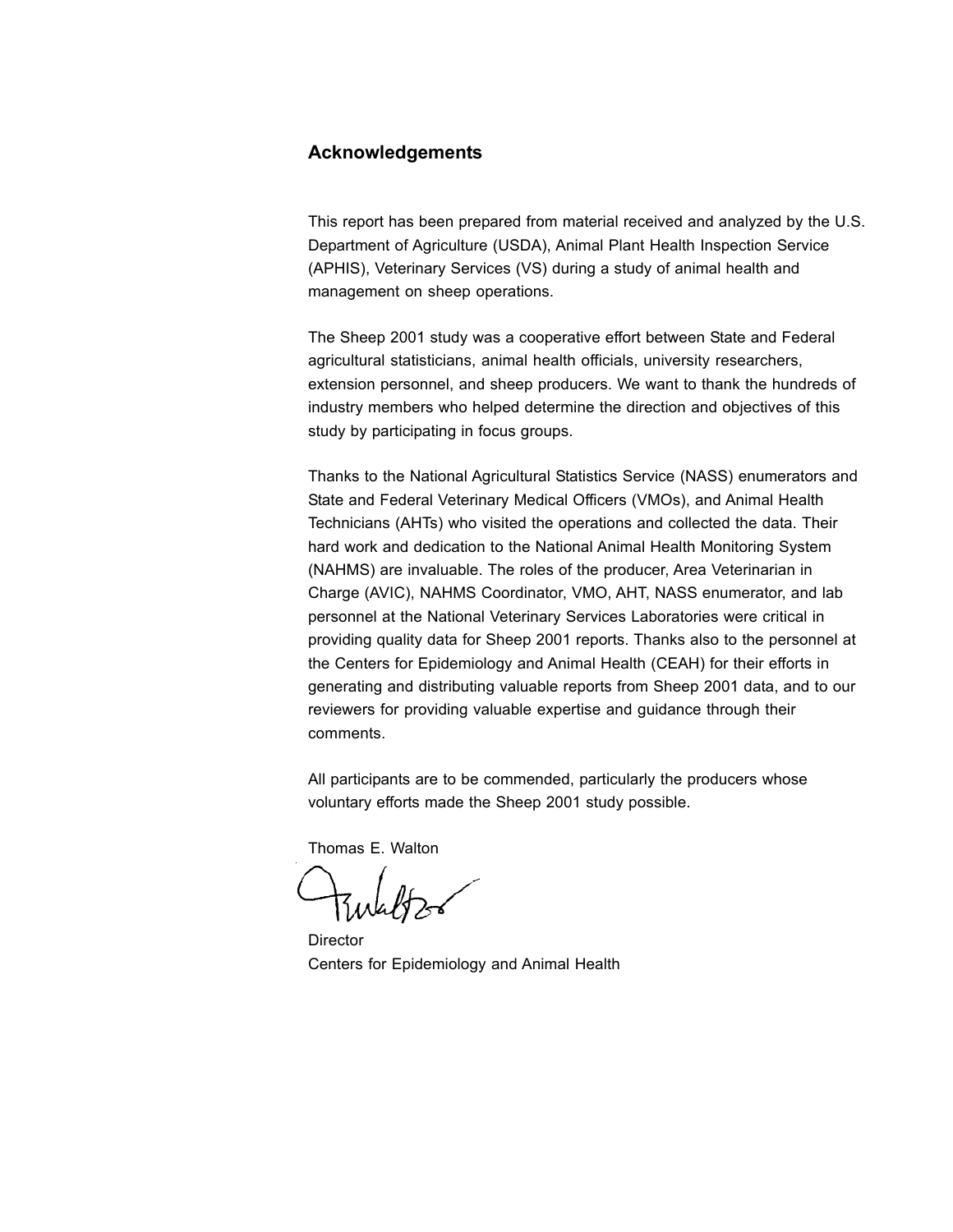*Suggested bibliographic citation for this rep*ort: USDA. 2001. Part IV: Baseline Reference of 2001 Sheep Feedlot Health and Management USDA:APHIS:VS, CEAH, National Animal Health Monitoring System. Fort Collins, CO. #403.0803.

#### *Contacts for further information:*

Questions or comments on Sheep 2001 study methodology or data analysis: Dr. Katherine Marshall 970.494.7000 Information on reprints or other NAHMS reports: Mr. Brad Doty Telephone: 970.494.7000 E-mail: NAHMSweb@aphis.usda.gov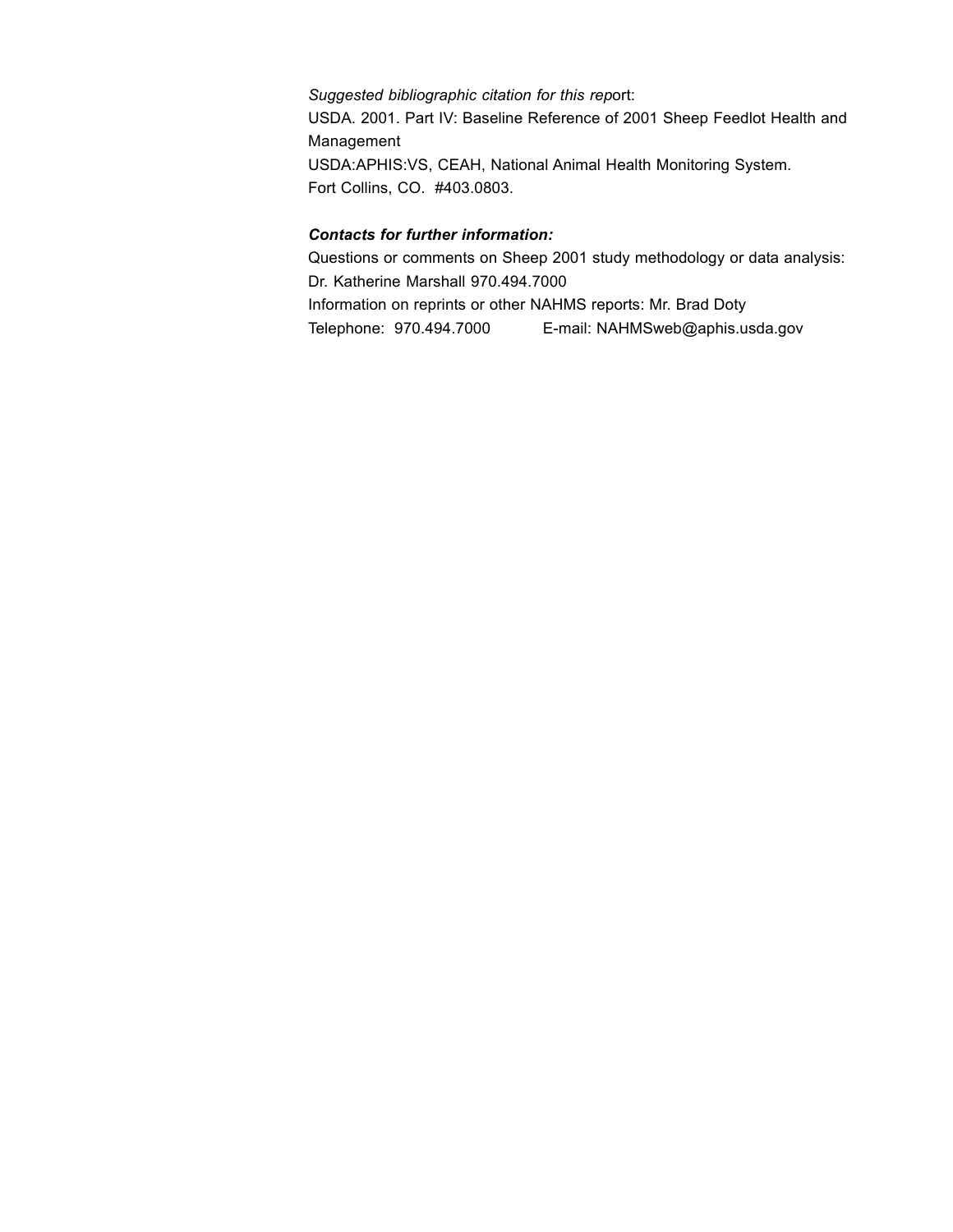### **Table of Contents**

#### **Introduction 1**

Terms Used in This Report 3

#### **Section I: Sample Results 4 A. Placement Profile 4**

- 1. Feedlot size 4
- 2. Placement reason 4
- 3. Distribution of placements for slaughter 5
- 4. Ownership 5
- 5. Months feeding high concentrate 6
- 6. Weight distribution of feeder lambs 7

#### **B. Management 7**

- 1. Days from placement to slaughter 7
- 2. Weight of feeder lambs at slaughter 8
- 3. Lambing in feedlot 8
- 4. Prearrival information 9
- 5. Prearrival processing procedures 11

#### **C. Arrival Management and Group Processing 13**

- 1. Resources for new arrivals 13
- 2. Arrival processing 13
- 3. Second processing 16

#### **D. Nutritional Management 17**

- 1. Concentrate 17
- 2. Feeding methods 17
- 3. Nutritional consultant 18

#### **E. Disease Prevention and Management 19**

- 1. Injections 19
- 2. Treatment record keeping 21
- 3. Antibiotics in feed or water 23
- 4. Parasite treatments 24
- 5. Coccidiostat use 27

#### **F. Sick Animal Management 28**

- 1. Lamb deaths 28
- 2. Treatments 30

#### **G. Other Management 31**

- 1. Feedback from slaughter plants 31
- 2. Feedback to lamb sources 33
- 3. ASI quality assurance program 33
- 4. Manure disposal 34
- 5. Resources 35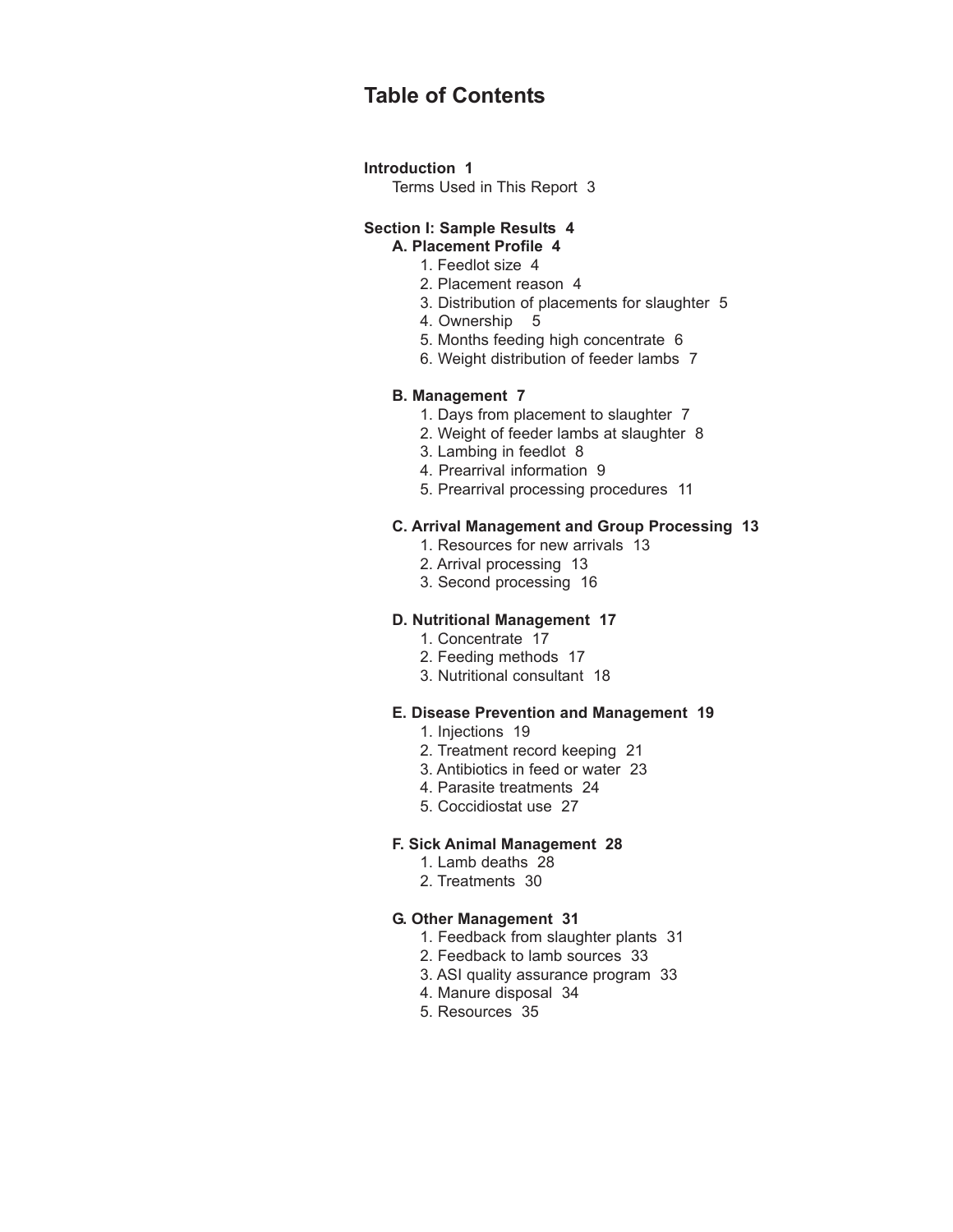#### **H. Biosecurity 37**

- 1. Visitor restrictions 37
- 2. Animal control 38
- 3. Rodent control 40
- 4. Predator control 40
- 5. Polyethylene contamination control 42

#### **Section II. Methodology 43 A. Needs Assessment 43**

- **B. Sampling and Estimation 44**
- **C. Data Collection 47**
- **D. Data Analysis 47**
- **Appendix I: Sample Profile 51 A. Responding Operations 51**

#### **Appendix II: U.S. Sheep and Lamb Inventory and Operations 52 A. Regional Summary 52**

#### **B. Size Group Summary 53**

1. Source: United States Census of Agriculture, U.S. Department of Commerce, 1997 53 2. Source: United States Department of Agriculture, NASS 53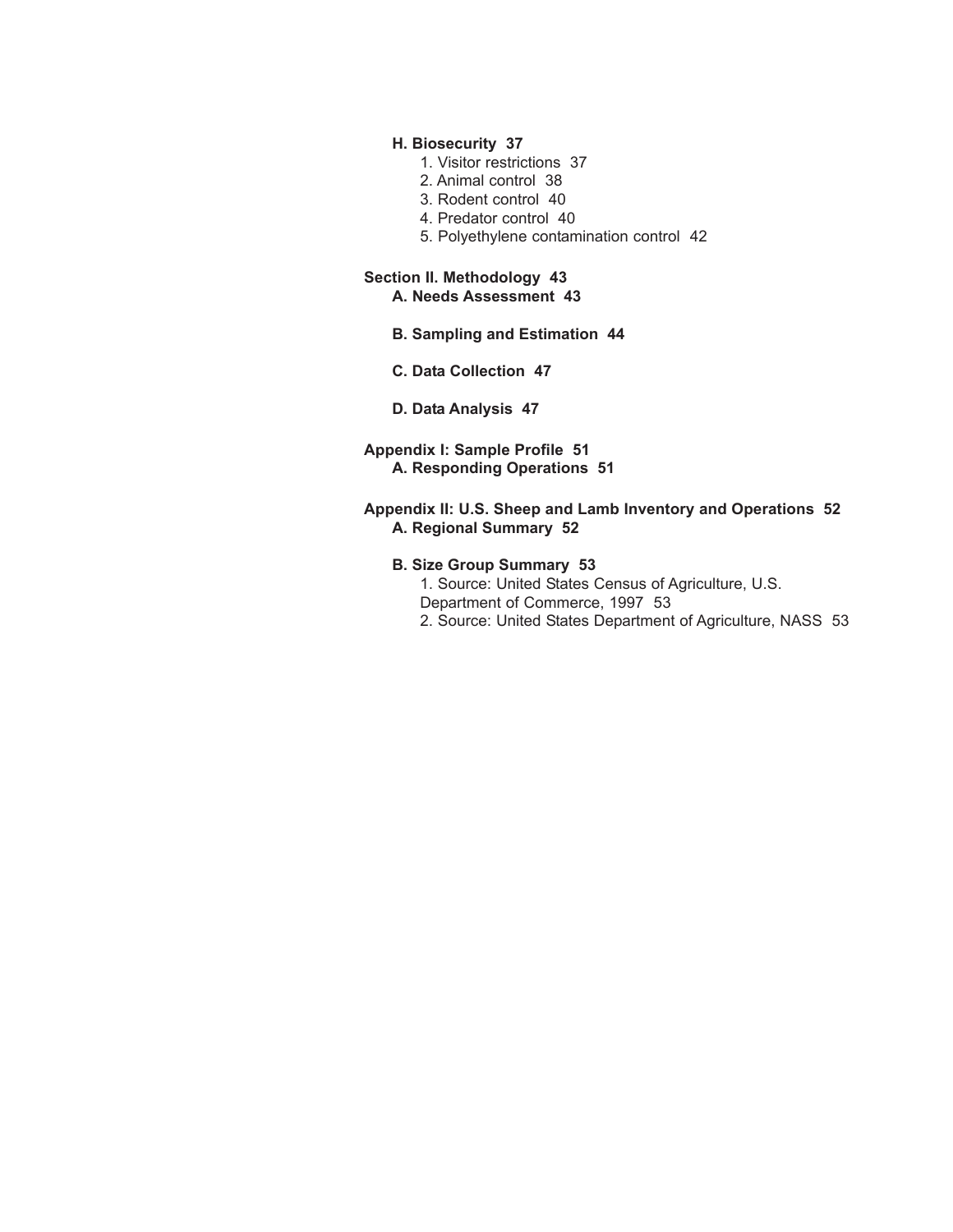#### **Introduction**

As part of the National Animal Health Monitoring System (NAHMS), the USDA:APHIS: Veterinary Services (VS) conducted its first national study of the sheep industry with the 1996 NAHMS National Sheep Survey. This was a voluntary, mail-in survey developed through collaboration with the Research and Education Division of the American Sheep Industry Association (ASI), and focused on identifying health and productivity issues affecting America's sheep industry. The 1996 NAHMS study results provided an overview of sheep health, productivity, and management on 5,174 U.S. operations.

NAHMS' second national sheep study, NAHMS Sheep 2001, was designed to provide both participants and the industry with information on the U.S. sheep flock on operations with one or more sheep. Specific objectives of this study are described in Section II: Methodology. The USDA's National Agricultural Statistics Service (NASS) collaborated with VS to select a producer sample statistically designed to provide inferences to the nation's sheep population in the 22 participating States (see map). These 22 states include the major sheep producing States, accounting for 87.4 percent of the U.S. sheep inventory on January 1, 2001, and 72.3 percent of U.S. sheep producers in 2000.

Part I: Reference of Sheep Management in the United States, 2001. Data from this report were collected from 3,210 operations in the 22 participating States. NASS interviewers contacted producers and collected data for these reports via a questionnaire administered on-site from December 29, 2000, to January 26, 2001.

# \*#4435 Shaded States = participating States

#### **States Participating in the Sheep 2001 Study**

\*Identification numbers are assigned to each graph in this report, for public reference.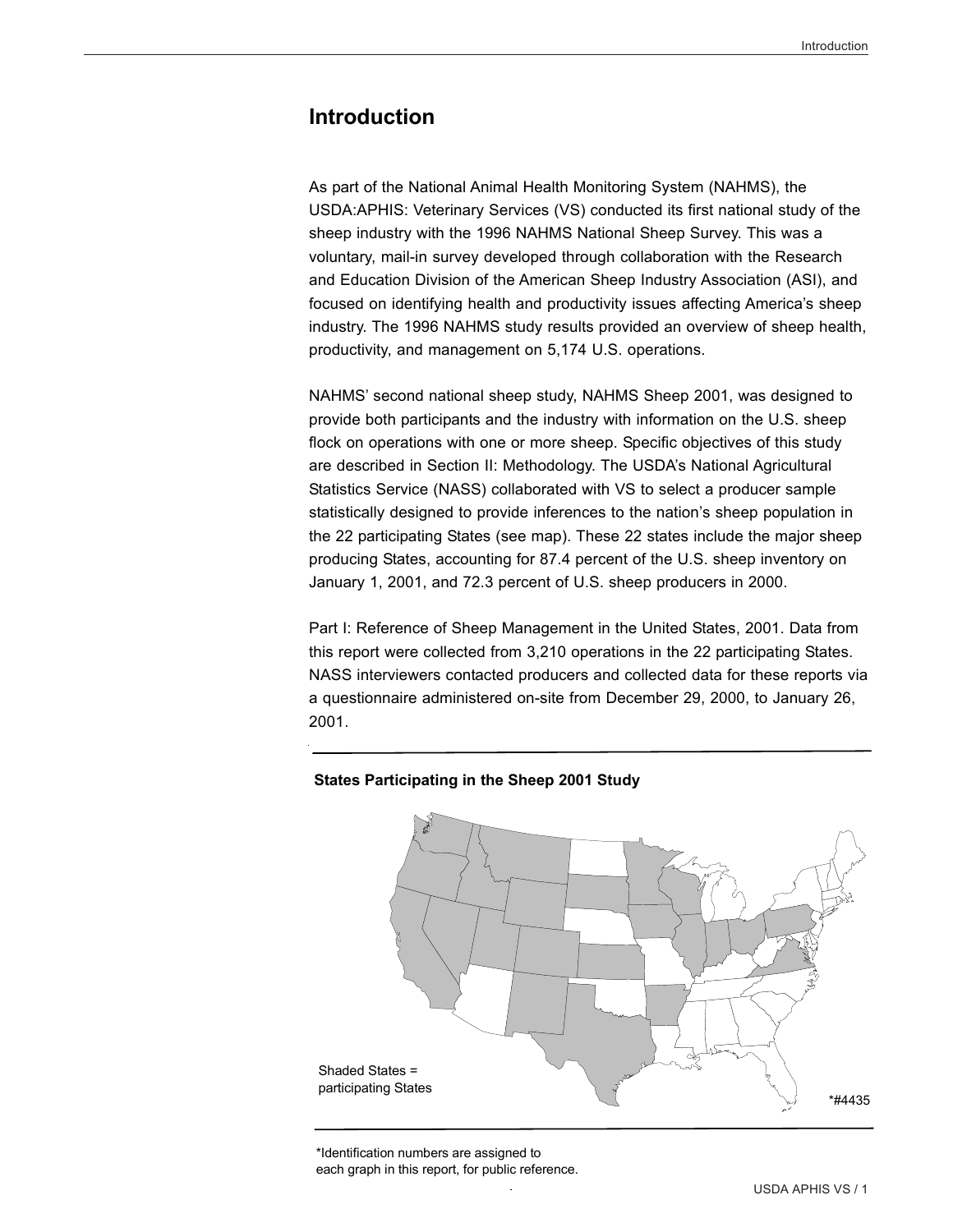Part II: Reference of Sheep Health in the U.S., 2001 is the second of a series of reports containing national information resulting from NAHMS Sheep 2001. Data from this report were collected from 1,101 participating operations that had 20 or more ewes. State and Federal veterinary medical officers (VMOs) and animal health technicians (AHTs) collected the data on operations in the 22 participating States between February 5, 2001, and April 27, 2001. The 22-State target population of operations with 20 or more ewes was estimated to represent 42.1 percent of all sheep operations and 92.6 percent of ewes in the 22 States on January 1, 2001.

Part III: Lambing Practices, Spring 2001 is the third of a series of reports from NAHMS Sheep 2001. Data for this report were collected by State and Federal VMOs and AHTs from 870 participating operations via a telephone survey administered from June 4 to June 29, 2001. To be eligible for the telephone survey, operations had to have 20 or more ewes on-site on January 1, 2001, and must have completed lambing by July 1, 2001.

Part IV: Baseline Reference of 2001 Sheep Feedlot Health and Management is the fourth report from the NAHMS Sheep 2001 study. Data for this report were collected from 32 feedlots in 11 participating States<sup>1</sup>. VMOs and AHTs contacted producers and collected data for this report via a questionnaire administered on-site from September 4 through November 16, 2001. The results of this part of the study apply only to the sample and care should be taken before inferences are made to the population of sheep feedlots in the United States.

Further information on NAHMS studies and reports are available online at: www.aphis.usda.gov/vs/ceah/cahm

For questions about this report or additional copies, please contact: USDA:APHIS:VS:CEAH NRRC Building B, M.S. 2E7 2150 Centre Avenue, Fort Collins, CO 80526-8117 970.494.7000

1 Colorado, Iowa, Kansas, Minnesota, Montana, Oregon, Pennsylvania, South Dakota, Utah, Wisconsin, Wyoming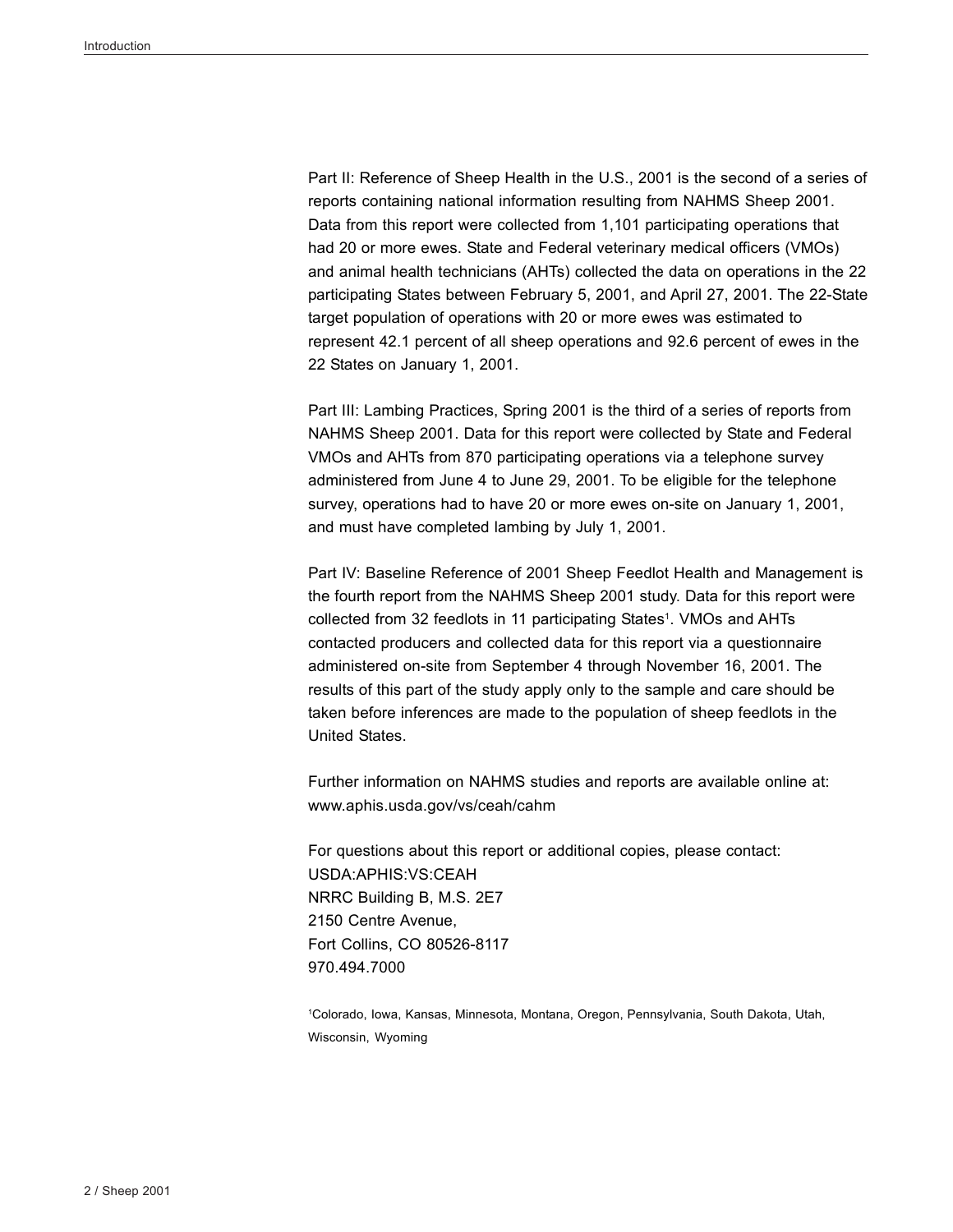#### **Terms Used in This Report**

**Feedlot:** Operations considered feedlots for this report were identified from the NAHMS Sheep 2001 Phase I data collection (General Sheep Management Report questionnaire). A feedlot is any operation with a January 1, 2001, inventory of 500 or more market lambs or sheep that identified themselves as a feedlot and fed a high-energy diet for the purpose of getting their animals to an acceptable slaughter weight.

**Feedlot average**: A single value for each feedlot is summed over all feedlots reporting divided by the number of feedlots reporting.

**Feedlot size**: Throughout this report, data are summarized by two size groupings based on the total number of sheep and lambs placed on the operations' feedlots between August 1, 2000, and July 31, 2001. One size group is less than 5,000 head while the other is 5,000 or more.

**N/A**: Not applicable.

**Percentage:** Data in tables are reported by percentage of feedlots or by percentage of lambs or sheep. The data reflects only this sample of feedlots.

**Sample profile**: Information that describes characteristics of the feedlots where Sheep 2001 data were collected, such as feedlots responding by number of head placed on feed (Appendix I)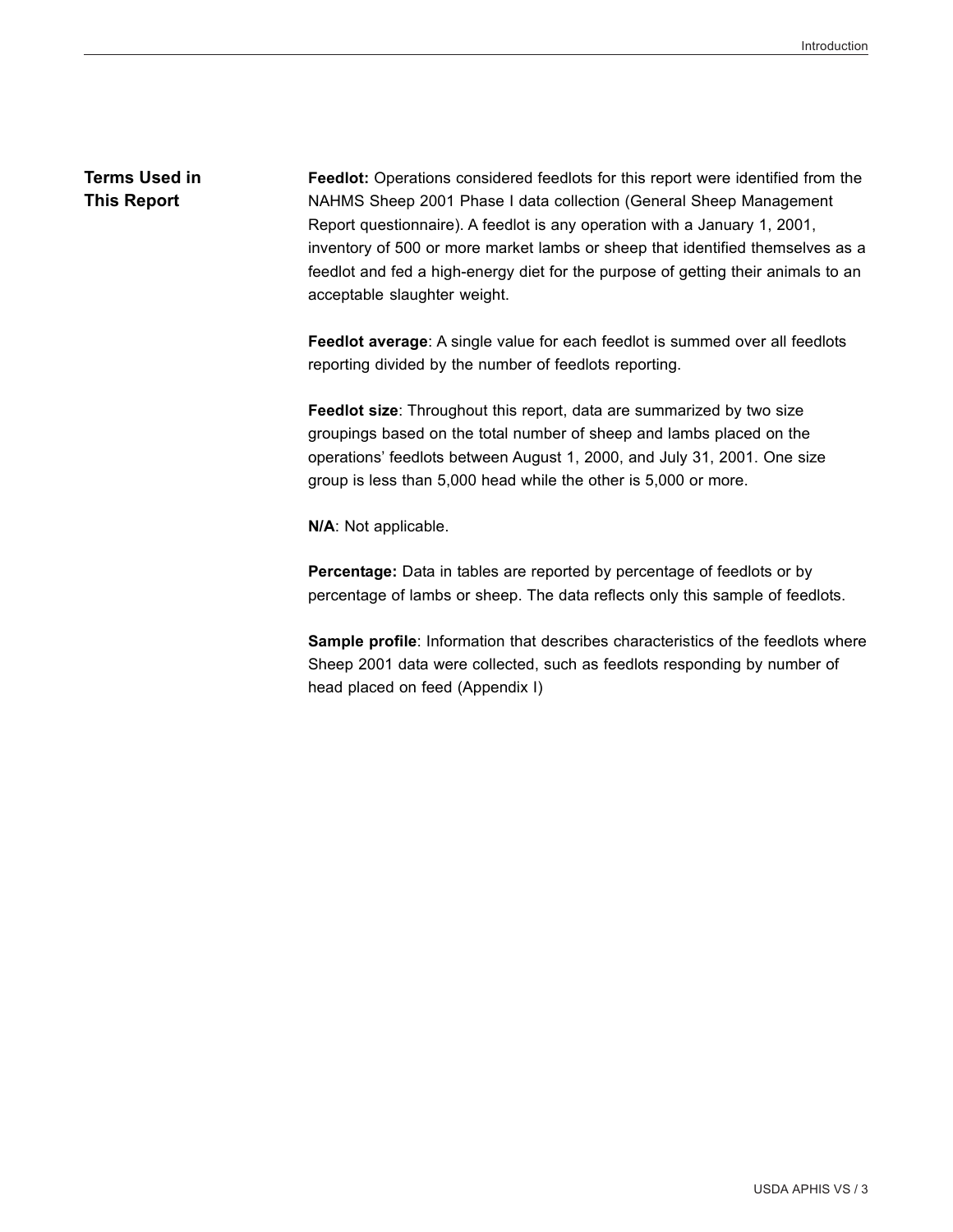#### **Section I: Sample Results**

#### **A. Placement Profile**

#### **1. Feedlot size**

Just over half the participating feedlots fed fewer than 5,000 sheep and lambs between August 1, 2000, and July 31, 2001. However, over 95 percent of the market lambs were fed on the larger operations during that time period.

a. (FD100) Percentage of feedlots (and percentage of market lambs on July 1, 2001) by feedlot size<sup>1</sup>:

| <b>Feedlot Size</b><br>(Number of Sheep)<br>and Lambs) | <b>Percent Feedlots</b> | <b>Percent Market Lambs</b> |
|--------------------------------------------------------|-------------------------|-----------------------------|
| Less than 5,000                                        | 59.4                    | 4.6                         |
| 5,000 or more                                          | 40.6                    | 95.4                        |
| Total                                                  | 100.0                   | 100.0                       |

<sup>1</sup> Feedlot size is based on the number head placed on feed from August 1, 2000, through July 31, 2001

#### **2. Placement reason**

All feedlots placed at least some animals on feed for slaughter. However, 18.7 percent of feedlots placed animals on feed for a reason other than slaughter. These were ewe lambs on feed prior to breeding.

a. (FD200-202) Percentage of feedlots (and percentage of sheep and lambs placed on feed) by reason for placement at the feedlot from August 1, 2000, through July 31, 2001:

| <b>Placement Reason</b> | <b>Percent Feedlots</b> | <b>Percent Sheep/Lambs</b> |
|-------------------------|-------------------------|----------------------------|
| Slaughter market        | 100.0                   | 99.3                       |
| Other                   | 18.7                    | 0 7                        |
| Total                   | N/A                     | 100.0                      |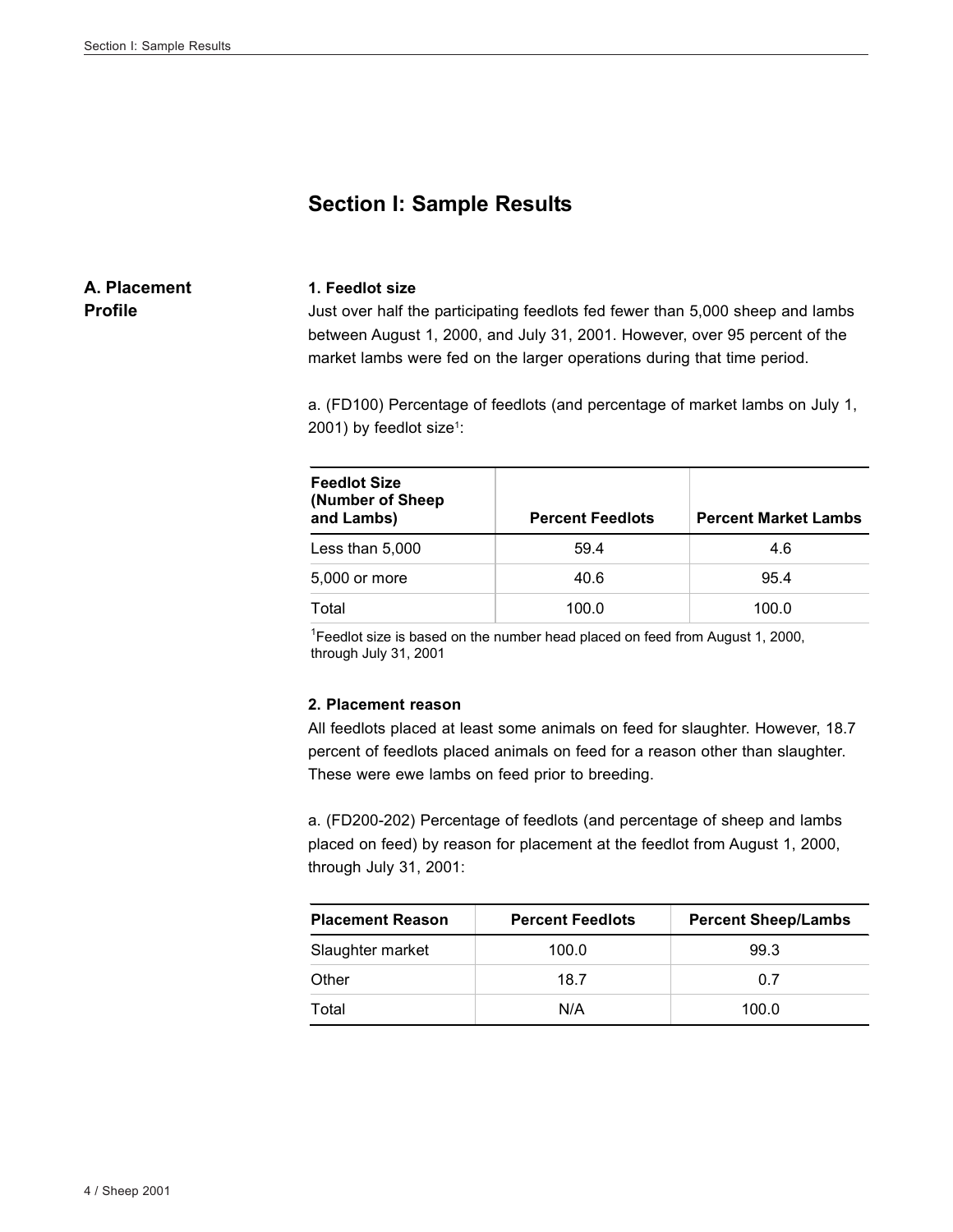#### **3. Distribution of placements for slaughter**

All feedlots placed at least some ram and ewe lambs on feed for the slaughter market. Only 3.1 percent of feedlots placed adult rams on feed for slaughter, while 9.4 percent placed ewes on feed for slaughter. These animals represented less than 0.05 percent of the total animals on feed in 2001, and this number sums to zero when rounded to a tenth of a percent.

a. (FD203-208) Percentage of feedlots that placed on feed any of the following sheep and lambs for slaughter market (and percentage of any of the following sheep and lambs placed):

| <b>Sheep and Lambs</b> | <b>Percent Feedlots</b> | Percent of<br><b>Sheep and Lambs</b><br><b>Placed for</b><br><b>Slaughter Market</b> |
|------------------------|-------------------------|--------------------------------------------------------------------------------------|
| Wethers/ram lambs      | 100.0                   | 64.2                                                                                 |
| Ewe lambs              | 100.0                   | 35.8                                                                                 |
| Adult rams             | 3.1                     | $0.0*$                                                                               |
| Adult ewes             | 9.4                     | $0.0*$                                                                               |
| Total                  | N/A                     | 100.0                                                                                |

\*Less than 0.05 percent

#### **4. Ownership**

a. (FD210-213) Percentage of sheep and lambs placed on feed for slaughter, by ownership and by feedlot size:

| <b>Percent Sheep and Lambs</b>                                   |                                                 |                  |                     |
|------------------------------------------------------------------|-------------------------------------------------|------------------|---------------------|
|                                                                  | <b>Feedlot Size</b><br>(Number Sheep and Lambs) |                  |                     |
|                                                                  | Less Than<br>5,000                              | 5,000<br>or More | <b>All Feedlots</b> |
| Ownership                                                        | <b>Percent</b>                                  | <b>Percent</b>   | <b>Percent</b>      |
| Owned by this operation                                          | 98.3                                            | 42.2             | 44.3                |
| Cosigned to this feedlot/<br>ownership retained by<br>producer   | 1.7                                             | 27.8             | 26.8                |
| Cosigned to this feedlot/<br>ownership retained by<br>lamb buyer | 0.0                                             | 30.0             | 28.9                |
| Under other ownership                                            | 0.0                                             | 0.0              | 0.0                 |
| Total                                                            | 100.0                                           | 100.0            | 100.0               |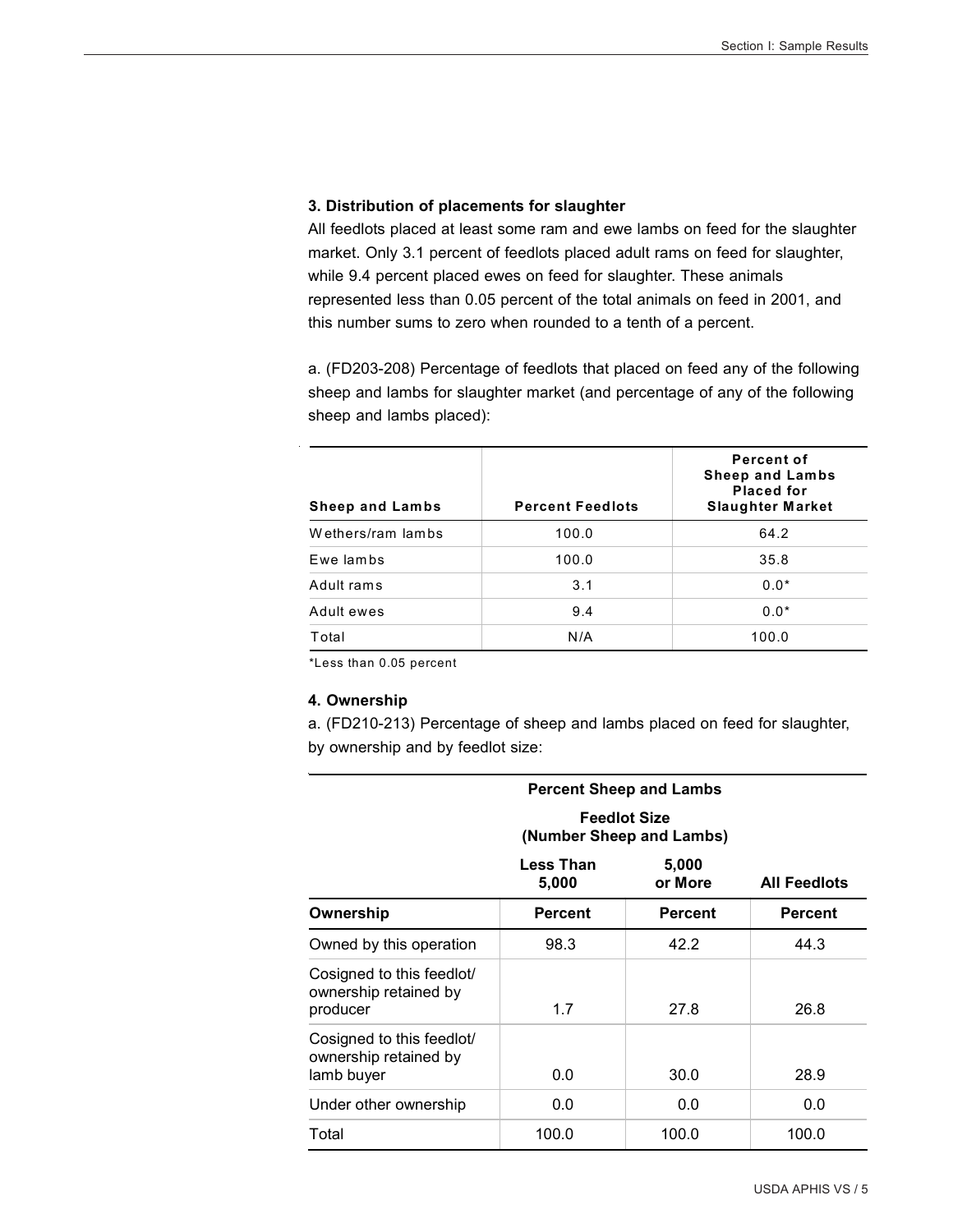#### **5. Months feeding high concentrate**

a. (FD214) Percentage of feedlots by number of months from August 1, 2000, through July 31, 2001, that any sheep or lambs were being fed a highconcentrate feed, by feedlot size:

| <b>Percent Feedlots</b>                                 |                |                |                |
|---------------------------------------------------------|----------------|----------------|----------------|
| <b>Feedlot Size</b><br>(Number Sheep and Lambs)         |                |                |                |
| 5,000 or More<br><b>All Feedlots</b><br>Less Than 5,000 |                |                |                |
| <b>Months</b>                                           | <b>Percent</b> | <b>Percent</b> | <b>Percent</b> |
| Less than 6                                             | 31.6           | 0.0            | 18.7           |
| 6 or more                                               | 68.4           | 100.0          | 81.3           |
| Total                                                   | 100.0          | 100.0          | 100.0          |

Just over 90 percent of feedlots fed sheep and lambs during November 2000 through January 2001. The lowest percentage of feedlots (59.4 percent) fed during June 2001 and July 2001.

b. (FD215-226) Percentage of feedlots by month during which sheep and lambs were fed high-concentrate feed:

| <b>Month</b>     | <b>Percent Feedlots</b> |
|------------------|-------------------------|
| August 2000      | 65.6                    |
| September 2000   | 78.1                    |
| October 2000     | 87.5                    |
| November 2000    | 90.6                    |
| December 2000    | 90.6                    |
| January 2001     | 90.6                    |
| February 2001    | 81.3                    |
| March 2001       | 65.6                    |
| April 2001       | 62.5                    |
| May 2001         | 65.6                    |
| June 2001        | 59.4                    |
| <b>July 2001</b> | 59.4                    |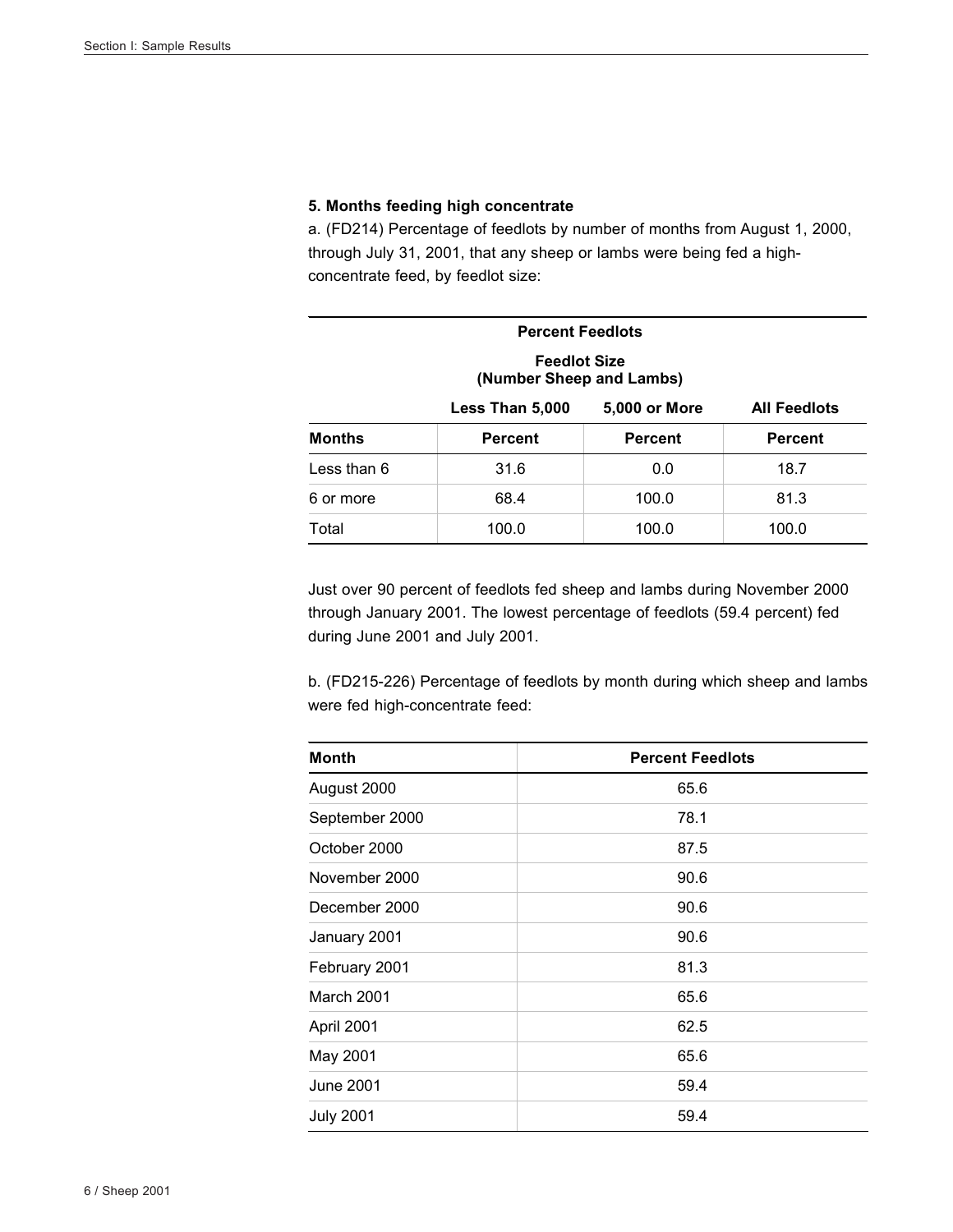#### **6. Weight distribution of feeder lambs**

a. (FD227-235) Percentage of feeder lambs placed on feed from August 1, 2000, through July 31, 2001, by weight class:

| <b>Weight Class (Pounds)</b> | <b>Percent Feeder Lambs</b> |
|------------------------------|-----------------------------|
| Less than 85                 | 19.3                        |
| 85 to 104                    | 58.6                        |
| 105 to 119                   | 15.5                        |
| 120 or more                  | 6.6                         |
| Total                        | 100.0                       |

#### **B. Management 1. Days from placement to slaughter**

a. (FD 235) Percentage of feedlots by the number of days it took feeder lambs to go from placement weight to slaughter weight:

| <b>Number of Days</b> | <b>Percent Feedlots</b> |  |
|-----------------------|-------------------------|--|
| Less than 30          | 0.0                     |  |
| 30 to 59              | 6.2                     |  |
| 60 to 89              | 34.4                    |  |
| 90 or more            | 59.4                    |  |
| Total                 | 100.0                   |  |

b. Feedlot average number of days for feeder lambs to go from placement weight to slaughter weight, by feedlot size:

| <b>Average Number Days</b>                   |                      |                     |
|----------------------------------------------|----------------------|---------------------|
| <b>Feedlot Size (Number Sheep and Lambs)</b> |                      |                     |
| Less Than 5,000                              | <b>5,000 or More</b> | <b>All Feedlots</b> |
| Days                                         | Days                 | Days                |
| 101.9                                        | 88.8                 | 96.6                |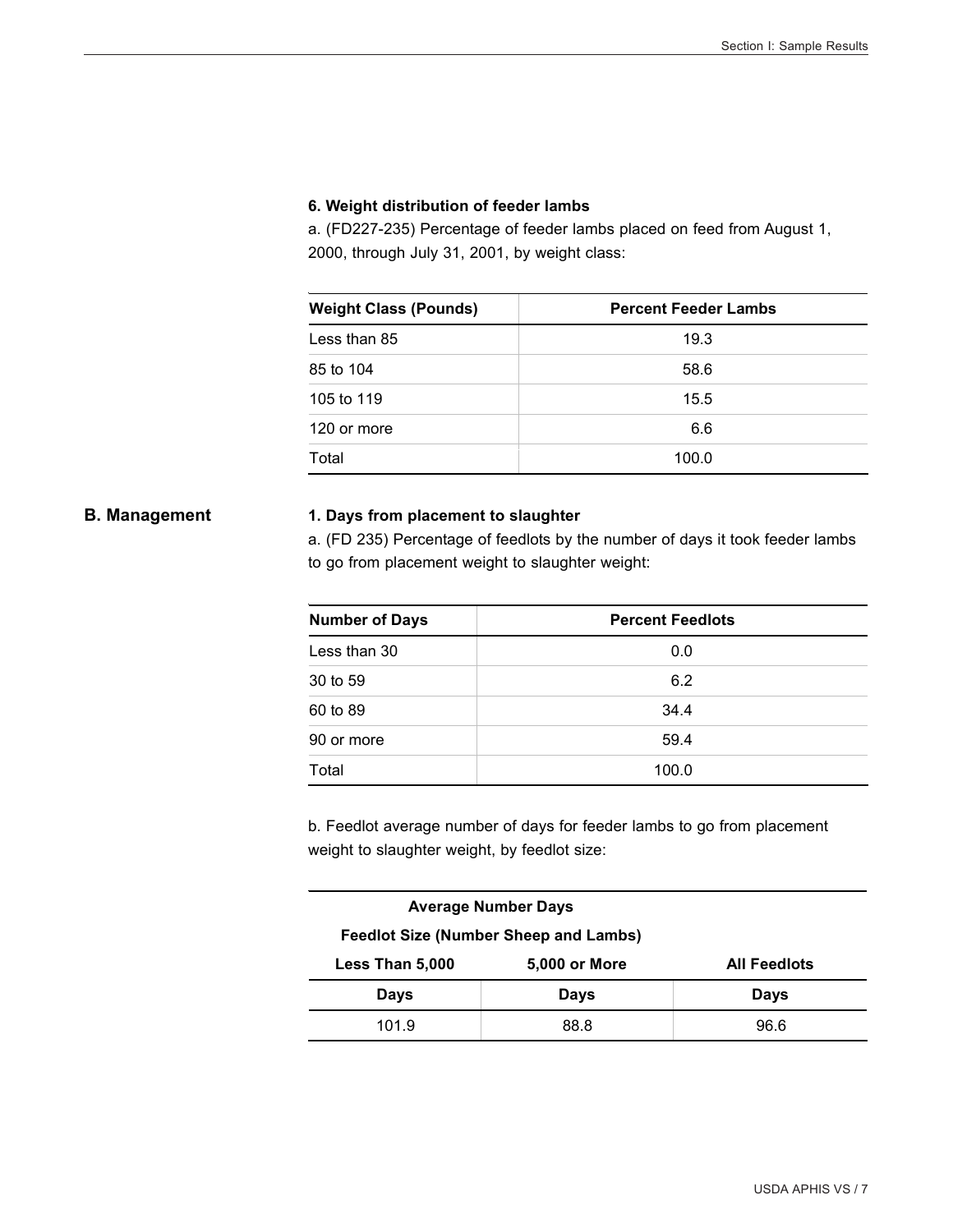#### **2. Weight of feeder lambs at slaughter**

a. (FD 240) Average weight in pounds of feeder lambs at slaughter, by feedlot size:

| Average Weight (Pounds)                      |                      |                     |
|----------------------------------------------|----------------------|---------------------|
| <b>Feedlot Size (Number Sheep and Lambs)</b> |                      |                     |
| Less Than 5,000                              | <b>5,000 or More</b> | <b>All Feedlots</b> |
| <b>Pounds</b>                                | <b>Pounds</b>        | <b>Pounds</b>       |
| 134.9                                        | 142.6                | 138.0               |

#### **3. Lambing in feedlot**

a. (FD204) Percentage of feedlots that had ewe lambs placed in their feedlot that lambed from August 1, 2000, through July 31, 2001, by feedlot size:

| <b>Percent Feedlots</b>                      |                |                     |
|----------------------------------------------|----------------|---------------------|
| <b>Feedlot Size (Number Sheep and Lambs)</b> |                |                     |
| Less Than 5,000                              | 5,000 or More  | <b>All Feedlots</b> |
| <b>Percent</b>                               | <b>Percent</b> | <b>Percent</b>      |
| 26.3                                         | 61.5           | 40.6                |

b. (FD241) Percentage of ewe lambs placed in feedlots from August 1, 2000, through July 31, 2002, that lambed, by feedlot size:

| <b>Percent Ewe Lambs</b>                     |                      |                     |
|----------------------------------------------|----------------------|---------------------|
| <b>Feedlot Size (Number Sheep and Lambs)</b> |                      |                     |
| Less Than 5,000                              | <b>5,000 or More</b> | <b>All Feedlots</b> |
| <b>Percent</b>                               | <b>Percent</b>       | <b>Percent</b>      |
| 21                                           | O 1                  | 0 2                 |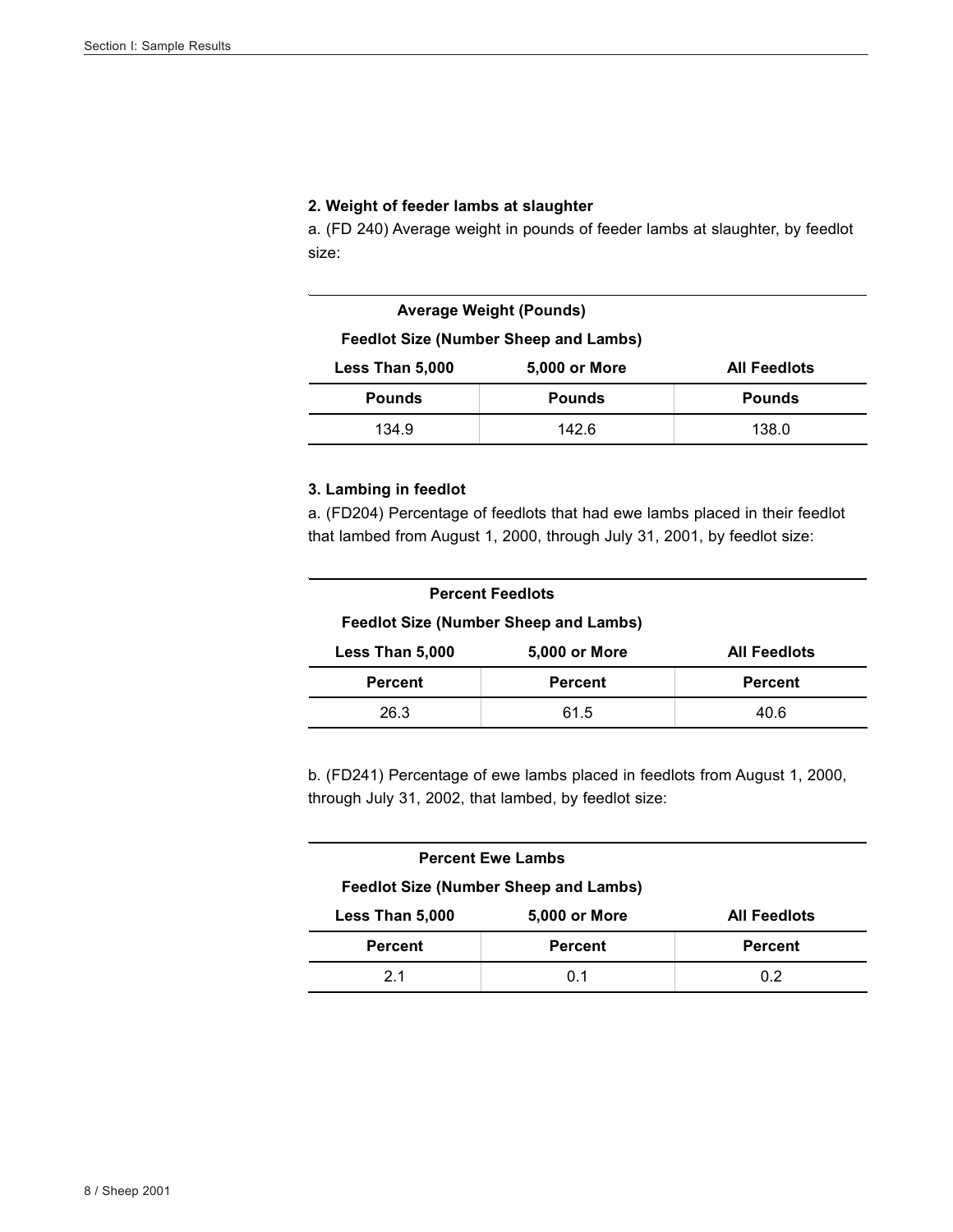c. (FD 242) For feedlots that had ewe lambs that lambed, percentage of feedlots by most frequent source of these lambs.

| <b>Lamb Source</b> | <b>Percent Feedlots</b> |
|--------------------|-------------------------|
| Backgrounders      | 0.0                     |
| <b>Producers</b>   | 46.1                    |
| Sale barns         | 38.5                    |
| Own flock          | 15.4                    |
| Other              | 0.0                     |
| Total              | 100.0                   |

#### **4. Prearrival information**

a. (FD 243-252) Percentage of feedlots by availability of the following prearrival information:

|                                             | <b>AVAIIADIIIIV OF PREAFFIVAL INTOFINATION</b> |                  |                |       |
|---------------------------------------------|------------------------------------------------|------------------|----------------|-------|
|                                             | <b>Always</b>                                  | <b>Sometimes</b> | <b>Never</b>   |       |
| <b>Prearrival Information</b>               | <b>Percent</b>                                 | <b>Percent</b>   | <b>Percent</b> | Total |
| Vaccination history                         | 6.9                                            | 44.8             | 48.3           | 100.0 |
| Deworming history                           | 6.9                                            | 37.9             | 55.2           | 100.0 |
| Previous mineral<br>supplementation history | 6.9                                            | 0.0              | 93.1           | 100.0 |
| Knowledge of originating<br>flock           | 24.1                                           | 51.8             | 24.1           | 100.0 |
| Other*                                      | 23.1                                           | 30.8             | 46.1           | 100.0 |

#### **Availability of Prearrival Information**

 **Percent Feedlots** 

\*Age and weaning date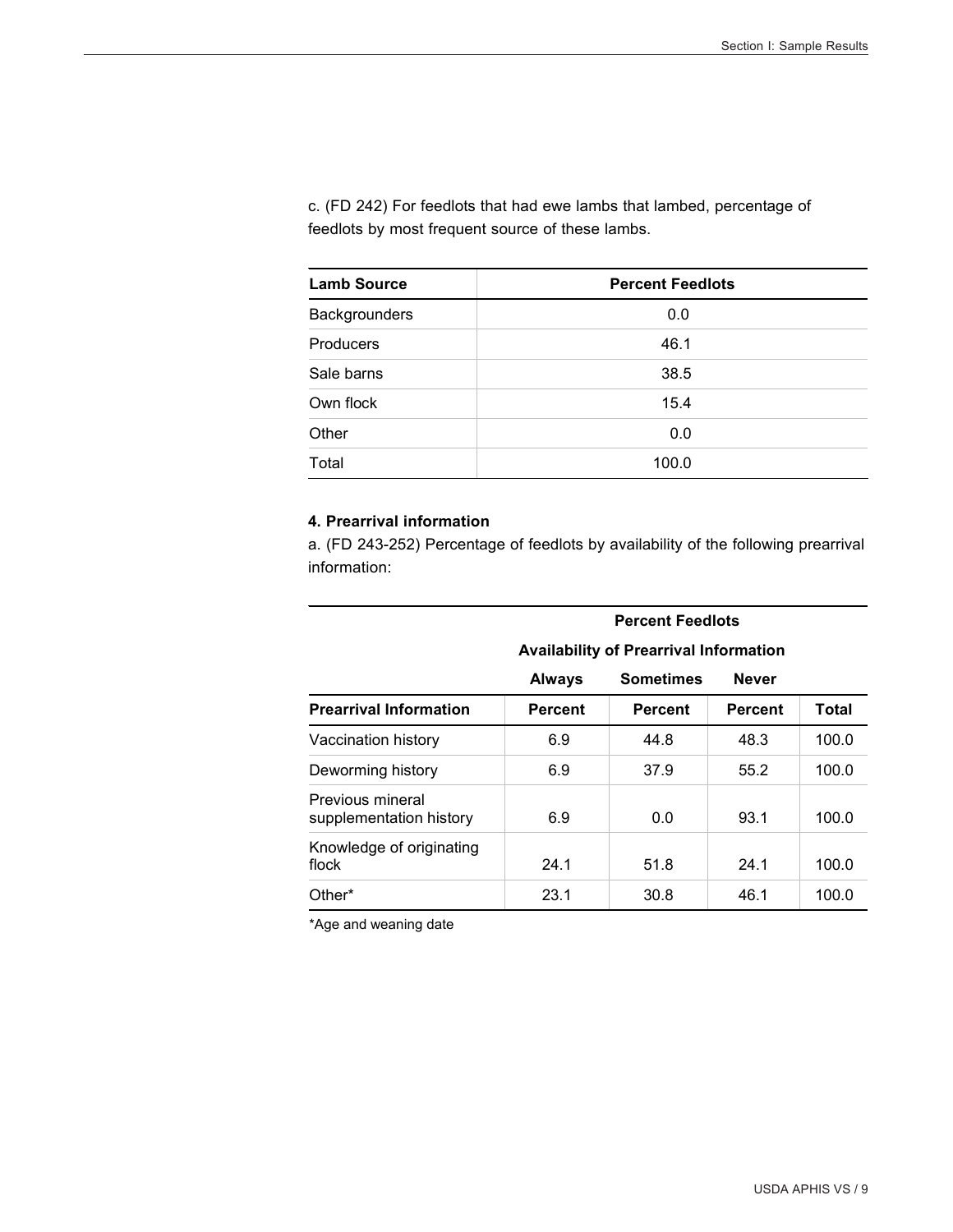b. Percentage of feedlots by level of the importance of the following prearrival information:

| <b>Percent Feedlots</b>                        |                   |                                                  |                         |       |
|------------------------------------------------|-------------------|--------------------------------------------------|-------------------------|-------|
|                                                |                   | Level of Importance<br>of Prearrival Information |                         |       |
|                                                | Very<br>Important | Somewhat<br>Important                            | <b>Not</b><br>Important |       |
| <b>Prearrival</b><br><b>Information</b>        | <b>Percent</b>    | <b>Percent</b>                                   | <b>Percent</b>          | Total |
| Vaccination history                            | 20.7              | 37.9                                             | 41.4                    | 100.0 |
| Deworming history                              | 13.8              | 34.5                                             | 51.7                    | 100.0 |
| Previous mineral<br>supplementation<br>history | 6.9               | 17.2                                             | 75.9                    | 100.0 |
| Knowledge of<br>originating flock              | 27.6              | 44.8                                             | 27.6                    | 100.0 |
| Other*                                         | 38.5              | 15.4                                             | 46.1                    | 100.0 |

\*Age and weaning date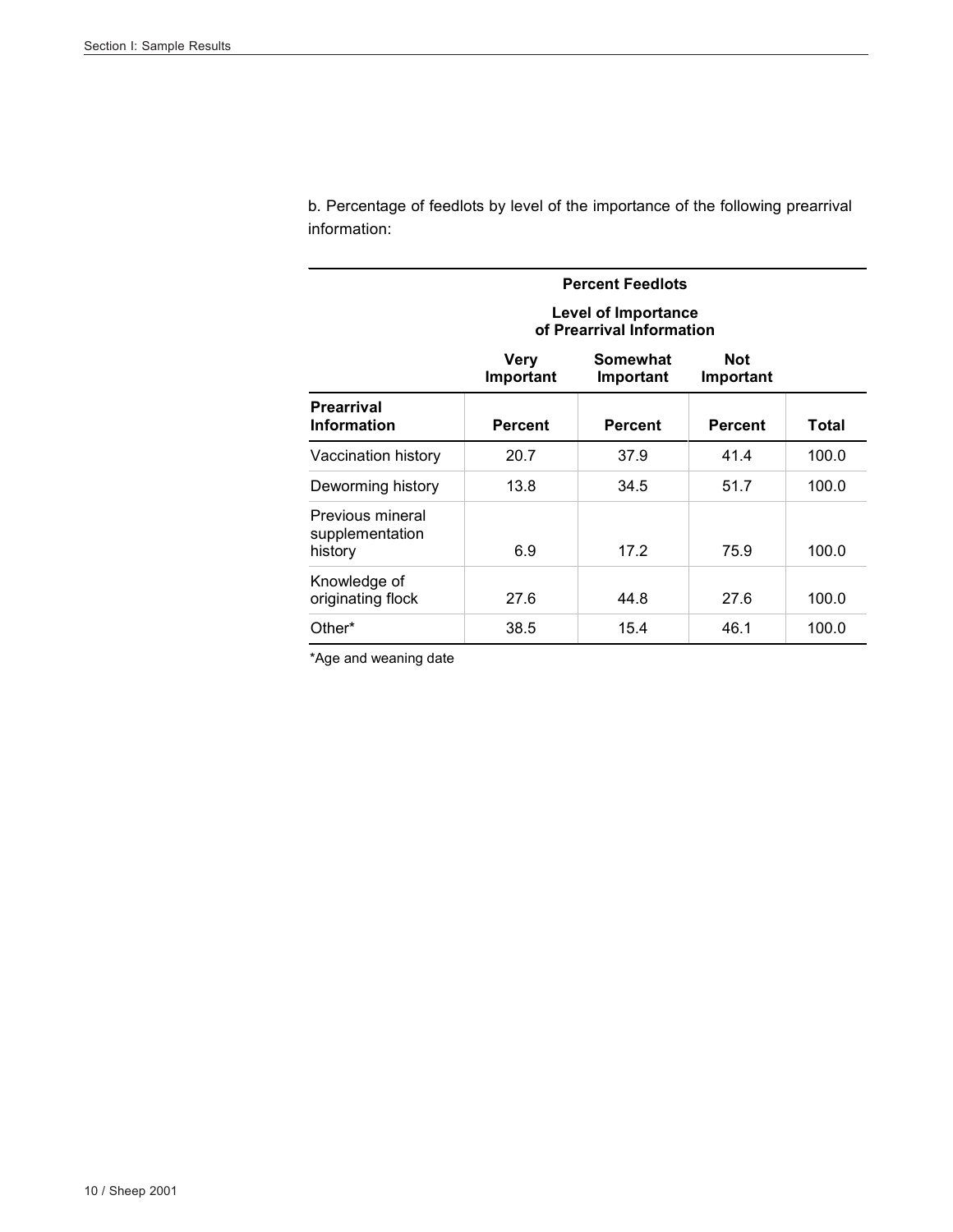#### **5. Prearrival processing procedures**

a. (FD253-258) Percentage of feedlots by whether (in the feedlot's experience) the following prearrival processing procedures reduce sickness or death in feedlot lambs on the feedlot:

|                                                                        | <b>Percent Feedlots</b> |                               |                |                                 |       |
|------------------------------------------------------------------------|-------------------------|-------------------------------|----------------|---------------------------------|-------|
|                                                                        |                         | <b>Reduces Sickness/Death</b> |                |                                 |       |
|                                                                        | <b>Yes</b>              | Don't<br>Know                 | <b>No</b>      | <b>Not</b><br><b>Applicable</b> |       |
| <b>Procedure</b>                                                       | Percent                 | <b>Percent</b>                | <b>Percent</b> | <b>Percent</b>                  | Total |
| Introduction to feed bunk                                              | 58.1                    | 9.7                           | 6.4            | 25.8                            | 100.0 |
| Clostridial vaccinations<br>given prior to arrival                     | 45.2                    | 19.3                          | 12.9           | 22.6                            | 100.0 |
| Lambs weaned 2 or more<br>weeks prior to shipping                      | 54.8                    | 16.1                          | 6.5            | 22.6                            | 100.0 |
| Lambs treated for internal<br>parasites prior to arrival               | 58.0                    | 9.7                           | 9.7            | 22.6                            | 100.0 |
| Lambs treated for external<br>parasites prior to arrival               | 32.2                    | 22.6                          | 22.6           | 22.6                            | 100.0 |
| Other (includes treating<br>for footrot and holding<br>feed overnight) | 18.7                    | 0.0                           | 31.3           | 50.0                            | 100.0 |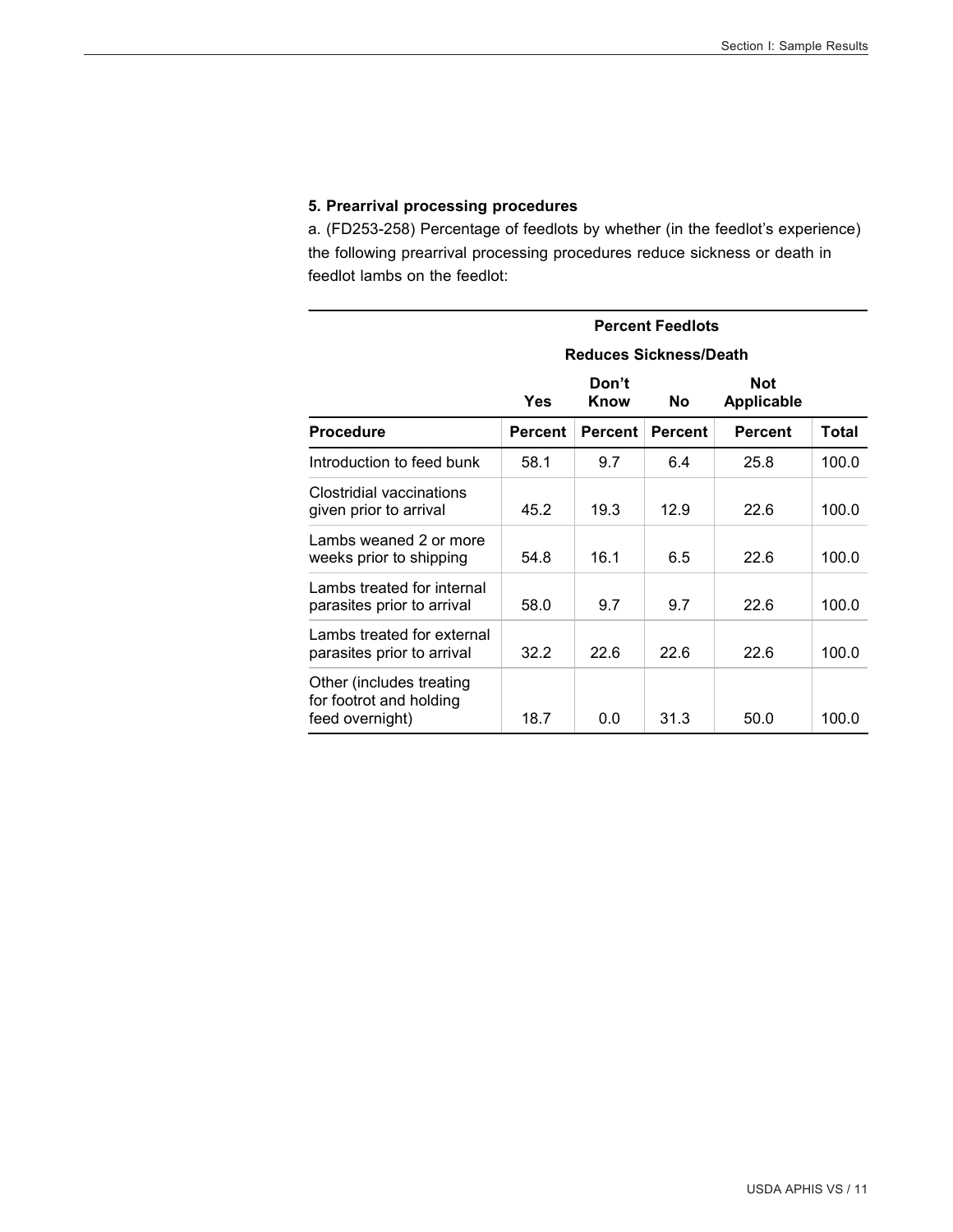| <b>Percent Feedlots</b>                                     |                                                                     |                                                 |                |  |  |
|-------------------------------------------------------------|---------------------------------------------------------------------|-------------------------------------------------|----------------|--|--|
|                                                             |                                                                     | <b>Feedlot Size</b><br>(Number Sheep and Lambs) |                |  |  |
|                                                             | <b>Less Than</b><br>5,000<br>5,000 or More<br><b>All Operations</b> |                                                 |                |  |  |
| <b>Procedure</b>                                            | <b>Percent</b>                                                      | <b>Percent</b>                                  | <b>Percent</b> |  |  |
| Introduction to<br>feed bunk                                | 29.4                                                                | 16.7                                            | 24.1           |  |  |
| Clostridial<br>vaccinations given<br>prior to arrival       | 17.6                                                                | 8.3                                             | 13.8           |  |  |
| Lambs weaned 2<br>or more weeks<br>prior to shipping        | 23.5                                                                | 8.3                                             | 17.2           |  |  |
| Lambs treated for<br>internal parasites<br>prior to arrival | 11.8                                                                | 8.3                                             | 10.3           |  |  |
| Lambs treated for<br>external parasites<br>prior to arrival | 5.9                                                                 | 8.3                                             | 6.9            |  |  |
| Other                                                       | 0.0                                                                 | 0.0                                             | 0.0            |  |  |

b. (FD259-264) Percentage of feedlots by prearrival processing procedures performed on the last group of lambs placed at the feedlot, by feedlot size: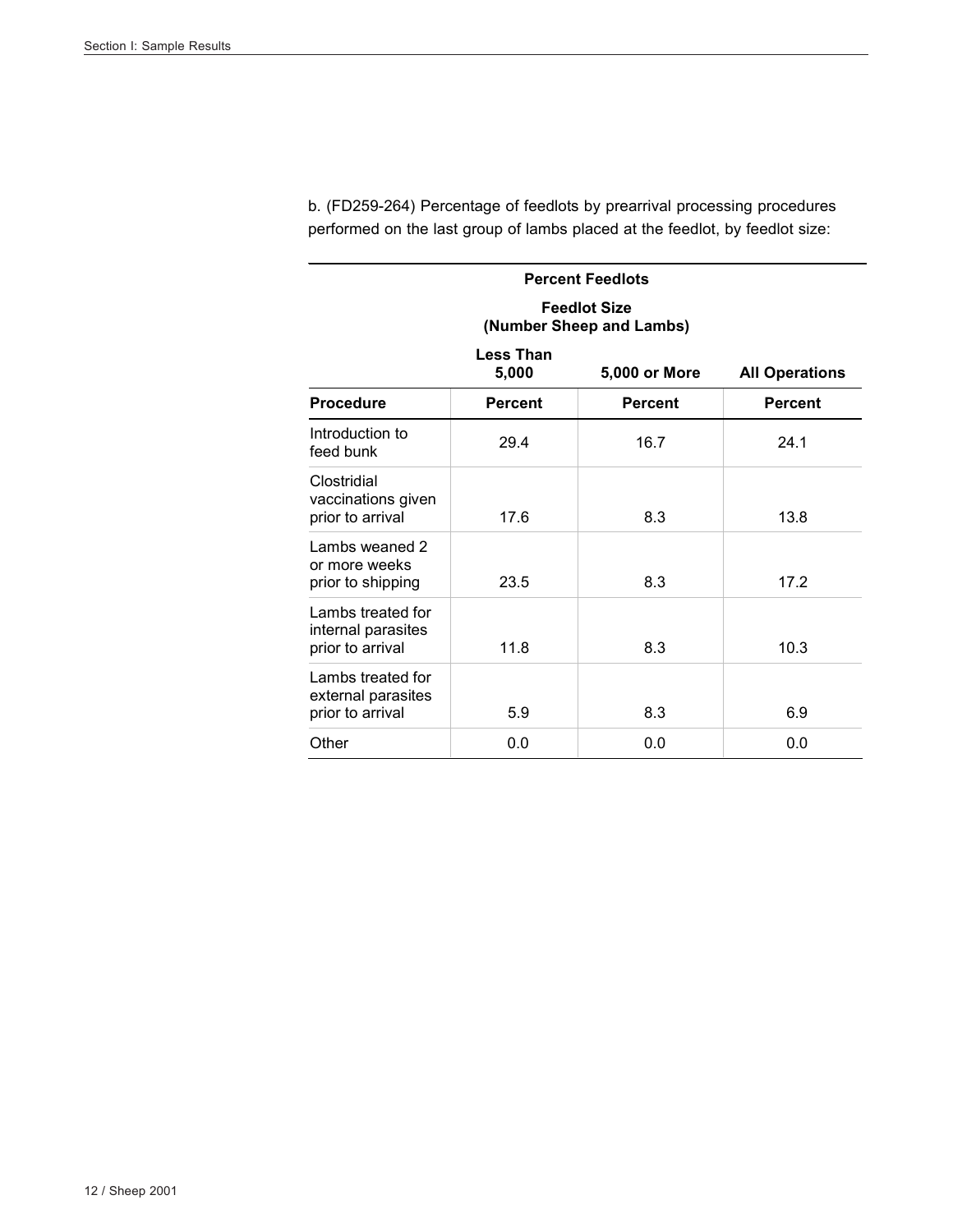**C. Arrival Management and Group Processing**

#### **1. Resources for new arrivals**

a. (FD301-305) Percentage of feedlots that provided new arrivals with the following resources, by feedlot size:

#### **Percent Feedlots Feedlot Size (Number Sheep and Lambs) Less Than 5,000 5,000 or More All Feedlots Resource Percent Percent Percent Percent**

| RESUULUG                                 | ו פו טפוונ | ו פוטפוונ | ו פו טפוונ |
|------------------------------------------|------------|-----------|------------|
| Additional pen space                     | 58.8       | 84.6      | 70.0       |
| Additional waterer space                 | 76.5       | 76.9      | 76.7       |
| Additional bunk space                    | 64.7       | 92.3      | 76.7       |
| Placed to allow increased<br>observation | 76.5       | 76.9      | 76.7       |
| Other*                                   | 11.1       | 0.0       | 7.1        |

\*Antibiotics

#### **2. Arrival processing**

a. Percentage of feedlots that routinely used the following methods specifically to prevent transport tetany, and average number of days used:

| Method                     | <b>Percent Feedlots</b> | <b>Average Number</b><br><b>Days Used</b> |
|----------------------------|-------------------------|-------------------------------------------|
| Oral electrolytes in water | 26.7                    | 5.4                                       |
| Antibiotics in water       | 30.0                    | 13.1                                      |
| Other*                     | 17 7                    | 27.5                                      |

\*Aureomycin, unspecified antibiotics in feed, and vitamins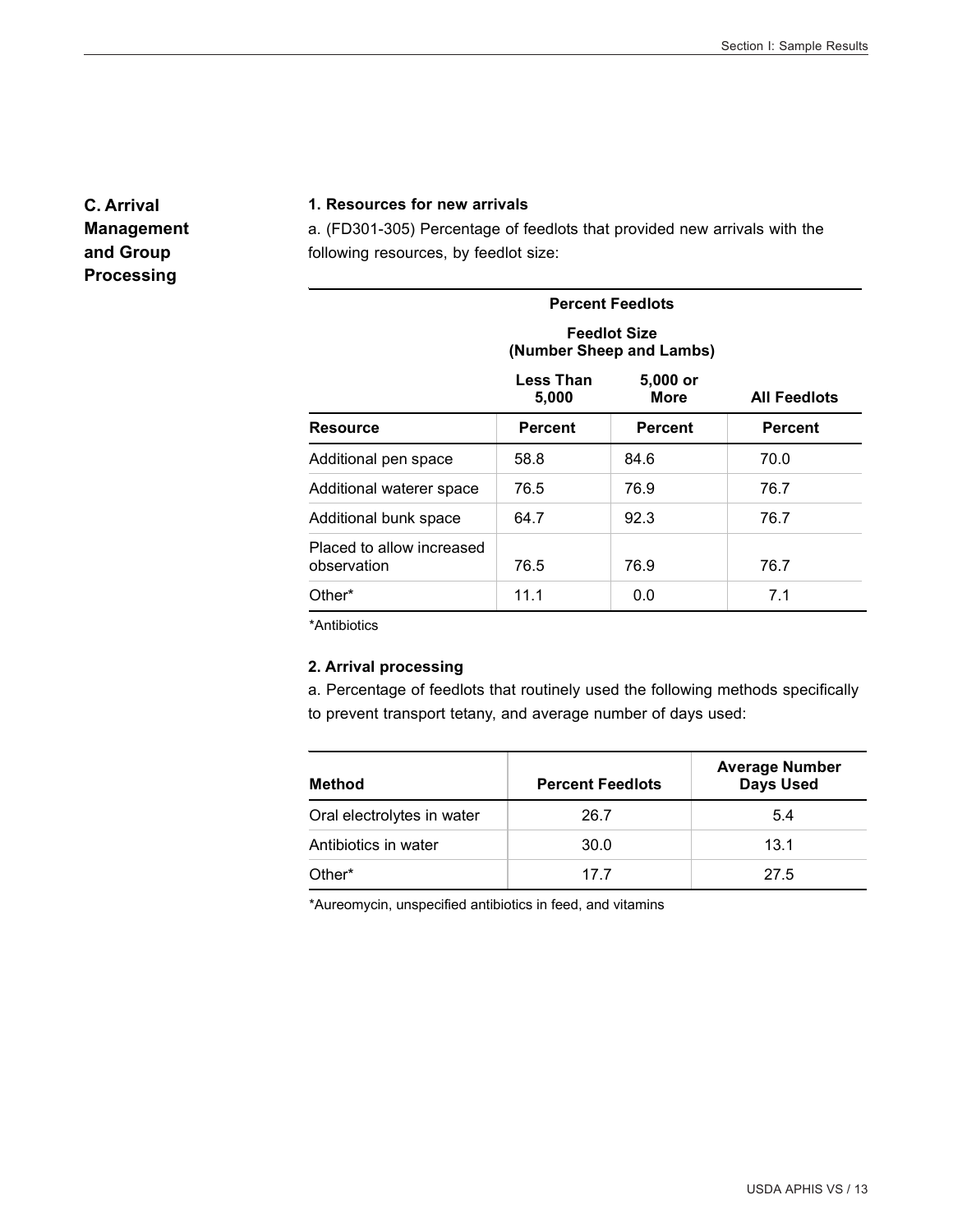b. (FD312) Percentage of feedlots by average number of hours after arrival that lambs were first processed as a group:

| <b>Average Hours</b> | <b>Percent Feedlots</b> |
|----------------------|-------------------------|
| Less than 13         | 20.0                    |
| 13 to 24             | 33.4                    |
| 25 to 72             | 23.3                    |
| More than 72         | 23.3                    |
| Total                | 100.0                   |

c. (FD313-314) Percentage of feedlots that performed the following procedures during processing, by feedlot size:

|                                                      | <b>Percent Feedlots</b>                         |                  |                     |  |
|------------------------------------------------------|-------------------------------------------------|------------------|---------------------|--|
|                                                      | <b>Feedlot Size</b><br>(Number Sheep and Lambs) |                  |                     |  |
|                                                      | <b>Less Than</b><br>5,000                       | 5,000<br>or More | <b>All Feedlots</b> |  |
| <b>Procedure</b>                                     | <b>Percent</b>                                  | <b>Percent</b>   | <b>Percent</b>      |  |
| Vaccinate against clostridium<br>(type C and D only) | 83.3                                            | 76.9             | 80.7                |  |
| Vaccinate against clostridium<br>$(7-way)$           | 11.1                                            | 30.8             | 19.3                |  |
| Vaccinate against clostridium<br>$(8-Way)$           | 0.0                                             | 0.0              | 0.0                 |  |
| Implant (Ralgro)                                     | 0.0                                             | 0.0              | 0.0                 |  |
| Treat for external parasites                         | 5.6                                             | 53.8             | 25.8                |  |
| Treat for internal parasites                         | 94.4                                            | 92.3             | 93.5                |  |
| Other procedures*                                    | 22.2                                            | 0.0              | 12.9                |  |

\*Pasteurella bacterin, Clostridium D only, and LA200 SQ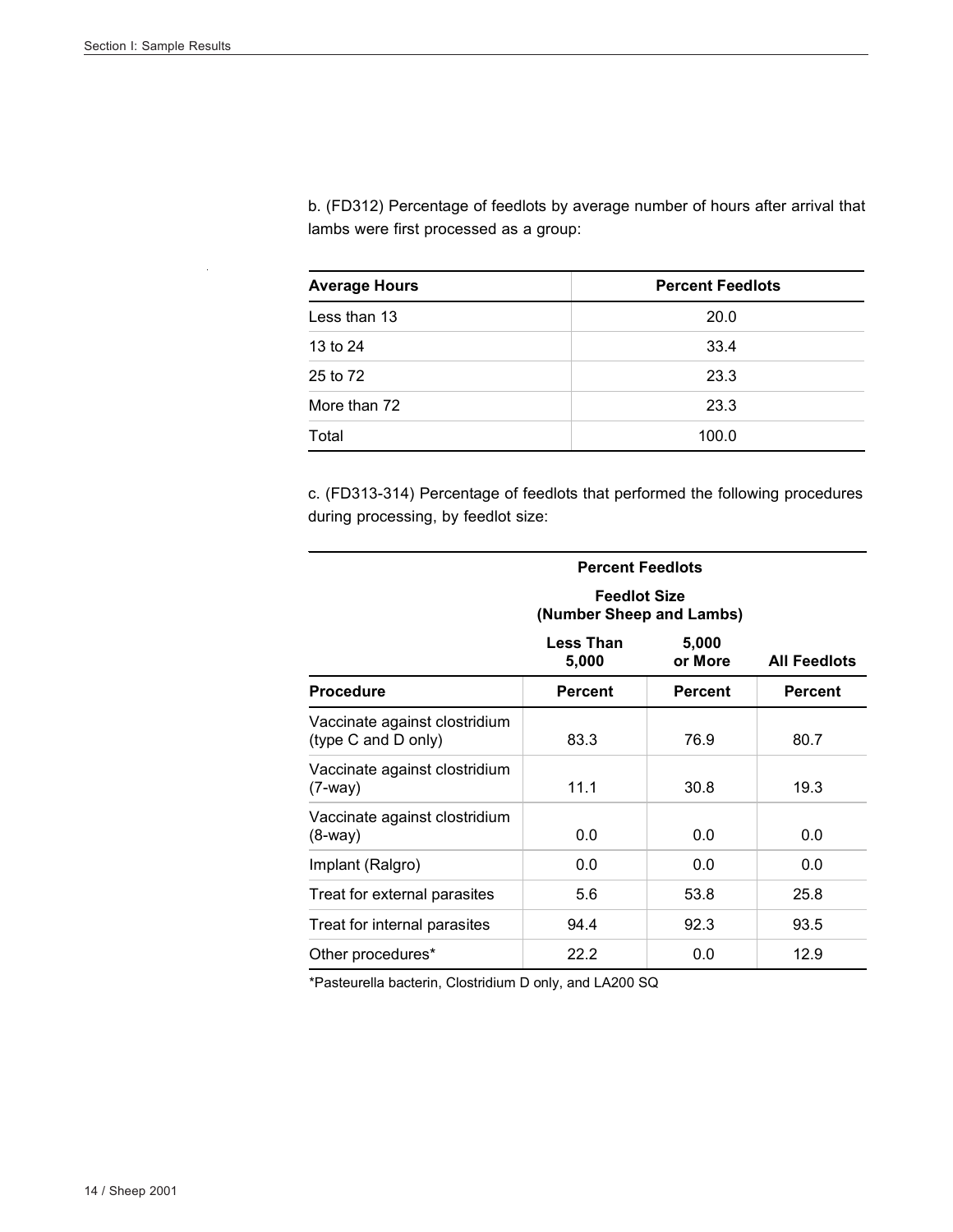i. Percentage of lambs that received the following procedures during processing, by feedlot size:

| <b>Percent Lambs</b>                                 |                                                 |                  |                     |
|------------------------------------------------------|-------------------------------------------------|------------------|---------------------|
|                                                      | <b>Feedlot Size</b><br>(Number Sheep and Lambs) |                  |                     |
|                                                      | <b>Less Than</b><br>5,000                       | 5,000<br>or More | <b>All Feedlots</b> |
| <b>Procedure</b>                                     | <b>Percent</b>                                  | <b>Percent</b>   | <b>Percent</b>      |
| Vaccinate against clostridium<br>(type C and D only) | 80.6                                            | 75.9             | 76.1                |
| Vaccinate against clostridium<br>$(7-way)$           | 12.4                                            | 23.7             | 23.3                |
| Vaccinate against clostridium<br>(8-way)             | 0.0                                             | 0.0              | 0.0                 |
| Implant (Ralgro)                                     | 0.0                                             | 0.0              | 0.0                 |
| Treat for external parasites                         | 1.0                                             | 86.2             | 83.0                |
| Treat for internal parasites                         | 96.5                                            | 92.8             | 93.0                |
| Other procedures*                                    | 20.0                                            | 0.0              | 0.1                 |

\*Pasteurella bacterin, Clostridium D only, and LA200 SQ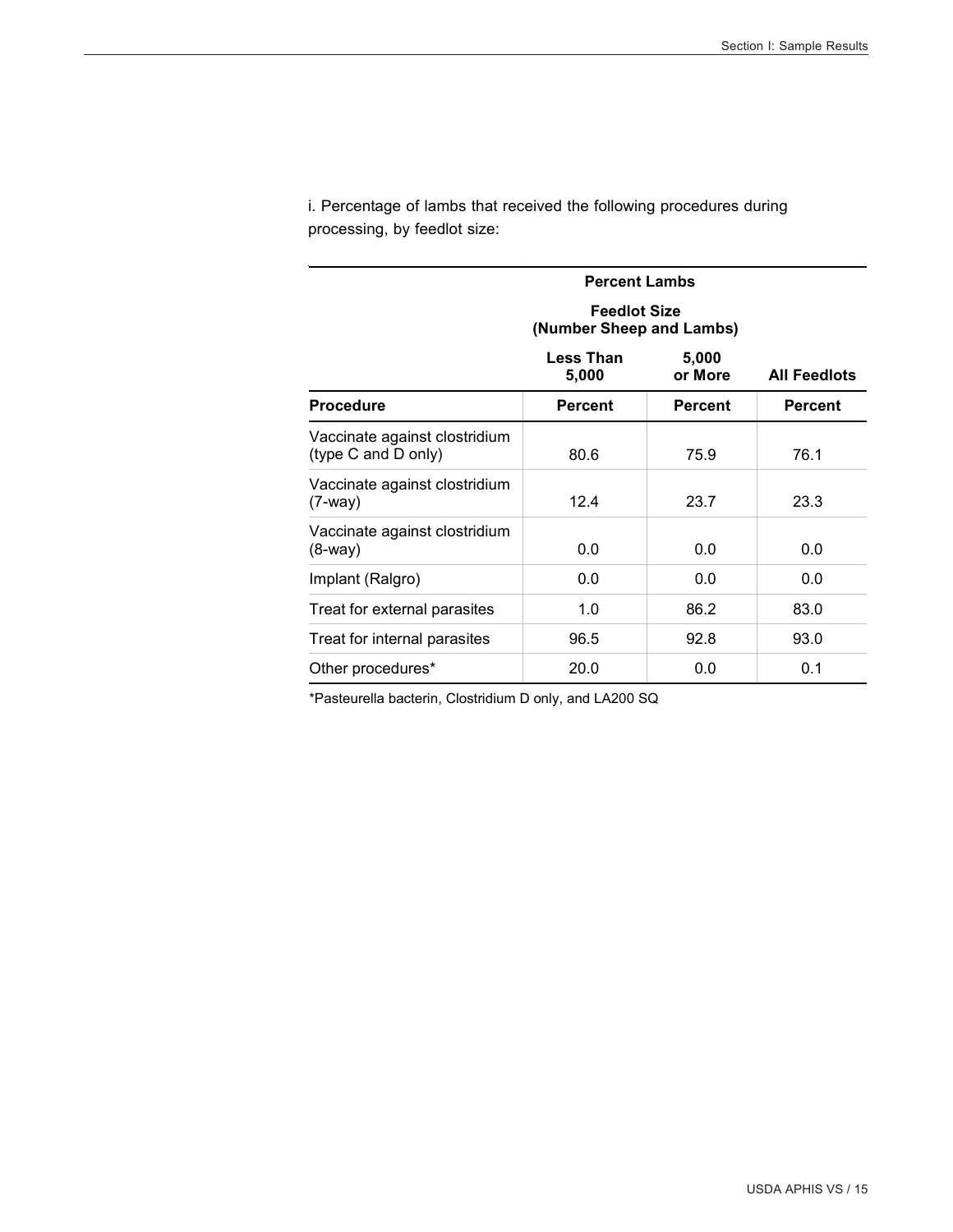d. (FD 320-326) Percentage of feedlots that changed any processing procedures for new arrivals based on each of the following factors:

| Factor                                             | <b>Percent</b><br><b>Feedlots</b> | <b>Average Cut-off Weight at</b><br><b>Which Animals Were</b><br><b>Treated Differently (lbs.)</b> |
|----------------------------------------------------|-----------------------------------|----------------------------------------------------------------------------------------------------|
| Time of year                                       | 29.0                              | N/A                                                                                                |
| Arrival weight                                     | 29.0                              | 93.7                                                                                               |
| Distance transported or<br>percentage of shrinkage | 32.3                              | N/A                                                                                                |
| Source of sheep (sale<br>barn, producers, auction) | 30.0                              | N/A                                                                                                |
| Preconditioning history                            | 26.7                              | N/A                                                                                                |
| Sheep's State of origin                            | 20.0                              | N/A                                                                                                |
| Other factors                                      | 0.0                               | N/A                                                                                                |

#### **3. Second processing**

a. Percentage of feedlots (and percentage of lambs) that processed lambs a second time within 30 days of their arrival at the feedlot:

| <b>Percent Feedlots</b> | <b>Percent Lambs</b> |
|-------------------------|----------------------|
| 71.0                    | 94.1                 |

i. For feedlots that processed a second time, percentage of feedlots by primary purpose for processing a second time and by feedlot size:

|                                                       | <b>Percent Feedlots</b>                         |                  |                        |  |
|-------------------------------------------------------|-------------------------------------------------|------------------|------------------------|--|
|                                                       | <b>Feedlot Size</b><br>(Number Sheep and Lambs) |                  |                        |  |
|                                                       | <b>Less</b><br><b>Than 5,000</b>                | 5,000<br>or More | All<br><b>Feedlots</b> |  |
| <b>Primary Purpose of</b><br><b>Second Processing</b> | <b>Percent</b>                                  | <b>Percent</b>   | <b>Percent</b>         |  |
| Clostridial vaccine booster                           | 80.0                                            | 91.7             | 86.4                   |  |
| Parasite control                                      | 10.0                                            | 0.0              | 4.5                    |  |
| Other purposes*                                       | 10.0                                            | 8.3              | 9.1                    |  |
| Total                                                 | 100.0                                           | 100.0            | 100.0                  |  |

\*Pasteurella bacterin, or both booster and parasite control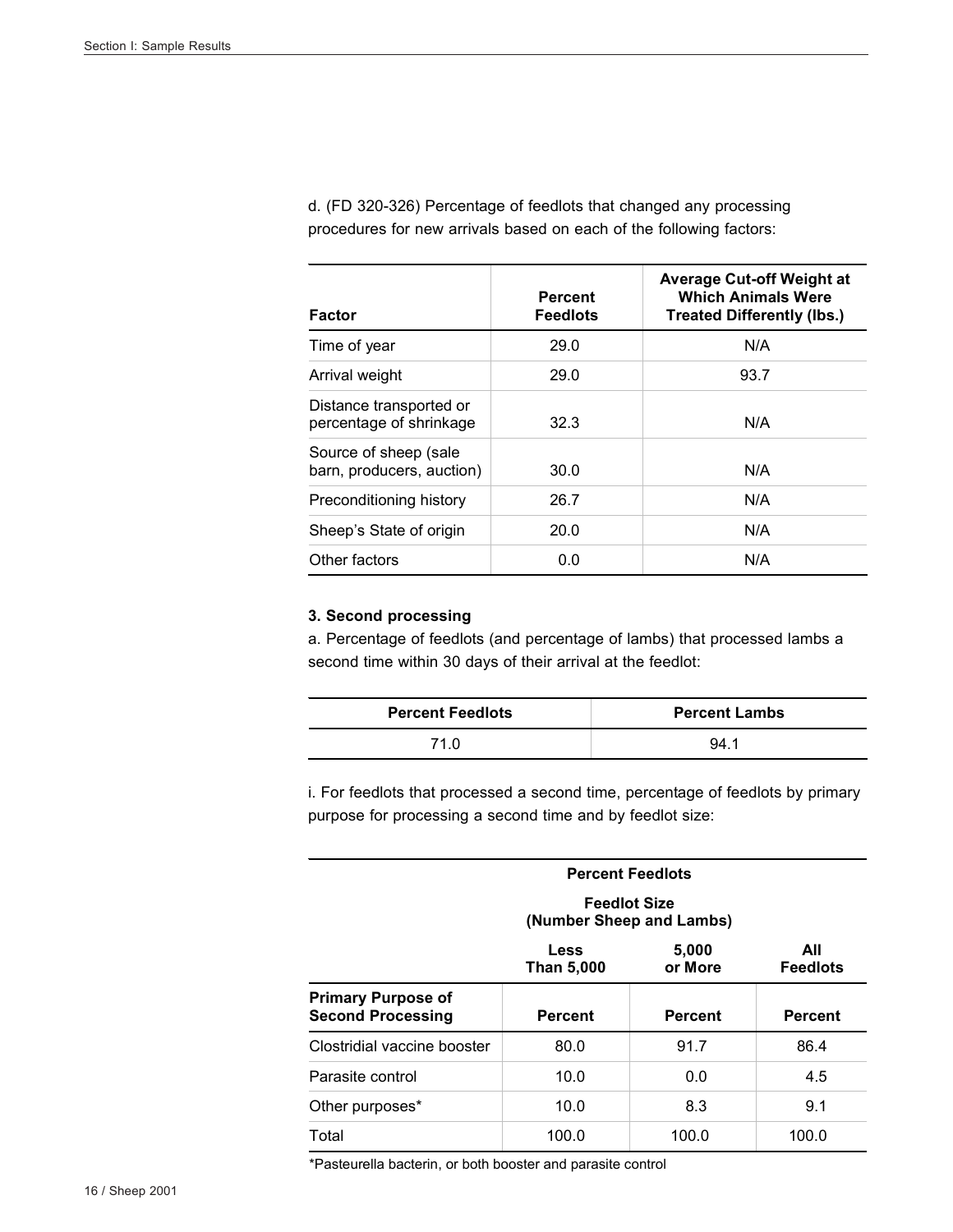ii. For feedlots that gave a clostridial vaccine booster during the second processing, percentage of feedlots by type of booster:

| <b>Type of Booster</b> | <b>Percent Feedlots</b> |  |  |
|------------------------|-------------------------|--|--|
| Type D only            | 10.5                    |  |  |
| Type C and D only      | 84.2                    |  |  |
| 7-way                  | 5.3                     |  |  |
| 8-way                  | 0.0                     |  |  |
| Other factors          | 0.0                     |  |  |
| Total                  | 100.0                   |  |  |

#### **D. Nutritional Management**

#### **1. Concentrate**

a. (FD400-401) Feedlot average percentage of concentrate on a dry matter basis fed in the following rations:

| <b>Ration</b>     | <b>Percent Concentrate</b> |  |  |
|-------------------|----------------------------|--|--|
| Starter rations   | 27.3                       |  |  |
| Finishing rations | 674                        |  |  |

#### **2. Feeding methods**

a. (FD402-406) Percentage of feedlots that used the following methods for feeding lambs, by feedlot size:

| <b>Percent Feedlots</b>                     |                                                 |                  |                        |  |
|---------------------------------------------|-------------------------------------------------|------------------|------------------------|--|
|                                             | <b>Feedlot Size</b><br>(Number Sheep and Lambs) |                  |                        |  |
|                                             | Less<br>Than 5,000                              | 5,000<br>or More | All<br><b>Feedlots</b> |  |
| <b>Feeding Method</b>                       | Percent                                         | <b>Percent</b>   | <b>Percent</b>         |  |
| Self feeders                                | 94.7                                            | 84.6             | 90.6                   |  |
| Bunk line system (on<br>ground outside pen) | 42.1                                            | 69.2             | 53.1                   |  |
| On ground inside pen                        | 0.0                                             | 23.1             | 9.4                    |  |
| Pasture                                     | 15.8                                            | 23.1             | 18.8                   |  |
| Other method*                               | 10.5                                            | 0.0              | 6.3                    |  |

\*Standing corn pasture and bunk line inside pens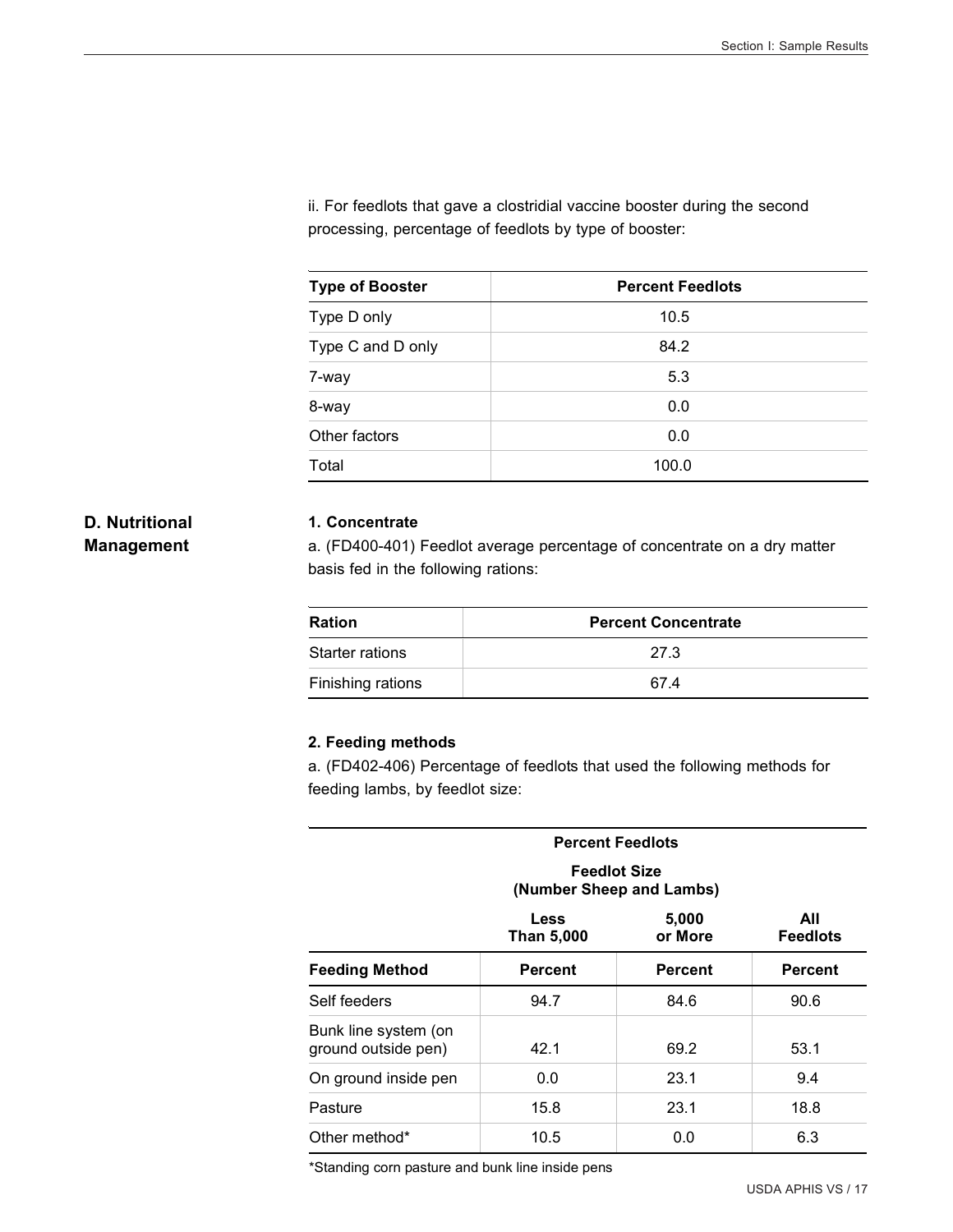| <b>Percent Feedlots</b>                     |                                                                  |                |                |  |  |
|---------------------------------------------|------------------------------------------------------------------|----------------|----------------|--|--|
|                                             | <b>Feedlot Size</b><br>(Number Sheep and Lambs)                  |                |                |  |  |
|                                             | 5,000<br>All<br>Less Than<br>5,000<br>or More<br><b>Feedlots</b> |                |                |  |  |
| <b>Primary Feeding Method</b>               | <b>Percent</b>                                                   | <b>Percent</b> | <b>Percent</b> |  |  |
| Self feeders                                | 73.7                                                             | 58.3           | 67.7           |  |  |
| Bunk line system (on<br>ground outside pen) | 26.3                                                             | 41.7           | 32.3           |  |  |
| On ground inside pen                        | 0.0                                                              | 0.0            | 0.0            |  |  |
| Pasture                                     | 0.0                                                              | 0.0            | 0.0            |  |  |
| Other method                                | 0.0                                                              | 0.0            | 0.0            |  |  |
| Total                                       | 100.0                                                            | 100.0          | 100.0          |  |  |

i. Percentage of feedlots by primary method used for feeding lambs:

#### **3. Nutritional consultant**

a. (FD409-413) Percentage of feedlots that used the following as nutritional consultants during the previous 3 years, by feedlot size:

| <b>Percent Feedlots</b>                                       |                                                 |                  |                        |  |
|---------------------------------------------------------------|-------------------------------------------------|------------------|------------------------|--|
|                                                               | <b>Feedlot Size</b><br>(Number Sheep and Lambs) |                  |                        |  |
|                                                               | <b>Less</b><br>Than 5,000                       | 5,000<br>or More | All<br><b>Feedlots</b> |  |
| <b>Nutritional Consultant</b>                                 | <b>Percent</b>                                  | <b>Percent</b>   | <b>Percent</b>         |  |
| Veterinarian                                                  | 47.4                                            | 46.2             | 46.9                   |  |
| Private nutritionist who<br>made regular or routine<br>visits | 5.3                                             | 23.1             | 12.5                   |  |
| Private nutritionist<br>(called as needed)                    | 5.3                                             | 53.9             | 25.0                   |  |
| Feed company<br>nutritionist                                  | 73.7                                            | 76.9             | 75.0                   |  |
| Other*                                                        | 14.3                                            | 11.1             | 13.0                   |  |
| Any                                                           | 78.9                                            | 84.6             | 81.3                   |  |

\*Extension and other producers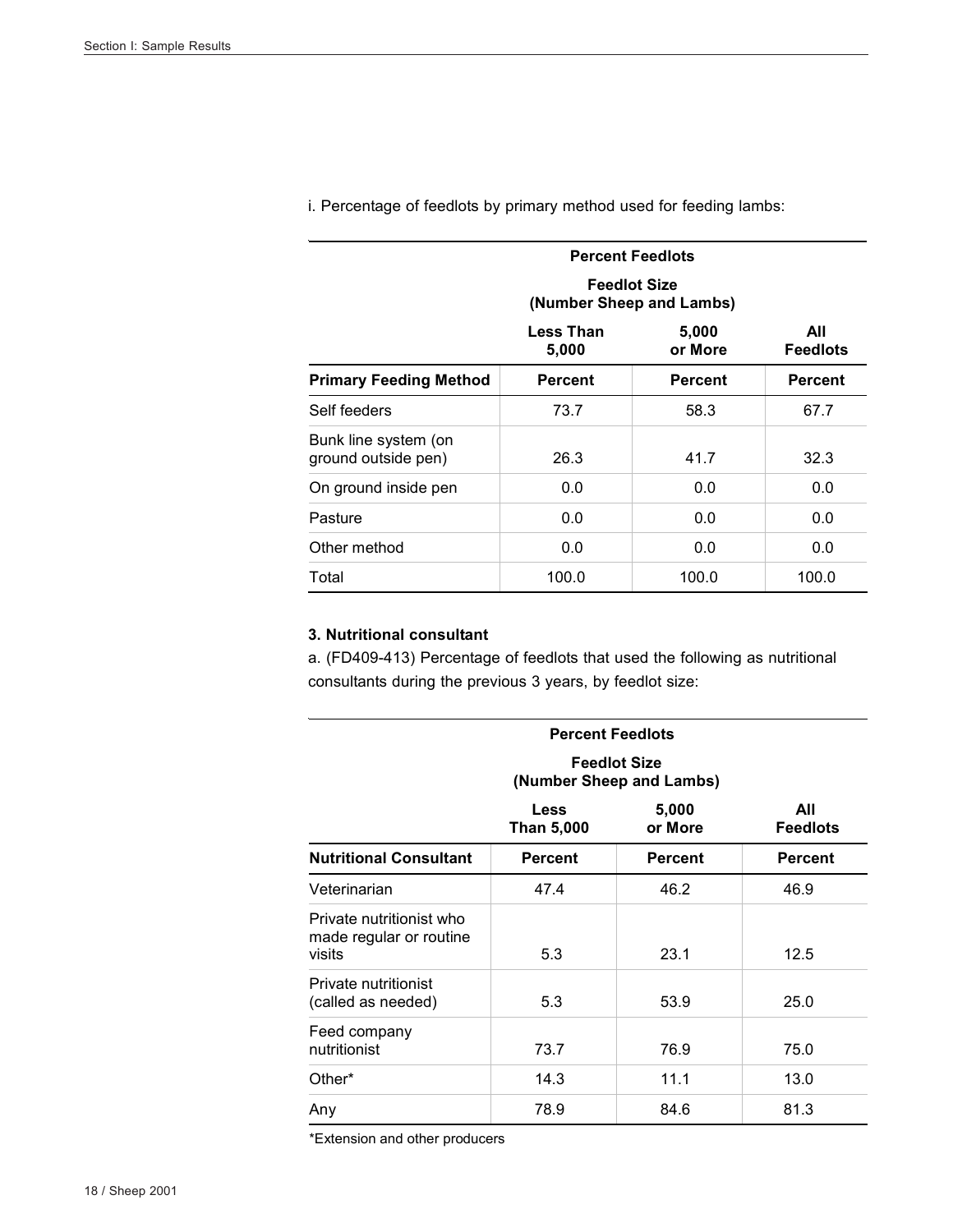#### **E. Disease Prevention and Management**

#### **1. Injections**

a. (FD500-507) Percentage of feedlots that gave the following injections (and percentage of lambs placed that were given the injection) from August 1, 2000, through July 31, 2001:

| Injection                   | <b>Percent Feedlots</b> | <b>Percent Lambs</b> |  |
|-----------------------------|-------------------------|----------------------|--|
| Vitamins A or D             | 28.1                    | 2.1                  |  |
| Vitamins B                  | 28.1                    | 2.0                  |  |
| Selenium                    | 12.5                    | 0.2                  |  |
| Vitamin E                   | 21.9                    | 2.0                  |  |
| Dewormer                    | 68.7                    | 90.3                 |  |
| <b>Clostridial vaccines</b> | 96.9                    | 99.9                 |  |
| Antibiotics                 | 90.3                    | 6.0                  |  |
| Other*                      | 9.4                     | 0.9                  |  |

\*Pasteurella bacterin and dexamethasone

b. (FD508-517) For feedlots where clostridial injections were given, percentage of feedlots (and percentage of lambs) by location and route of administration:

| <b>Location and Route</b>              | <b>Percent Feedlots</b> | <b>Percent Lambs</b> |
|----------------------------------------|-------------------------|----------------------|
| Intramuscularly (IM) in<br>neck region | 51.6                    | 42.2                 |
| Subcutaneously (SQ) in<br>neck region  | 54.8                    | 57.8                 |
| IM elsewhere                           | 0.0                     | 0.0                  |
| SQ elsewhere (ribs)                    | 3.2                     | 0.0                  |
| Total                                  |                         | 100.0                |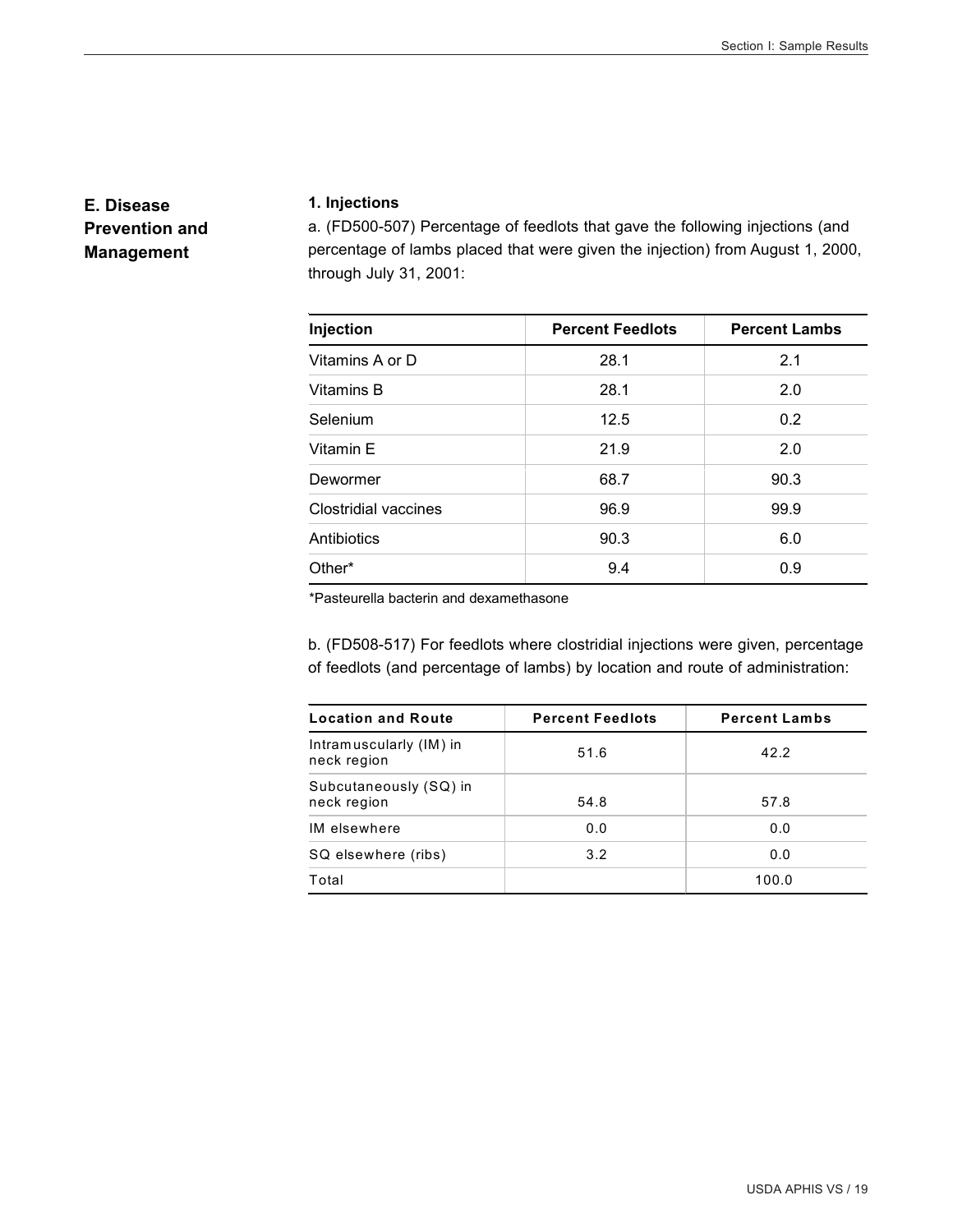c. For feedlots where antibiotic injections were given, percentage of feedlots (and percentage of lambs) by location and route of administration:

| <b>Location and Route</b>              | <b>Percent Feedlots</b> | <b>Percent Lambs</b> |
|----------------------------------------|-------------------------|----------------------|
| Intramuscularly (IM) in<br>neck region | 57.7                    | 77.5                 |
| Subcutaneously (SQ) in<br>neck region  | 30.8                    | 4.7                  |
| IM elsewhere (leg)                     | 11.5                    | 2.2                  |
| SQ elsewhere (ribs or<br>brisket)      | 7.7                     | 0.5                  |

d. For feedlots that gave any intramuscular injection, percentage of feedlots that gave intramuscular injections of more than 5cc (5 milliliters) in one site:

| <b>Percent Feedlots</b> |
|-------------------------|
| 10.0                    |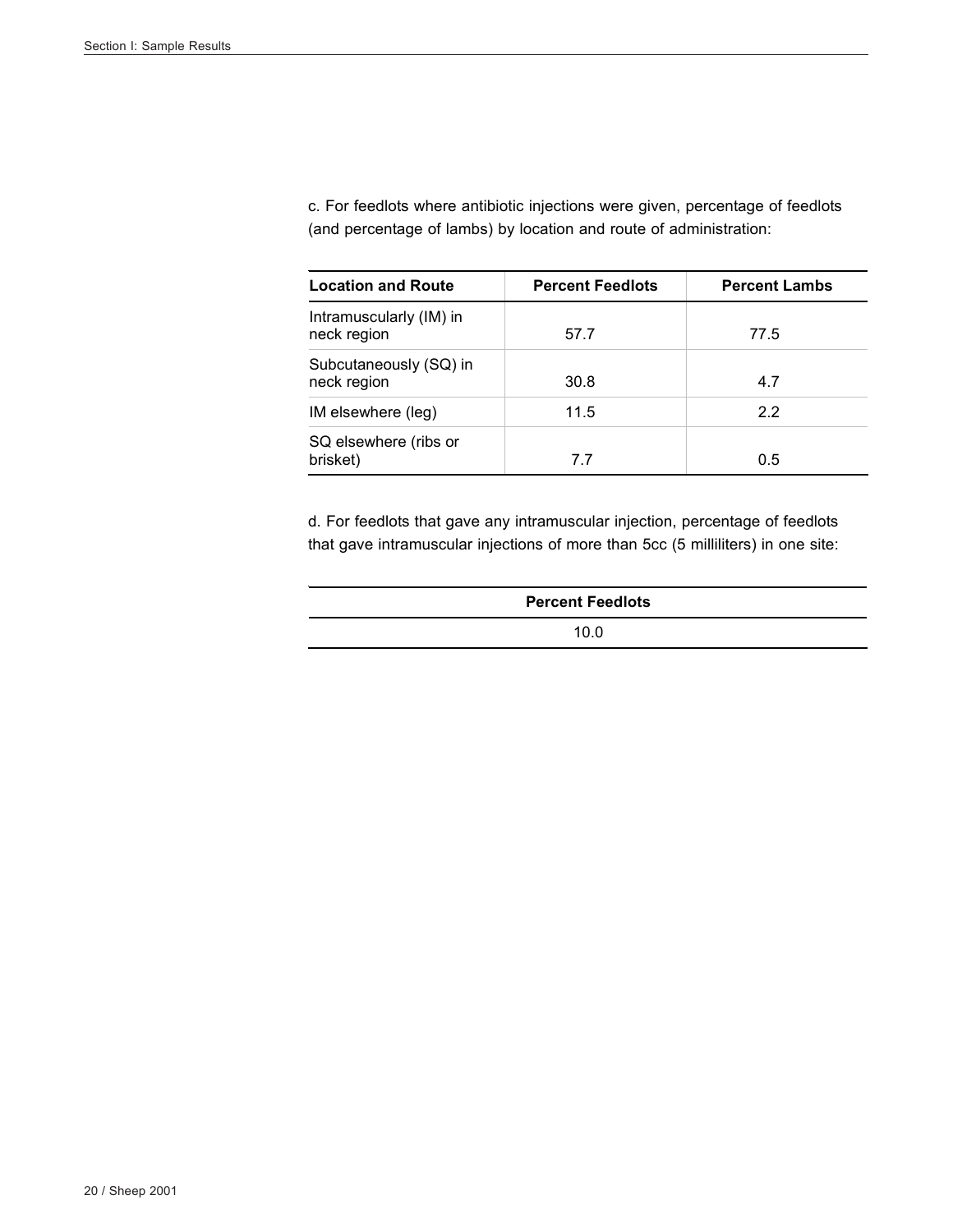#### **2. Treatment record keeping**

a. Percentage of feedlots by how frequently the following information was recorded when lambs treated *individually* were given antibiotics (by injection or orally):

|                                                            |                             | <b>Percent Feedlots</b> |                                 |              |
|------------------------------------------------------------|-----------------------------|-------------------------|---------------------------------|--------------|
|                                                            | <b>Frequency</b>            |                         |                                 |              |
|                                                            | Always/<br><b>Sometimes</b> | <b>Never</b>            | <b>Not</b><br><b>Applicable</b> |              |
| <b>Information</b><br><b>Recorded</b>                      | <b>Percent</b>              | <b>Percent</b>          | <b>Percent</b>                  | <b>Total</b> |
| Date given                                                 | 26.6                        | 73.4                    | 0.0                             | 100.0        |
| Type of antibiotic                                         | 30.0                        | 70.0                    | 0.0                             | 100.0        |
| Amount given                                               | 26.7                        | 73.3                    | 0.0                             | 100.0        |
| Product lot/serial<br>number                               | 3.4                         | 96.6                    | 0.0                             | 100.0        |
| Withdrawal time                                            | 25.0                        | 75.0                    | 0.0                             | 100.0        |
| Disease condition<br>(shipping fever,<br>pneumonia, etc.)  | 20.0                        | 80.0                    | 0.0                             | 100.0        |
| Outcome of treatment<br>(returned to pen, died,<br>culled) | 13.4                        | 86.6                    | 0.0                             | 100.0        |
| Route of injection (if<br>applicable)                      | 13.3                        | 83.4                    | 3.3                             | 100.0        |
| Location of injection<br>(neck, loin, leg, other)          | 16.7                        | 80.0                    | 3.3                             | 100.0        |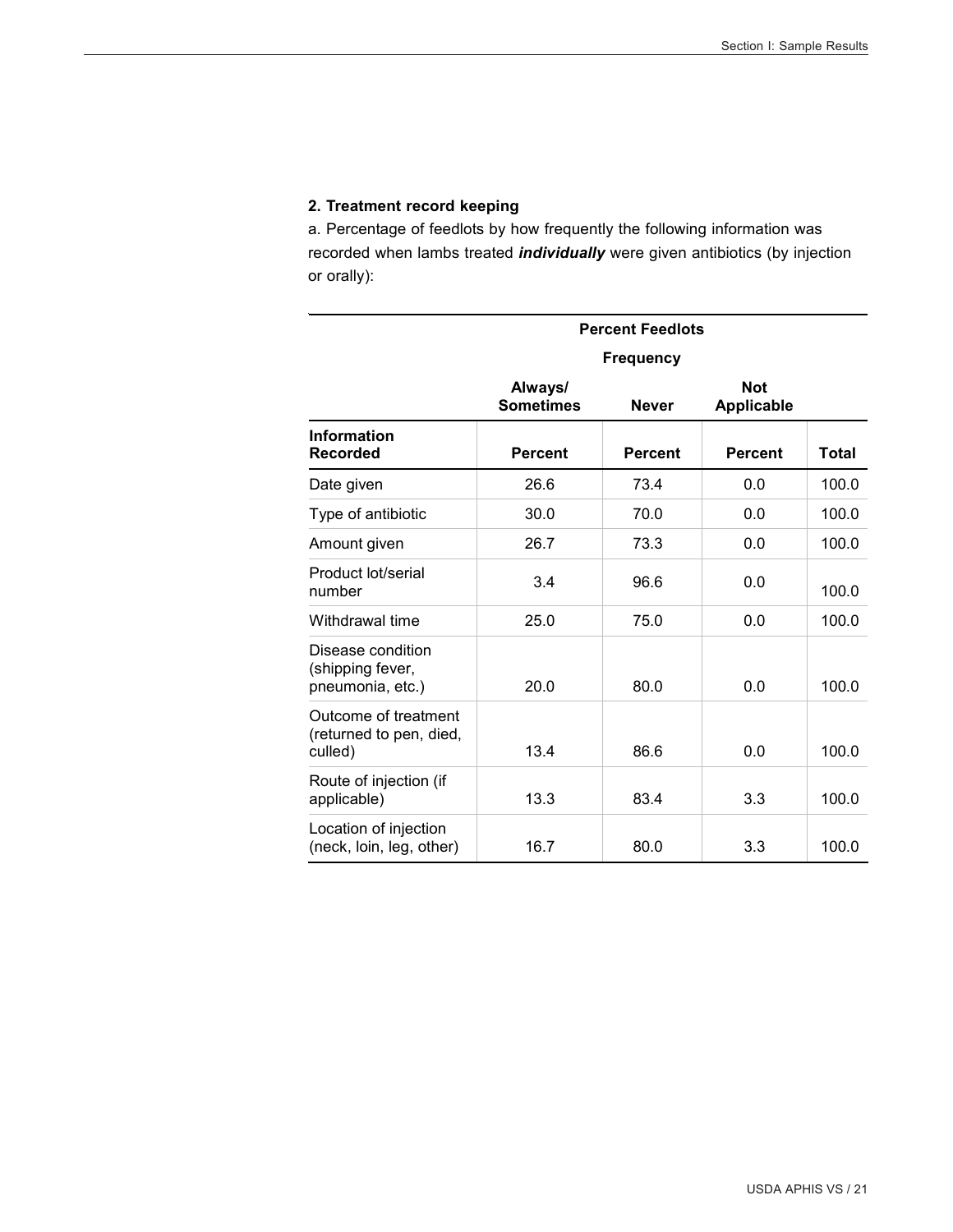b. Percentage of feedlots by how frequently the following information was recorded when lambs treated as a *group* were given antibiotics (by injection or orally):

|                                                            | <b>Percent Feedlots</b>     |                |                                 |       |
|------------------------------------------------------------|-----------------------------|----------------|---------------------------------|-------|
|                                                            | <b>Frequency</b>            |                |                                 |       |
|                                                            | Always/<br><b>Sometimes</b> | <b>Never</b>   | <b>Not</b><br><b>Applicable</b> |       |
| Information<br><b>Recorded</b>                             | <b>Percent</b>              | <b>Percent</b> | <b>Percent</b>                  | Total |
| Date given                                                 | 30.8                        | 69.2           | 0.0                             | 100.0 |
| Type of antibiotic                                         | 36.0                        | 64.0           | 0.0                             | 100.0 |
| Amount given                                               | 28.0                        | 72.0           | 0.0                             | 100.0 |
| Product lot/serial<br>number                               | 4.2                         | 95.8           | 0.0                             | 100.0 |
| Withdrawal time                                            | 21.7                        | 78.3           | 0.0                             | 100.0 |
| Disease condition<br>(shipping fever,<br>pneumonia, etc.)  | 12.0                        | 88.0           | 0.0                             | 100.0 |
| Outcome of treatment<br>(returned to pen, died,<br>culled) | 12.0                        | 88.0           | 0.0                             | 100.0 |
| Route of injection (if<br>applicable)                      | 12.0                        | 84.0           | 4.0                             | 100.0 |
| Location of injection<br>(neck, loin, leg, other)          | 16.0                        | 80.0           | 4.0                             | 100.0 |

c. (FD543) Percentage of feedlots that identified treated lambs individually:

| <b>Percent Feedlots</b> |  |
|-------------------------|--|
|                         |  |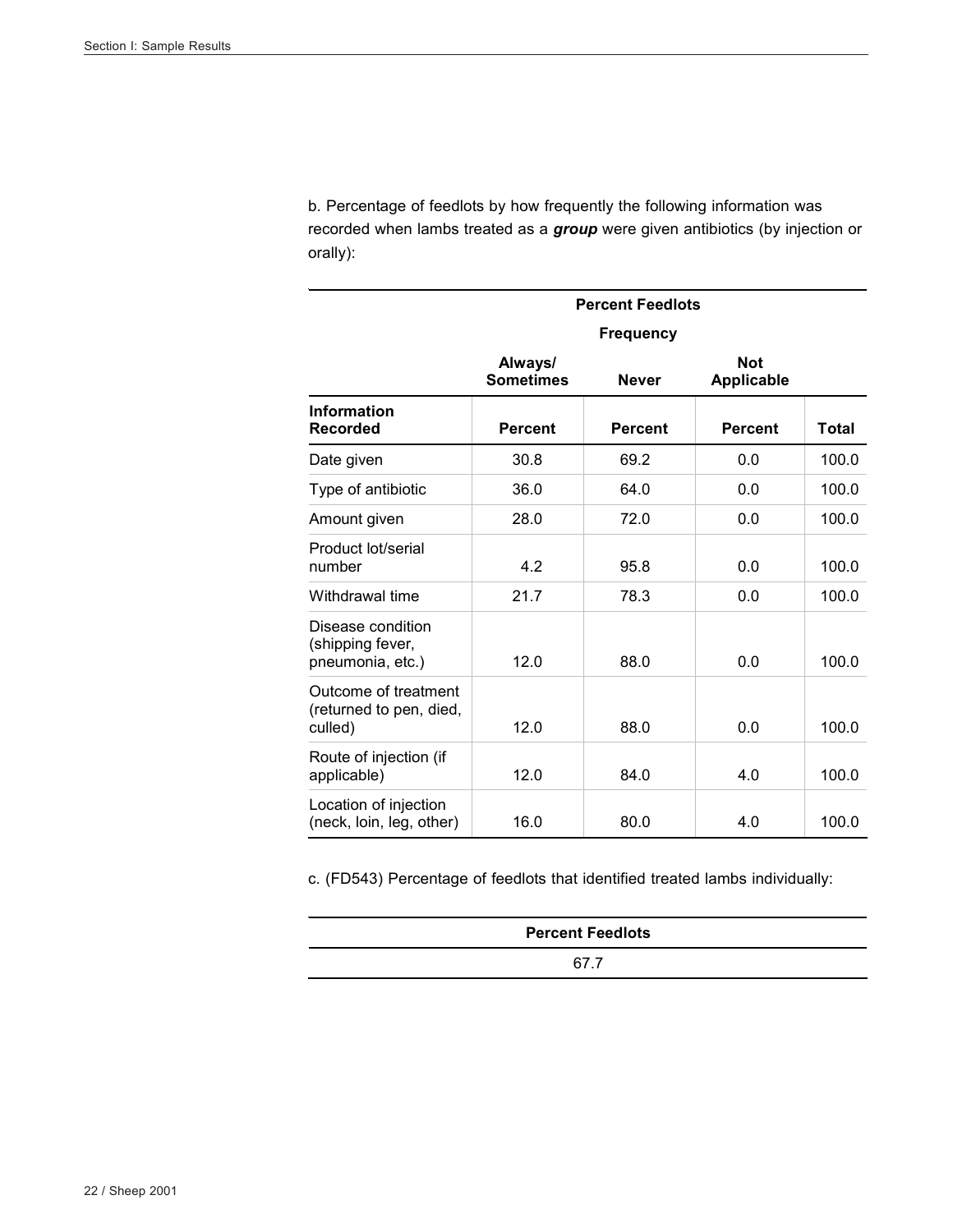i. (FD544-547) For feedlots that identified treated lambs individually, percentage of feedlots by type of identification used:

| <b>Type of Identification</b> | <b>Percent Feedlots</b> |
|-------------------------------|-------------------------|
| Paint                         | 9.5                     |
| Chalk                         | 85.7                    |
| Ear tag                       | 0.0                     |
| Other types*                  | 9.5                     |

\*Treated animal was physically separated from untreated animals

#### **3. Antibiotics in feed or water**

a. Percentage of feedlots that used antibiotics in feed or water from August 1, 2000, through July 31, 2001:

| <b>Antibiotics In:</b> | <b>Percent Feedlots</b> |
|------------------------|-------------------------|
| Feed                   | 78.1                    |
| Water                  | 31.3                    |
| Either feed or water   | 84.4                    |

i. For feedlots that used antibiotics in feed or water, percentage of feedlots that used the following antibiotics in feed and in water:

|                    | <b>Percent Feedlots</b> |                 |  |
|--------------------|-------------------------|-----------------|--|
| <b>Antibiotics</b> | In Feed                 | <b>In Water</b> |  |
| Aureomycin premix  | 63.0                    | 0.0             |  |
| Tetracycline       | 44.4                    | 25.9            |  |
| Neomycin sulfate   | 0.0                     | 3.7             |  |
| Other antibiotics  | 0.0                     | 18.2            |  |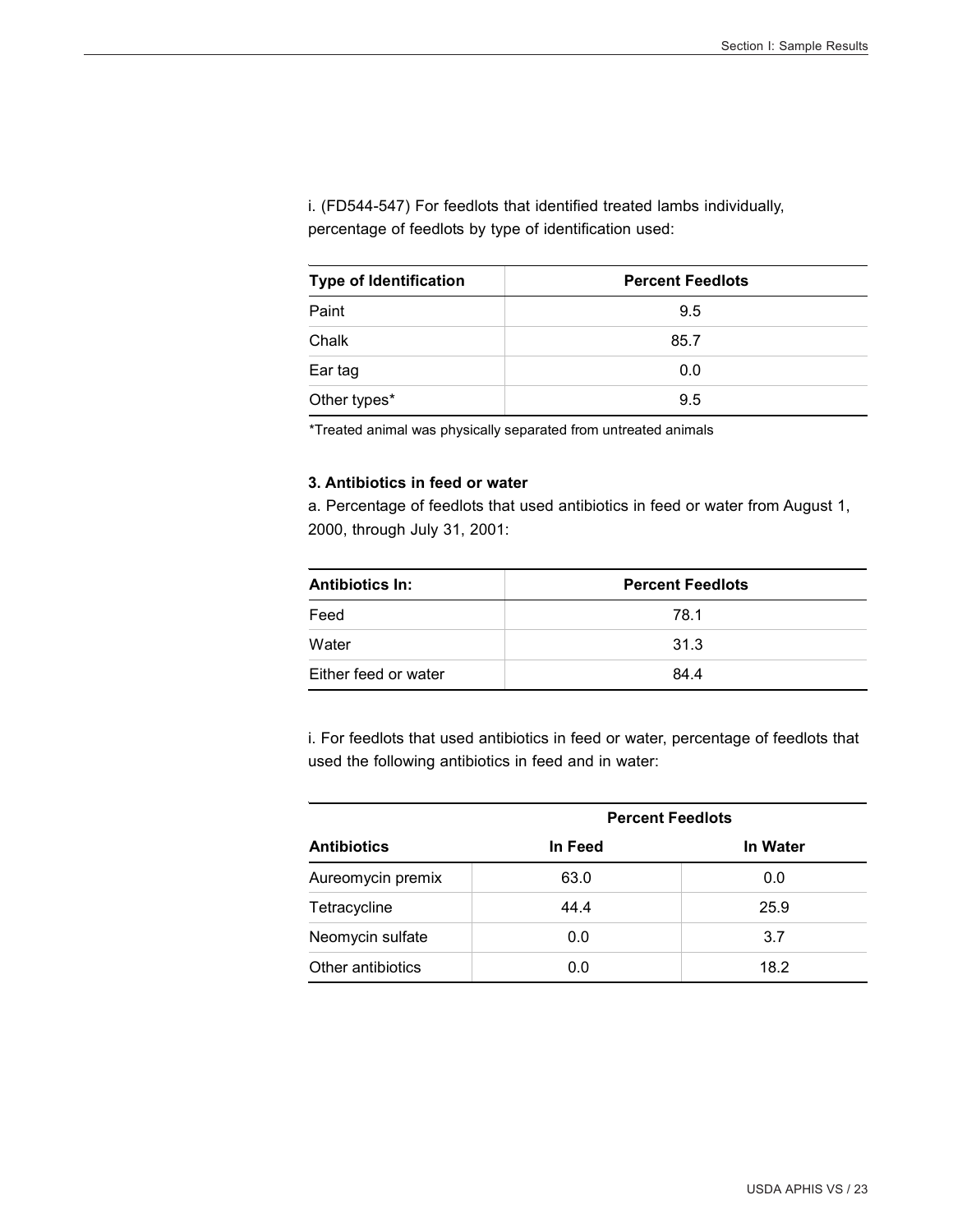ii. For feedlots that used antibiotics in feed or water, percentage of feedlots that used antibiotics in feed or water for the following reasons:

| Reason                  | <b>Percent Feedlots</b> |
|-------------------------|-------------------------|
| Disease treatment       | 51.9                    |
| Prevention              | 88.9                    |
| <b>Growth Promotion</b> | 40 7                    |

#### **4. Parasite treatments**

a. (FD559) Percentage of feedlots that dewormed any lambs from August 1, 2000, through July 31, 2001:

| <b>Percent Feedlots</b> |  |
|-------------------------|--|
| 93.7                    |  |

i. (FD560) For feedlots that dewormed, percentage of feedlots by typical frequency that lambs were dewormed while in the feedlot:

| <b>Deworming Frequency</b> | <b>Percent Feedlots</b> |
|----------------------------|-------------------------|
| Once                       | 89.7                    |
| Twice                      | 6.9                     |
| Three or more              | 3.4                     |
| Continuous (in feed)       | 0.0                     |
| Total                      | 100.0                   |

b. For feedlots that dewormed, percentage of feedlots by frequency that dewormers were rotated:

| <b>Rotation Frequency</b>    | <b>Percent Feedlots</b> |
|------------------------------|-------------------------|
| More frequently then yearly  | 7.1                     |
| Every 1 or 2 years           | 10.7                    |
| Less frequently than 2 years | 3.6                     |
| Did not rotate               | 78.6                    |
| Total                        | 100.0                   |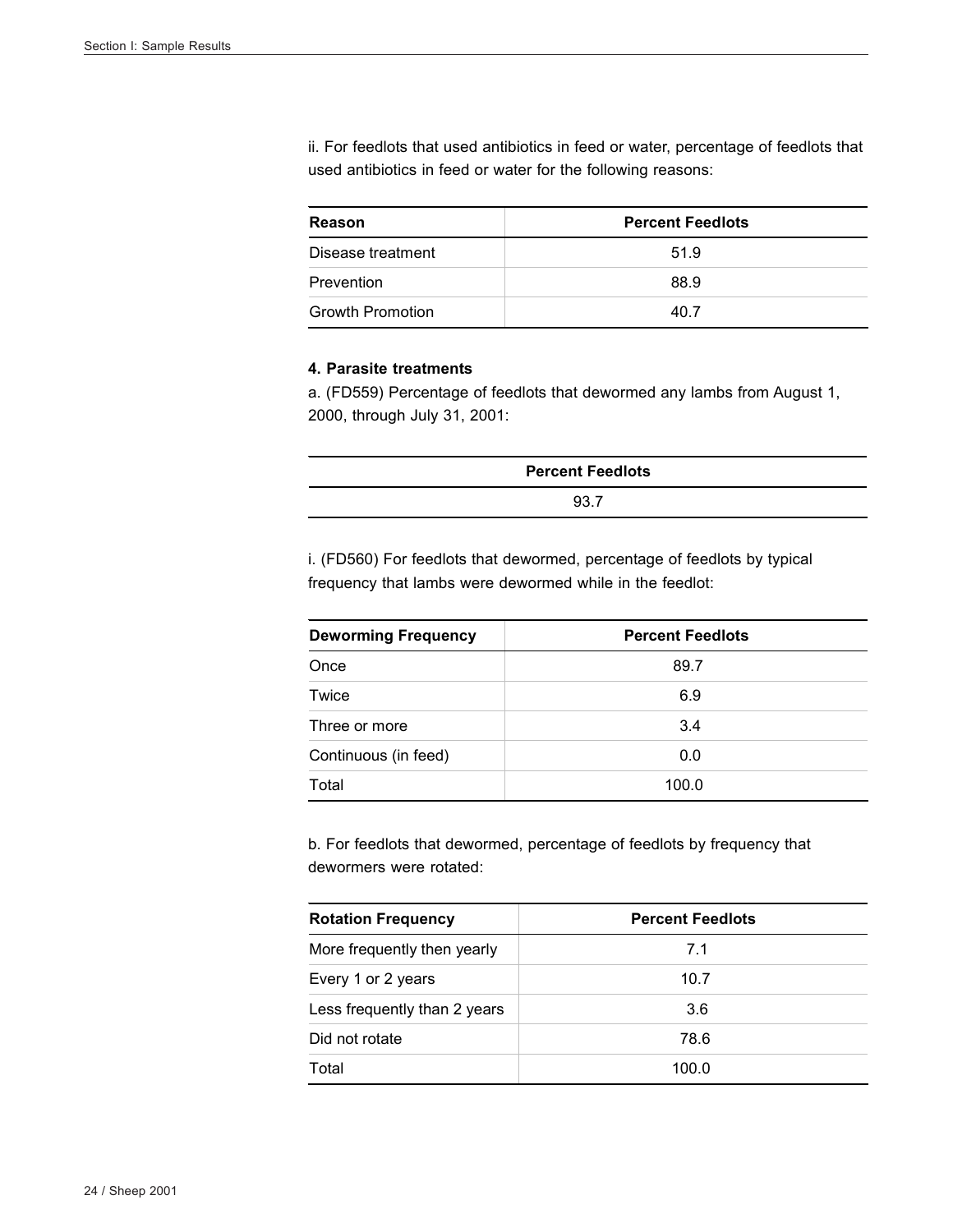|                                                                     | <b>Percent Feedlots</b>                         |                  |                        |
|---------------------------------------------------------------------|-------------------------------------------------|------------------|------------------------|
|                                                                     | <b>Feedlot Size</b><br>(Number Sheep and Lambs) |                  |                        |
|                                                                     | <b>Less Than</b><br>5,000                       | 5,000<br>or More | All<br><b>Feedlots</b> |
| <b>Parasiticide</b>                                                 | <b>Percent</b>                                  | <b>Percent</b>   | <b>Percent</b>         |
| Oral (drench or bolus)                                              |                                                 |                  |                        |
| Albendazole (i.e., Valbazen <sup>®</sup> )                          | 57.9                                            | 46.2             | 53.1                   |
| Fenbendazole (i.e., Panacur <sup>®</sup> ,<br>Safe-Guard)           | 0.0                                             | 0.0              | 0.0                    |
| Ivermectin (i.e., Ivomec <sup>®</sup> Sheep<br>Drench)              | 5.3                                             | 7.7              | 6.3                    |
| Levamisole (i.e., Levasole,<br>Tramisole, Ripericol)                | 15.8                                            | 0.0              | 9.4                    |
| Oxfendazole (i.e., Synanthic)                                       | 0.0                                             | 0.0              | 0.0                    |
| Pyrantel Pamoate (i.e.,<br>Strongid®-T)                             | 0.0                                             | 0.0              | 0.0                    |
| Thiabendazole (i.e., Omnizole,<br>BZ-Thibenzole)                    | 5.3                                             | 0.0              | 3.1                    |
| Other drench or bolus<br>dewormers                                  | 0.0                                             | 0.0              | 0.0                    |
| Injectable                                                          |                                                 |                  |                        |
| Doramectin (i.e., Dectomax <sup>®</sup><br>Injectable)              | 0.0                                             | 0.0              | 0.0                    |
| Ivermectin (i.e., Ivomec <sup>®</sup><br>Injectable)                | 15.8                                            | 15.4             | 15.6                   |
| Levamisole (i.e., Levasole,<br>Tramisole, Ripericol)                | 15.8                                            | 61.5             | 34.4                   |
| Other injectable dewormers                                          | 0.0                                             | 0.0              | 0.0                    |
| Pour-on                                                             |                                                 |                  |                        |
| Doramectin (i.e., Dectomax®<br>Pour-on)                             | 0.0                                             | 7.7              | 3.1                    |
| Levamisole (i.e., Levasole,<br>Tramisole, Ripericol)                | 0.0                                             | 0.0              | 0.0                    |
| Moxidectin (i.e., Cydectin)                                         | 0.0                                             | 0.0              | 0.0                    |
| Other pour-on dewormers<br>(includes Permethrin and<br>Fenvalerate) | 5.3                                             | 23.1             | 12.5                   |

c. Percentage of feedlots that gave any lambs the following parasiticides to treat or prevent internal or external parasites, by feedlot size: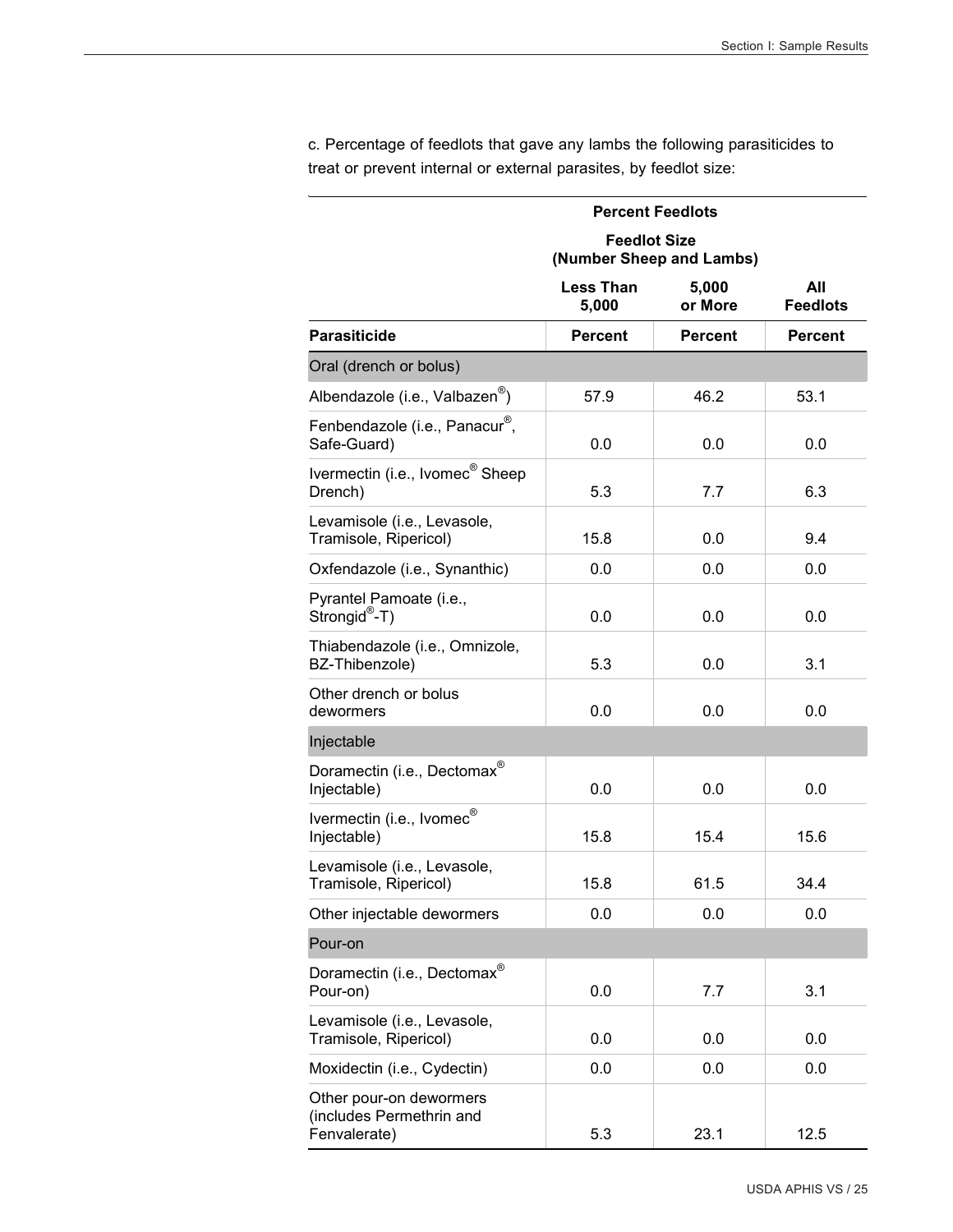i. Percentage of sheep and lambs placed on feed that were given the following parasiticides, by feedlot size:

|                                                                     | <b>Percent Sheep and Lambs</b>                  |                  |                        |
|---------------------------------------------------------------------|-------------------------------------------------|------------------|------------------------|
|                                                                     | <b>Feedlot Size</b><br>(Number Sheep and Lambs) |                  |                        |
|                                                                     | <b>Less Than</b><br>5,000                       | 5,000<br>or More | All<br><b>Feedlots</b> |
| <b>Parasiticide</b>                                                 | <b>Percent</b>                                  | <b>Percent</b>   | <b>Percent</b>         |
| Oral (drench or bolus)                                              |                                                 |                  |                        |
| Albendazole (i.e., Valbazen)                                        | 39.8                                            | 15.6             | 16.5                   |
| Fenbendazole (i.e., Panacur,<br>Safe-Guard)                         | 0.0                                             | 0.0              | 0.0                    |
| Ivermectin (i.e., Ivomec Sheep<br>Drench)                           | 5.0                                             | 2.5              | 2.6                    |
| Levamisole (i.e., Levasole,<br>Tramisole, Ripericol)                | 18.0                                            | 0.0              | 0.7                    |
| Oxfendazole (i.e., Synanthic)                                       | 0.0                                             | 0.0              | 0.0                    |
| Pyrantel Pamoate (i.e.,<br>Strongid-T)                              | 0.0                                             | 0.0              | 0.0                    |
| Thiabendazole (i.e., Omnizole,<br>BZ-Thibenzole)                    | 7.0                                             | 0.0              | 0.3                    |
| Other drench or bolus<br>dewormers                                  | 0.0                                             | 0.0              | 0.0                    |
| Injectable                                                          |                                                 |                  |                        |
| Doramectin (i.e., Dectomax<br>Injectable)                           | 0.0                                             | 0.0              | 0.0                    |
| Ivermectin (i.e., Ivomec<br>Injectable)                             | 10.2                                            | 19.7             | 19.3                   |
| Levamisole (i.e., Levasole,<br>Tramisole, Ripericol)                | 16.3                                            | 64.8             | 62.9                   |
| Other injectable dewormers                                          | 0.0                                             | 0.0              | 0.0                    |
| Pour on                                                             |                                                 |                  |                        |
| Doramectin (i.e., Dectomax<br>Pour-on)                              | 0.0                                             | 10.1             | 9.7                    |
| Levamisole (i.e., Levasole,<br>Tramisole, Ripericol)                | 0.0                                             | 0.0              | 0.0                    |
| Moxidectin (i.e., Cydectin)                                         | 0.0                                             | 0.0              | 0.0                    |
| Other pour-on dewormers<br>(includes Permethrin and<br>Fenvalerate) | 1.9                                             | 51.8             | 49.9                   |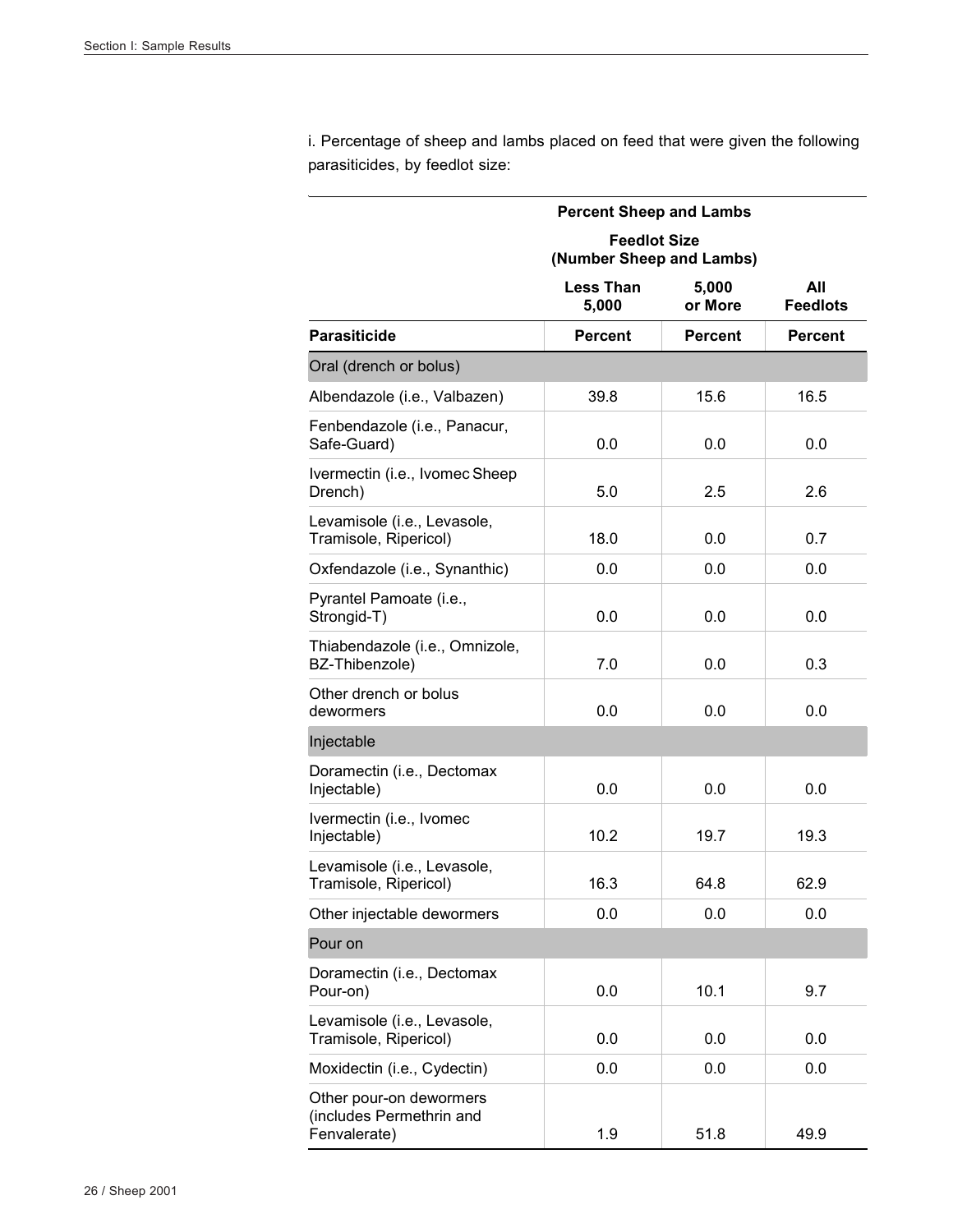d. (FD578) Percentage of feedlots that conducted fecal parasite testing from August 1, 2000, through July 31, 2001:

| <b>Percent Feedlots</b> |
|-------------------------|
| 31.3                    |

#### **5. Coccidiostat use**

a. (FD579-586) Percentage of feedlots that used coccidiostats in feed or water from August 1, 2000, through July 31, 2001:

| <b>Coccidiostats In:</b> | <b>Percent Feedlots</b> |
|--------------------------|-------------------------|
| Feed                     | 81.3                    |
| Water                    | 21.9                    |
| Either feed or water     | 84.4                    |

i. For feedlots that used coccidiostats in either feed or water, percentage of feedlots by use of the following coccidiostats in feed and in water:

|                                                                             | <b>Percent Feedlots</b> |       |  |
|-----------------------------------------------------------------------------|-------------------------|-------|--|
| <b>Coccidiostats</b>                                                        | Feed                    | Water |  |
| lonophores<br>(Rumensin <sup>®</sup> ,<br>Bovatec <sup>®</sup> , lasalocid) | 81.5                    | 0.0   |  |
| Sulfa drugs                                                                 | 3.7                     | 11.1  |  |
| Decoquinate<br>$(Deccox^{\circledR})$                                       | 29.6                    | 3.7   |  |
| Other coccidiostats<br>(includes Corid)                                     | 0.0                     | 12.0  |  |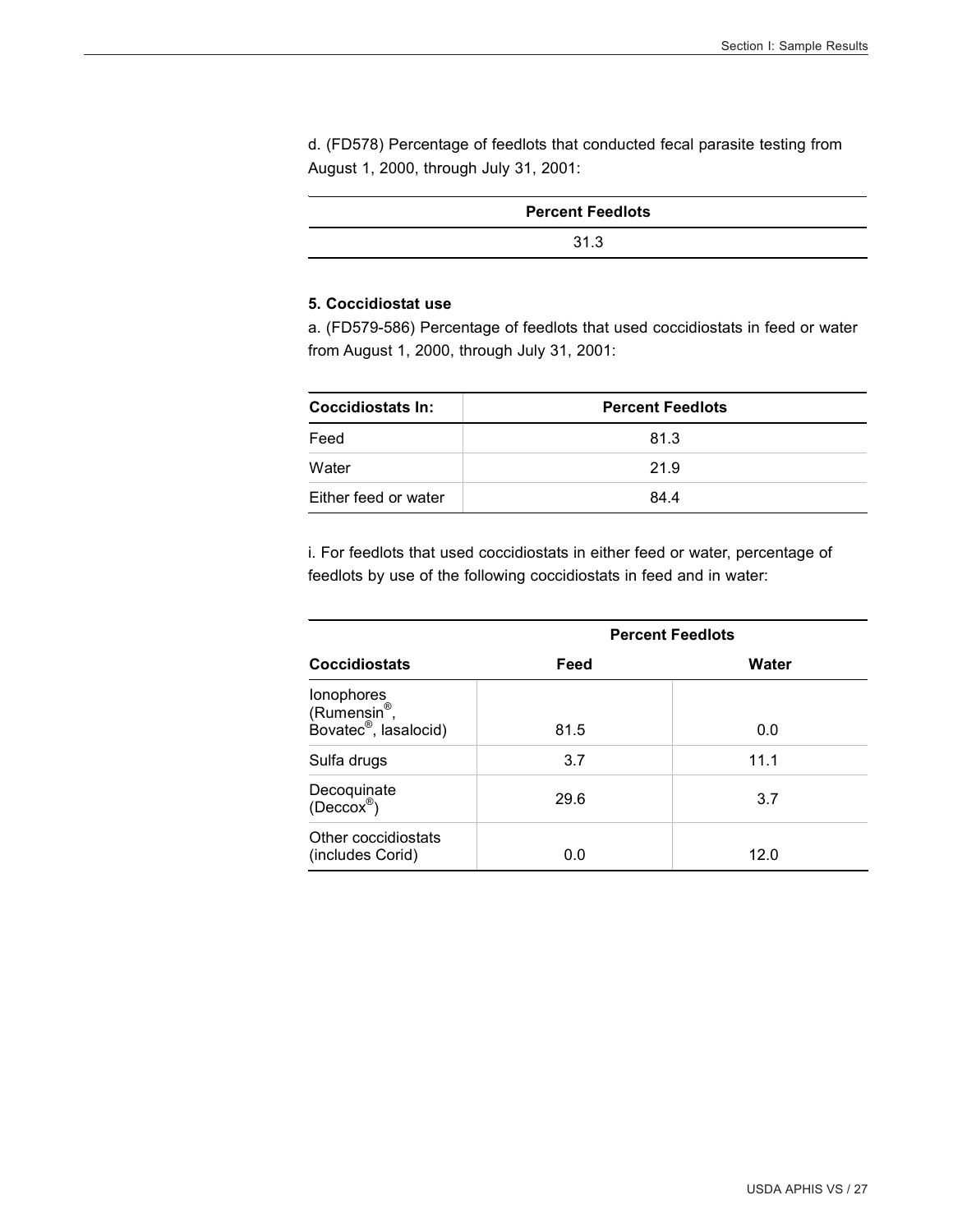#### **F. Sick Animal Management**

#### **1. Lamb deaths**

a. (FD600) Percentage of lambs<sup>1</sup> that died or were lost from August 1, 2000, through July 31, 2001, by feedlot size:

| <b>Percent Lambs</b>                                           |                      |                      |  |  |
|----------------------------------------------------------------|----------------------|----------------------|--|--|
| <b>Feedlot Size (Number Sheep and Lambs)</b>                   |                      |                      |  |  |
| Less Than 5,000<br><b>All Feedlots</b><br><b>5,000 or More</b> |                      |                      |  |  |
| <b>Percent Lambs</b>                                           | <b>Percent Lambs</b> | <b>Percent Lambs</b> |  |  |
| 3.0                                                            | 12                   | 1.3                  |  |  |

<sup>1</sup>Number died as a percentage of number lambs placed

b. (FD605-632) Percentage of feedlots that lost one or more lambs to the following diseases from August 1, 2000, through July 31, 2001, by feedlot size:

|                                                                   | <b>Percent Feedlots</b>                         |                  |                        |  |
|-------------------------------------------------------------------|-------------------------------------------------|------------------|------------------------|--|
|                                                                   | <b>Feedlot Size</b><br>(Number Sheep and Lambs) |                  |                        |  |
|                                                                   | <b>Less Than</b><br>5,000                       | 5,000<br>or More | All<br><b>Feedlots</b> |  |
| <b>Disease</b>                                                    | <b>Percent</b>                                  | <b>Percent</b>   | <b>Percent</b>         |  |
| Shipping fever pneumonia                                          | 57.9                                            | 84.6             | 68.8                   |  |
| Other respiratory disorders                                       | 26.3                                            | 84.6             | 50.0                   |  |
| Enterotoxemia                                                     | 63.2                                            | 92.3             | 75.0                   |  |
| <b>Bloat</b>                                                      | 21.1                                            | 38.5             | 28.1                   |  |
| Other digestive disorders                                         | 42.1                                            | 53.8             | 46.9                   |  |
| Urolithiasis (urinary calculi,<br>water belly)                    | 68.4                                            | 69.2             | 68.7                   |  |
| Central nervous system<br>disorder (e.g., thiamine<br>deficiency) | 15.8                                            | 38.5             | 25.0                   |  |
| Rectal prolapse                                                   | 78.9                                            | 84.6             | 81.3                   |  |
| <b>Transport tetany</b>                                           | 15.8                                            | 53.8             | 31.3                   |  |
| Choke                                                             | 5.3                                             | 38.5             | 18.7                   |  |
| Lameness/injury                                                   | 26.3                                            | 38.5             | 31.3                   |  |
| Predation                                                         | 15.8                                            | 30.8             | 21.9                   |  |
| Other known cause (includes<br>crowding and parasites)            | 21.1                                            | 15.4             | 18.7                   |  |
| Other unknown cause                                               | 42.1                                            | 46.2             | 43.7                   |  |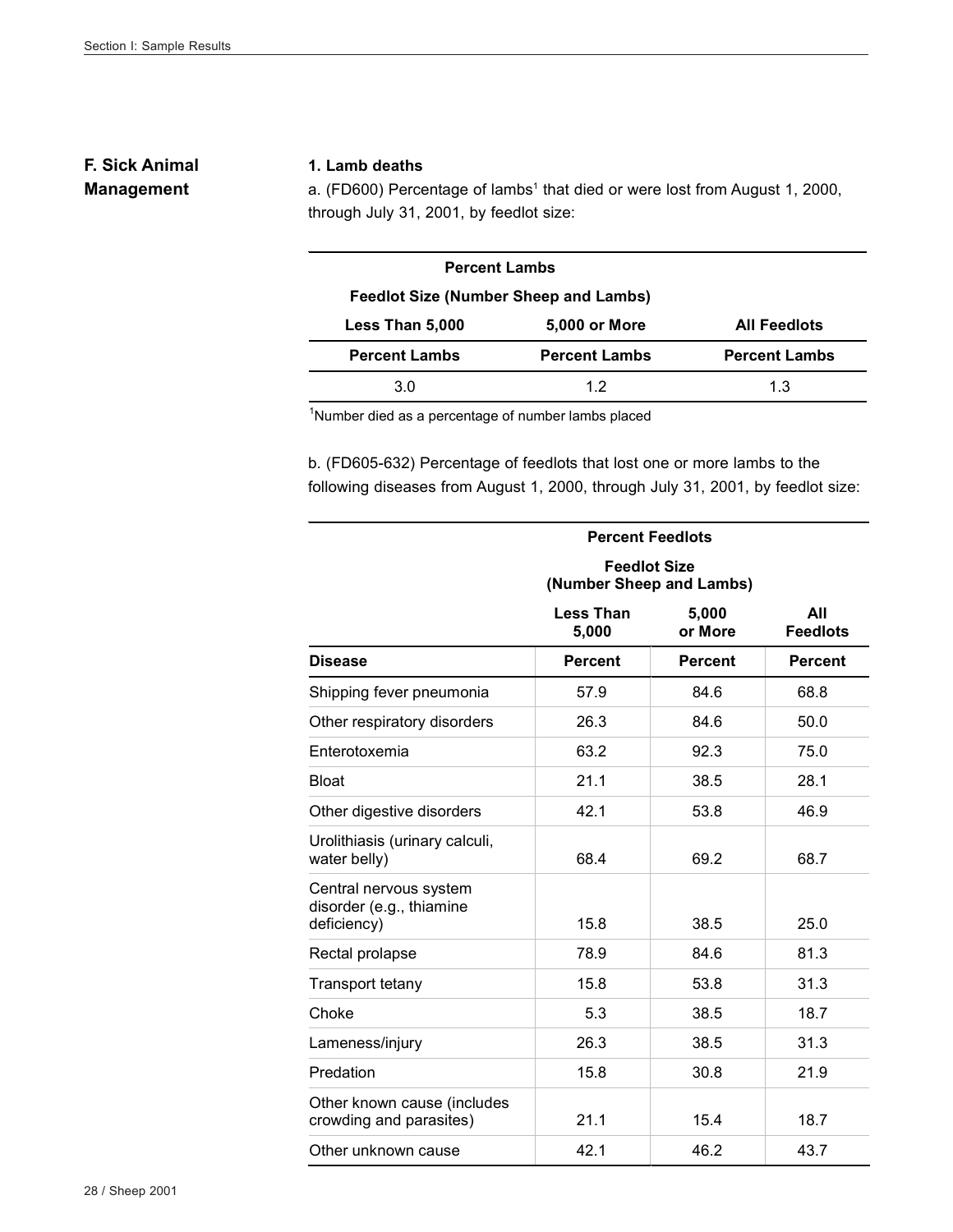i. For the lambs that died, percentage of lambs that died due to the following diseases from August 1, 2000, through July 31, 2001, by feedlot size (number of sheep and lambs):

|                                                                   | <b>Percent Lambs That Died</b>                  |                  |                        |  |
|-------------------------------------------------------------------|-------------------------------------------------|------------------|------------------------|--|
|                                                                   | <b>Feedlot Size</b><br>(Number Sheep and Lambs) |                  |                        |  |
|                                                                   | <b>Less Than</b><br>5,000                       | 5,000<br>or More | All<br><b>Feedlots</b> |  |
| <b>Disease</b>                                                    | <b>Percent</b>                                  | <b>Percent</b>   | <b>Percent</b>         |  |
| Shipping fever pneumonia                                          | 34.1                                            | 10.8             | 12.8                   |  |
| Other respiratory<br>disorders                                    | 6.2                                             | 31.1             | 29.0                   |  |
| Enterotoxemia                                                     | 13.0                                            | 30.1             | 28.7                   |  |
| <b>Bloat</b>                                                      | 3.0                                             | 1.0              | 1.2                    |  |
| Other digestive disorders                                         | 7.6                                             | 6.0              | 6.1                    |  |
| Urolithiasis (urinary<br>calculi, water belly)                    | 9.7                                             | 2.4              | 3.1                    |  |
| Central nervous system<br>disorder (e.g., thiamine<br>deficiency) | 1.6                                             | 0.4              | 0.5                    |  |
| Rectal prolapse                                                   | 5.8                                             | 4.4              | 4.5                    |  |
| Transport tetany                                                  | 0.6                                             | 2.1              | 1.9                    |  |
| Choke                                                             | 0.1                                             | 1.1              | 1.0                    |  |
| Lameness/Injury                                                   | 1.1                                             | 1.5              | 1.4                    |  |
| Predation                                                         | 0.9                                             | 1.2              | 1.2                    |  |
| Other known causes*                                               | 7.0                                             | 5.7              | 5.8                    |  |
| Other unknown cause                                               | 9.3                                             | 2.2              | 2.8                    |  |
| Total                                                             | 100.0                                           | 100.0            | 100.0                  |  |

\*Crowding and parasites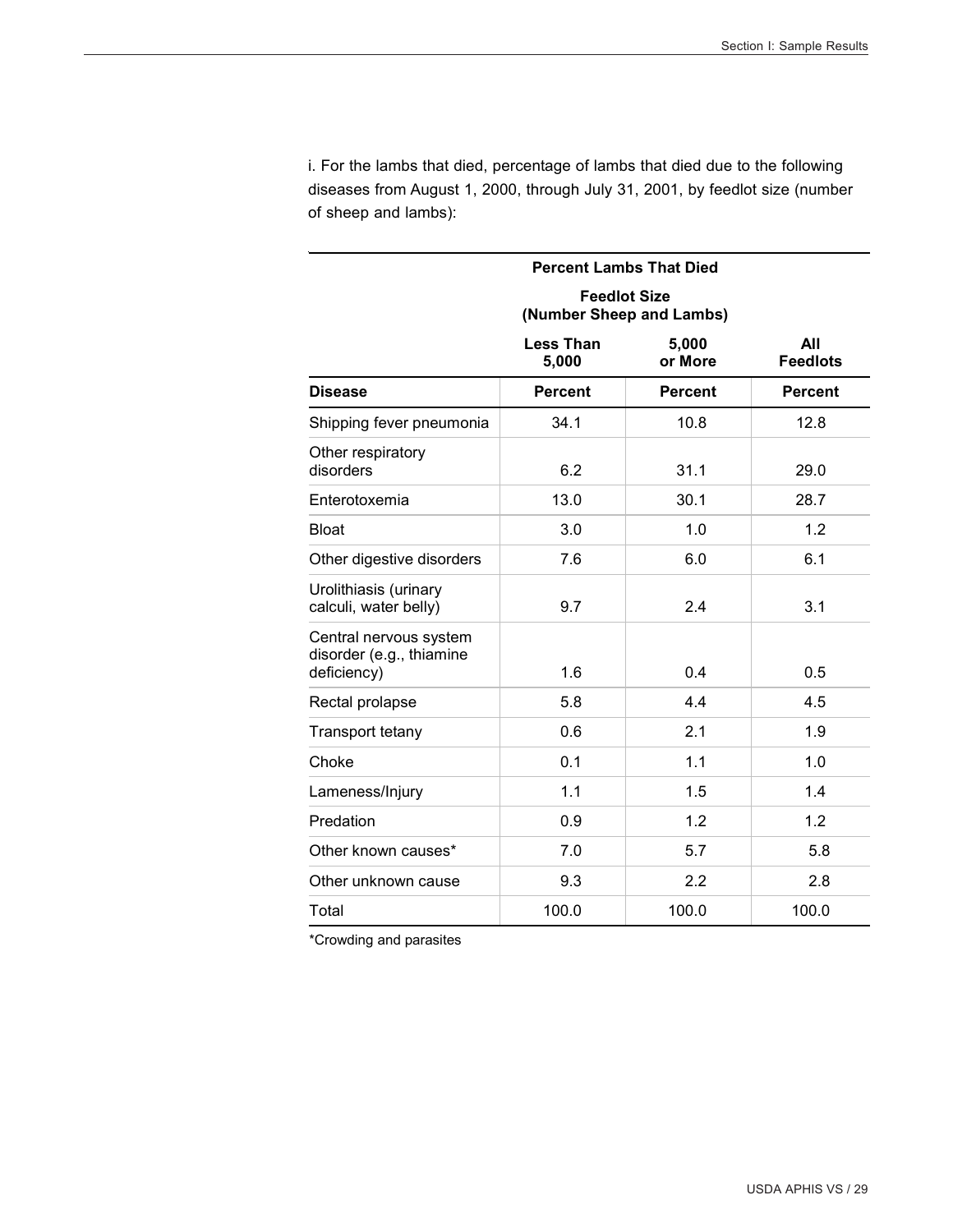c. (FD633) Percentage of feedlots that generally perform necropsies on lambs that died from an unknown reason:

| <b>Percent Feedlots</b> |  |
|-------------------------|--|
| 46.7                    |  |

#### **2. Treatments**

a. Percentage of feedlots by how often the following treatment locality protocols were used:

|                                                                                                   |                           | <b>Percent Feedlots</b> |                |                                     |       |  |
|---------------------------------------------------------------------------------------------------|---------------------------|-------------------------|----------------|-------------------------------------|-------|--|
|                                                                                                   | <b>Frequency</b>          |                         |                |                                     |       |  |
|                                                                                                   | Always/<br><b>Usually</b> | <b>Sometimes</b>        | <b>Never</b>   | <b>No</b><br><b>Hospital</b><br>Pen |       |  |
| <b>Protocol</b>                                                                                   | <b>Percent</b>            | <b>Percent</b>          | <b>Percent</b> | Percent                             | Total |  |
| Treat in hospital<br>area and leave<br>animals in hospital<br>pen for 24 hours or<br>more         | 46.9                      | 40.6                    | 6.3            | 6.2                                 | 100.0 |  |
| Treat in hospital<br>area and remove<br>animals from the<br>hospital pen in less<br>than 24 hours | 0.0                       | 21.9                    | 71.9           | 6.2                                 | 100.0 |  |
| Treat in home pen or<br>alley                                                                     | 15.6                      | 43.8                    | 40.6           | 0.0                                 | 100.0 |  |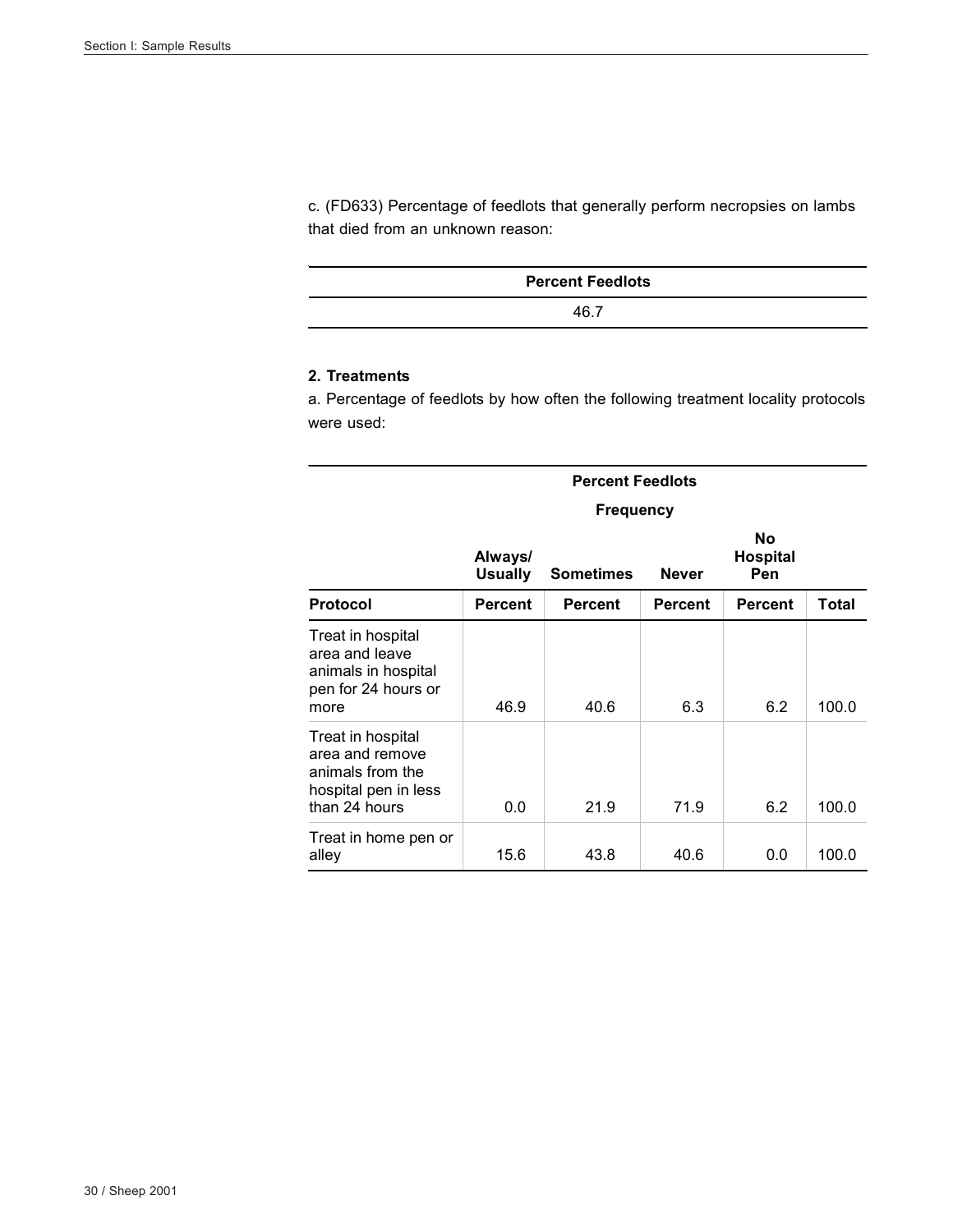#### **G. Other Management**

#### **1. Feedback from slaughter plants**

a. (FD700-706) Percentage of feedlots by how frequently information about lambs sent to slaughter was received from the slaughter plant, and by type of information received:

|                                                                 | <b>Percent Feedlots</b> |                  |                |       |  |
|-----------------------------------------------------------------|-------------------------|------------------|----------------|-------|--|
|                                                                 | <b>Frequency</b>        |                  |                |       |  |
|                                                                 | <b>Always</b>           | <b>Sometimes</b> | <b>Never</b>   |       |  |
| <b>Type of Information</b>                                      | <b>Percent</b>          | <b>Percent</b>   | <b>Percent</b> | Total |  |
| Dressing percentage                                             | 34.4                    | 50.0             | 15.6           | 100.0 |  |
| Offal condemnation                                              | 12.5                    | 25.0             | 62.5           | 100.0 |  |
| Pelt quality                                                    | 25.0                    | 28.1             | 46.9           | 100.0 |  |
| Carcass condemnation                                            | 50.0                    | 18.7             | 31.3           | 100.0 |  |
| Bruising percentage                                             | 3.1                     | 15.6             | 81.3           | 100.0 |  |
| Carcass yield grade                                             | 38.7                    | 41.9             | 19.4           | 100.0 |  |
| Parasite loads (including<br>flukes or intestinal<br>parasites) | 0.0                     | 18.7             | 81.3           | 100.0 |  |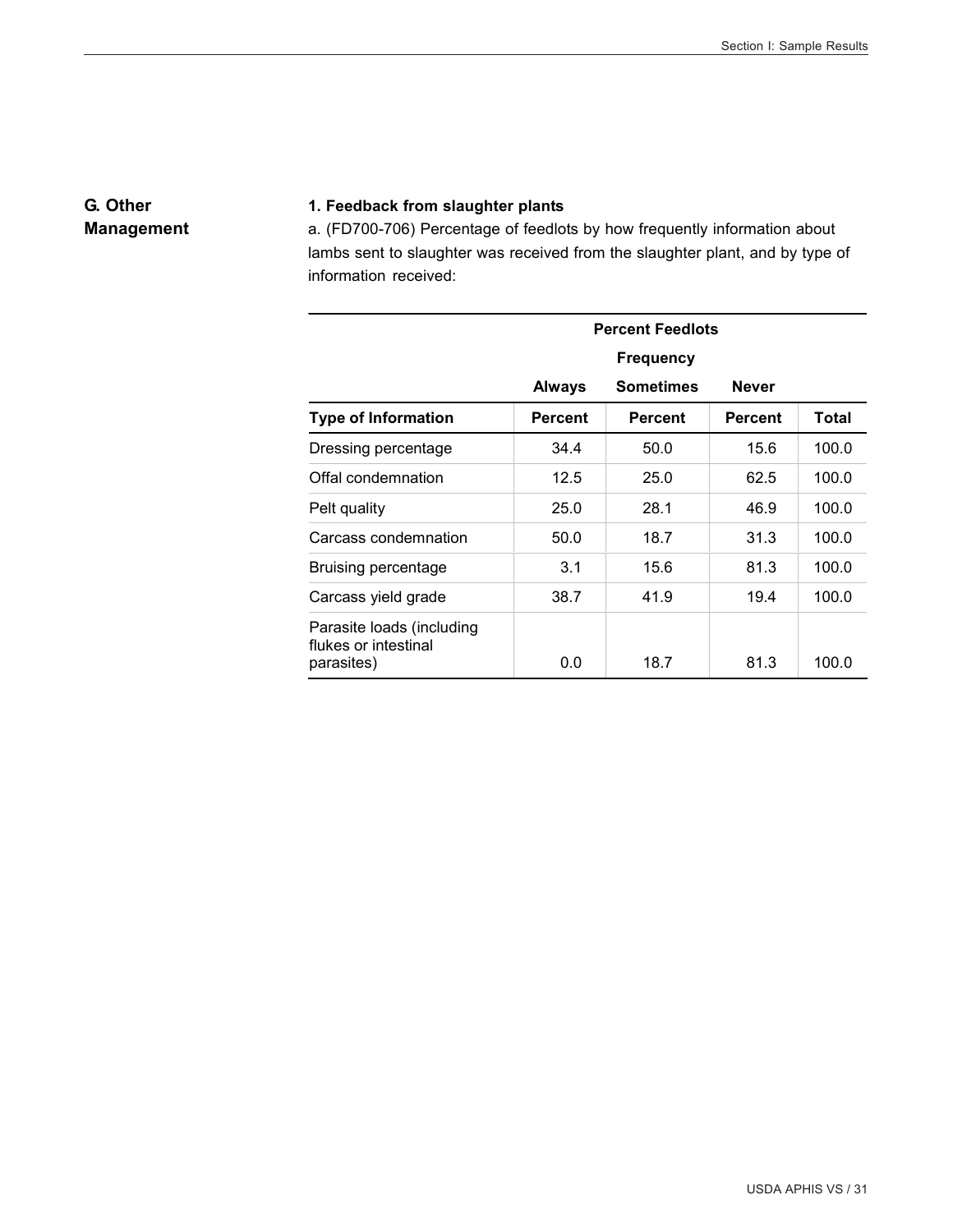b. (FD 707-713) Percentage of feedlots by level of importance of the information received from the slaughter plant, and by type of information received:

| <b>Percent Feedlots</b>                                            |                          |                              |                         |                               |       |
|--------------------------------------------------------------------|--------------------------|------------------------------|-------------------------|-------------------------------|-------|
|                                                                    |                          | <b>Importance Level</b>      |                         |                               |       |
|                                                                    | <b>Very</b><br>Important | <b>Somewhat</b><br>Important | <b>Not</b><br>Important | <b>Not</b><br><b>Received</b> |       |
| Type of<br><b>Information</b>                                      | <b>Percent</b>           | <b>Percent</b>               | <b>Percent</b>          | <b>Percent</b>                | Total |
| Dressing<br>percentage                                             | 68.7                     | 21.9                         | 6.3                     | 3.1                           | 100.0 |
| Offal<br>condemnation                                              | 21.9                     | 25.0                         | 28.1                    | 25.0                          | 100.0 |
| Pelt quality                                                       | 40.6                     | 25.0                         | 12.5                    | 21.9                          | 100.0 |
| Carcass<br>condemnation                                            | 34.4                     | 40.6                         | 9.4                     | 15.6                          | 100.0 |
| <b>Bruising</b><br>percentage                                      | 15.6                     | 34.4                         | 18.7                    | 31.3                          | 100.0 |
| Carcass yield<br>grade                                             | 59.3                     | 28.1                         | 6.3                     | 6.3                           | 100.0 |
| Parasite loads<br>(including flukes<br>or intestinal<br>parasites) | 18.8                     | 37.5                         | 15.6                    | 28.1                          | 100.0 |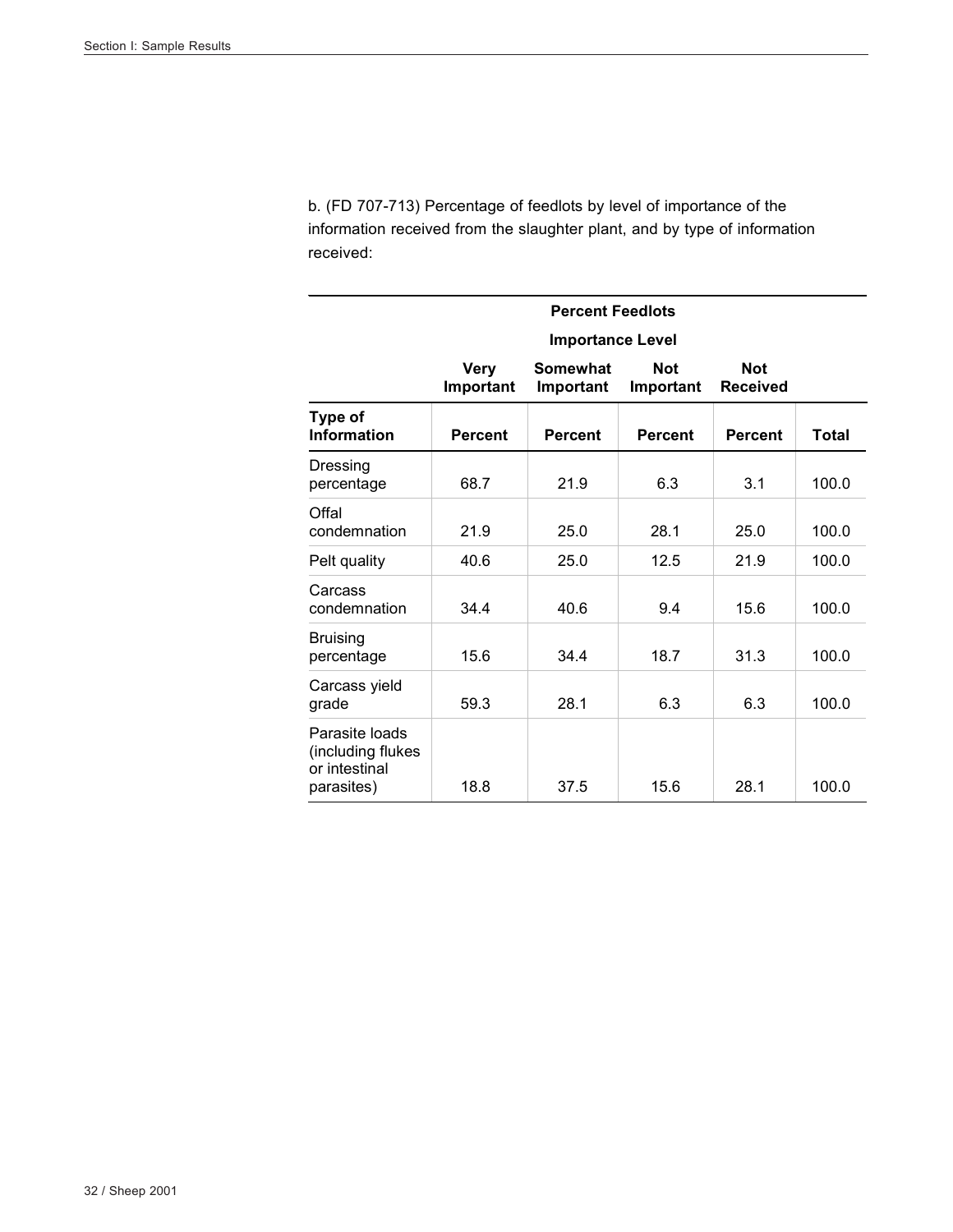#### **2. Feedback to lamb sources**

a. (FD714) Percentage of feedlots by the frequency that any information (e.g., occurrence of disease, performance, or carcass quality) was given to the sources of lambs placed on the feedlot, and by feedlot size:

|                                                                  | <b>Percent Feedlots</b>                            |       |       |  |  |
|------------------------------------------------------------------|----------------------------------------------------|-------|-------|--|--|
|                                                                  | <b>Feedlot Size</b><br>(Number Sheep and Lambs)    |       |       |  |  |
| 5,000<br><b>Less Than</b><br><b>Feedlots</b><br>5,000<br>or More |                                                    |       |       |  |  |
| <b>Frequency</b>                                                 | <b>Percent</b><br><b>Percent</b><br><b>Percent</b> |       |       |  |  |
| Always or most of the time                                       | 0.0                                                | 15.4  | 6.3   |  |  |
| Sometimes                                                        | 15.8                                               | 38.5  | 25.0  |  |  |
| Never or almost never                                            | 57.9                                               | 38.4  | 50.0  |  |  |
| Not applicable (only place)<br>own animals)                      | 26.3                                               | 0.7   | 18.7  |  |  |
| Total                                                            | 100.0                                              | 100.0 | 100.0 |  |  |

#### **3. ASI quality assurance program**

a. (FD715) Percentage of feedlots by level of familiarity with the 1995 American Sheep Industry (ASI) sheep quality assurance program:

| <b>Familiarity</b>               | <b>Percent Feedlots</b> |
|----------------------------------|-------------------------|
| Very familiar (have used it)     | 6.3                     |
| Somewhat familiar (have seen it) | 15.6                    |
| Heard of it                      | 40.6                    |
| Never heard of it                | 37.5                    |
| Total                            | 100.0                   |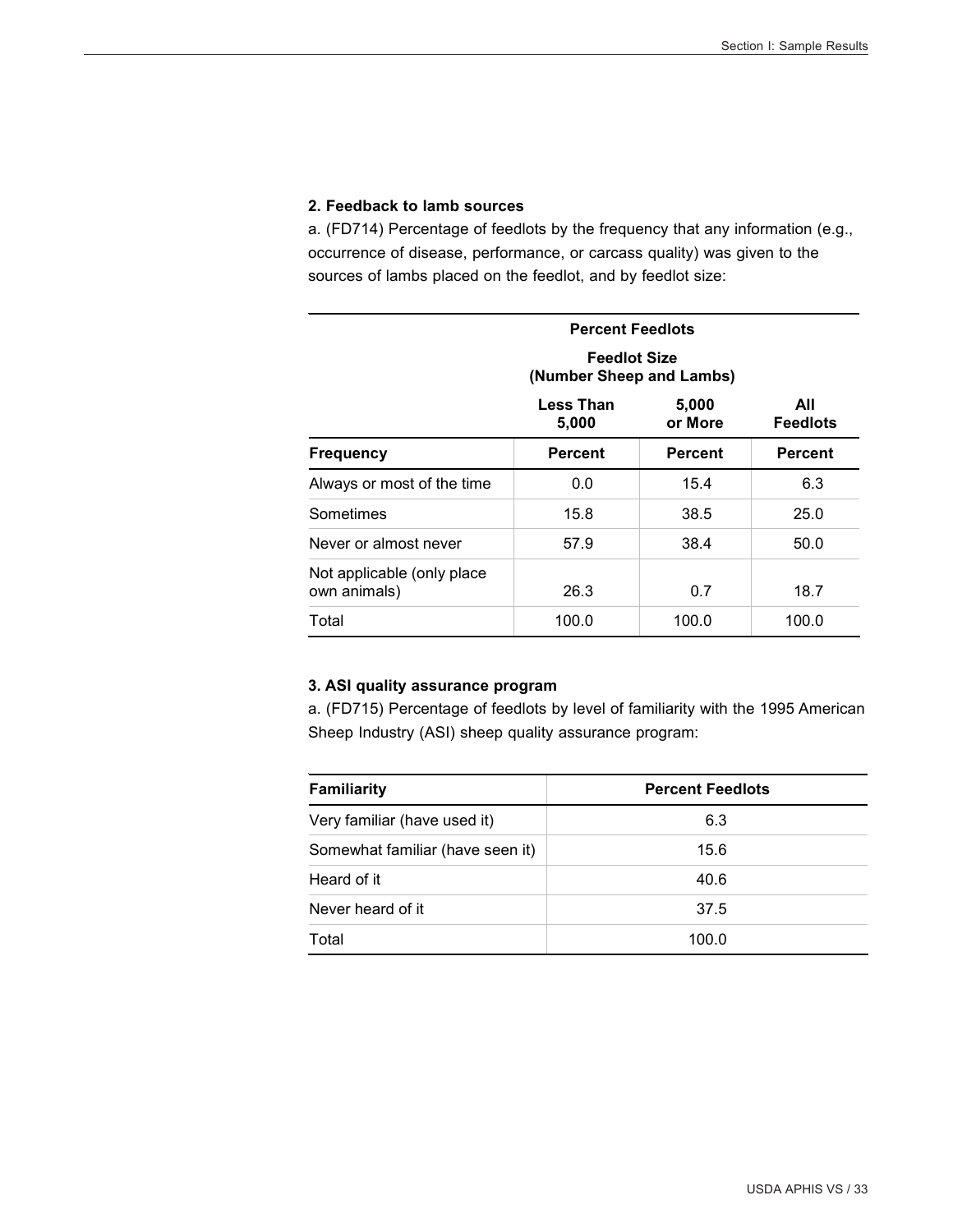#### **4. Manure disposal**

a. (FD716-721) Percentage of feedlots that used any of the following methods to dispose of manure from August 1, 2000, through July 31, 2001:

| <b>Disposal Method</b>                                             | <b>Percent Feedlots</b> |
|--------------------------------------------------------------------|-------------------------|
| Applied to land owned,<br>rented, or leased by this<br>feedlot     | 90.6                    |
| Applied to land not<br>owned, rented, or leased<br>by this feedlot | 28.1                    |
| Sold or received other<br>compensation                             | 15.6                    |
| Given away                                                         | 28.1                    |
| Composted                                                          | 25.0                    |
| Other disposal method                                              | 0.0                     |

i. Percentage of feedlots by *primary* method used to dispose of manure from August 1, 2000, through July 31, 2001:

| <b>Primary Disposal Method</b>                                     | <b>Percent Feedlot</b> |  |
|--------------------------------------------------------------------|------------------------|--|
| Applied to land owned,<br>rented, or leased by this<br>feedlot     | 84.4                   |  |
| Applied to land not owned,<br>rented, or leased by this<br>feedlot | 6.3                    |  |
| Sold or received other<br>compensation                             | 3.1                    |  |
| Given away                                                         | 0.0                    |  |
| Composted                                                          | 6.2                    |  |
| Other primary disposal<br>method                                   | 0.0                    |  |
| Total                                                              | 100.0                  |  |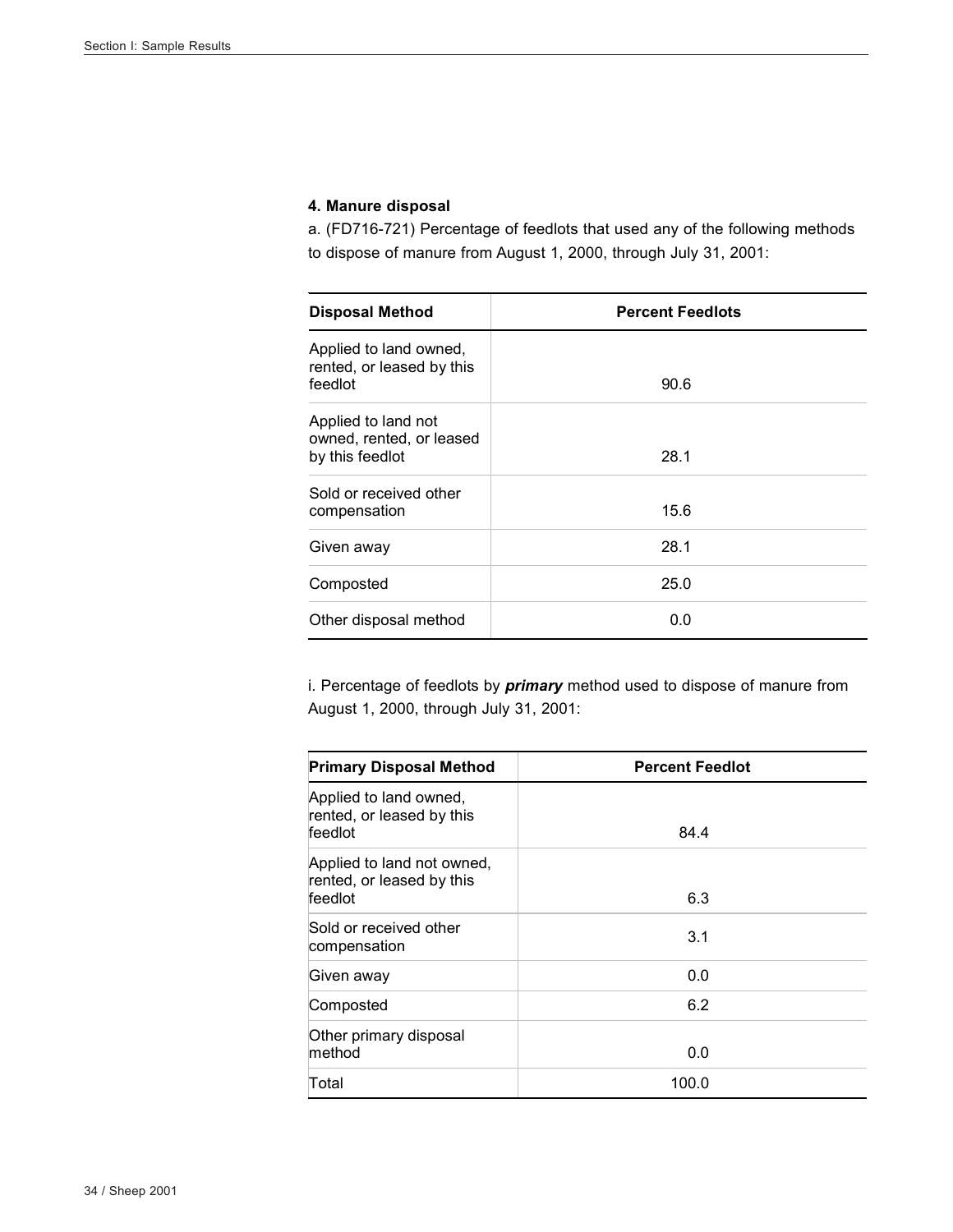#### **5. Resources**

a. (FD723-727) Percentage of feedlots that provided the following resources for lambs in their home pens (excluding hospital, receiving, and shipping pens) by feedlot size:

| <b>Percent Feedlots</b>                            |                                                 |                  |                        |
|----------------------------------------------------|-------------------------------------------------|------------------|------------------------|
|                                                    | <b>Feedlot Size</b><br>(Number Sheep and Lambs) |                  |                        |
|                                                    | Less Than<br>5,000                              | 5,000<br>or More | All<br><b>Feedlots</b> |
| Resource                                           | <b>Percent</b>                                  | <b>Percent</b>   | <b>Percent</b>         |
| Wind breaks                                        | 78.9                                            | 50.0             | 67.7                   |
| Shade (e.g., trees, or sheds<br>with 1 or 2 walls) | 57.9                                            | 33.3             | 48.4                   |
| Shed or barn (3 or 4 walls)                        | 73.7                                            | 50.0             | 64.5                   |
| <b>Sprinklers</b>                                  | 5.3                                             | 8.3              | 6.5                    |
| Mounds                                             | 52.6                                            | 66.7             | 58.1                   |

b. (FD728-729) Percentage of feedlots that gave bedding material to lambs, by season:

| <b>Percent Feedlots</b> |                   |  |  |
|-------------------------|-------------------|--|--|
| <b>Wet Season</b>       | <b>Dry Season</b> |  |  |
| <b>Percent</b>          | <b>Percent</b>    |  |  |
| 96.8                    | 38.7              |  |  |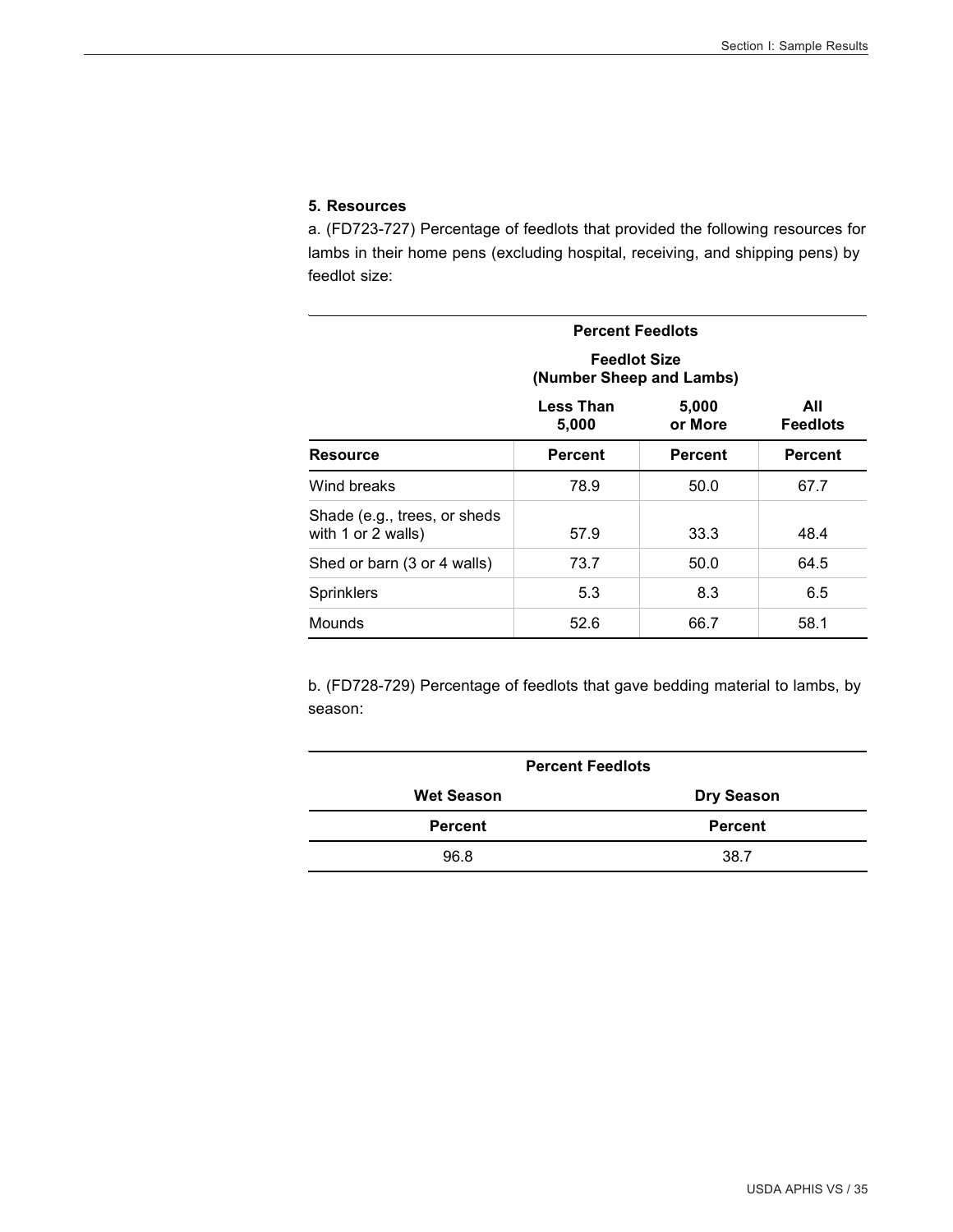i. For feedlots that gave bedding, percentage of feedlots by how bedding was distributed in pens, by season:

|                              | <b>Percent Feedlots</b> |                   |  |
|------------------------------|-------------------------|-------------------|--|
|                              | <b>Wet Season</b>       | <b>Dry Season</b> |  |
| <b>Distribution</b>          | <b>Percent</b>          | <b>Percent</b>    |  |
| Throughout pen               | 46.7                    | 33.3              |  |
| In sleeping area only        | 50.0                    | 66.7              |  |
| In walking and feeding areas | 0.0                     | 0.0               |  |
| Other (includes mounds)      | 3.3                     | 0.0               |  |
| Total                        | 100.0                   | 100.0             |  |

c. (FD 730) Percentage of feedlots by primary sources of water and by feedlot size:

|                             | <b>Percent Feedlots</b>   |                  |                        |  |
|-----------------------------|---------------------------|------------------|------------------------|--|
|                             | <b>Less Than</b><br>5,000 | 5,000<br>or More | All<br><b>Feedlots</b> |  |
| <b>Primary Water Source</b> | <b>Percent</b>            | <b>Percent</b>   | <b>Percent</b>         |  |
| Well                        | 84.2                      | 41.7             | 67.8                   |  |
| Municipal/city water        | 15.8                      | 50.0             | 29.0                   |  |
| Spring/river                | 0.0                       | 8.3              | 3.2                    |  |
| Pond/lake                   | 0.0                       | 0.0              | 0.0                    |  |
| Other water source          | 0.0                       | 0.0              | 0.0                    |  |
| Total                       | 100.0                     | 100.0            | 100.0                  |  |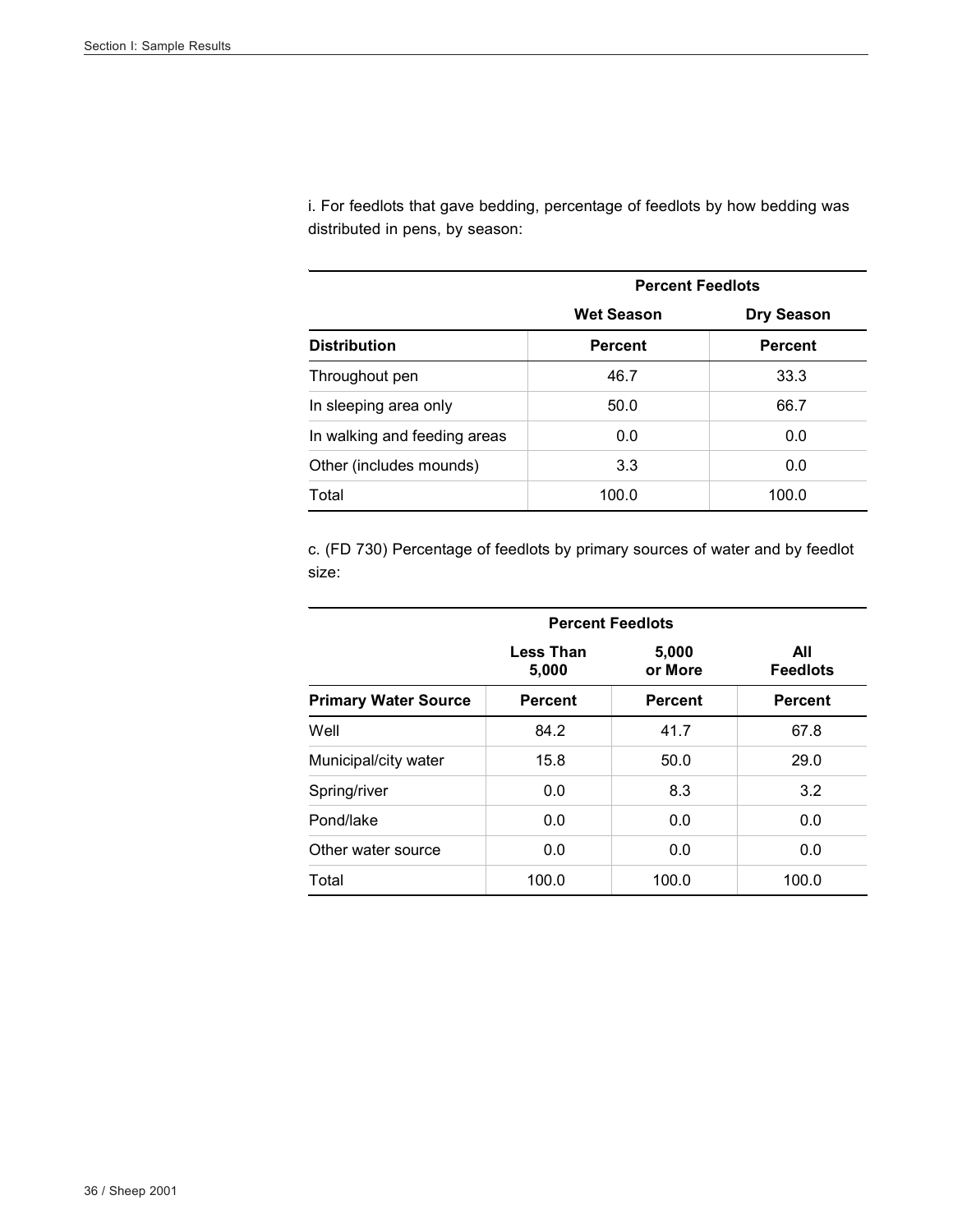#### **H. Biosecurity 1. Visitor restrictions**

a. (FD800) Percentage of feedlots that allowed visitors (people other than employees) into the feedlots' animal raising areas:

| <b>Percent Feedlot</b> |  |
|------------------------|--|
| 87                     |  |

i. (FD 801-804) For feedlots that allowed visitors into animal raising areas, percentage of feedlots that had the following biosecurity controls in place, by feedlot size:

| <b>Percent Feedlots</b>                                                                        |                                                 |                  |                        |  |
|------------------------------------------------------------------------------------------------|-------------------------------------------------|------------------|------------------------|--|
|                                                                                                | <b>Feedlot Size</b><br>(Number Sheep and Lambs) |                  |                        |  |
|                                                                                                | Less Than<br>5,000                              | 5,000<br>or More | All<br><b>Feedlots</b> |  |
| <b>Biosecurity Control</b>                                                                     | <b>Percent</b>                                  | <b>Percent</b>   | <b>Percent</b>         |  |
| Restrict movement of visitors in<br>feedlot to areas outside animal                            | 17.6                                            | 50.0             | 29.6                   |  |
| holding pens                                                                                   |                                                 |                  |                        |  |
| Change or clean boots required                                                                 | 0.0                                             | 0.0              | 0.0                    |  |
| Require visitors to have not been<br>on another sheep operation for a<br>specified time period | 5.9                                             | 0.0              | 3.7                    |  |
|                                                                                                |                                                 |                  |                        |  |
| Other biosecurity controls*                                                                    | 0.0                                             | 10.0             | 3.7                    |  |

\*Restricting international visitors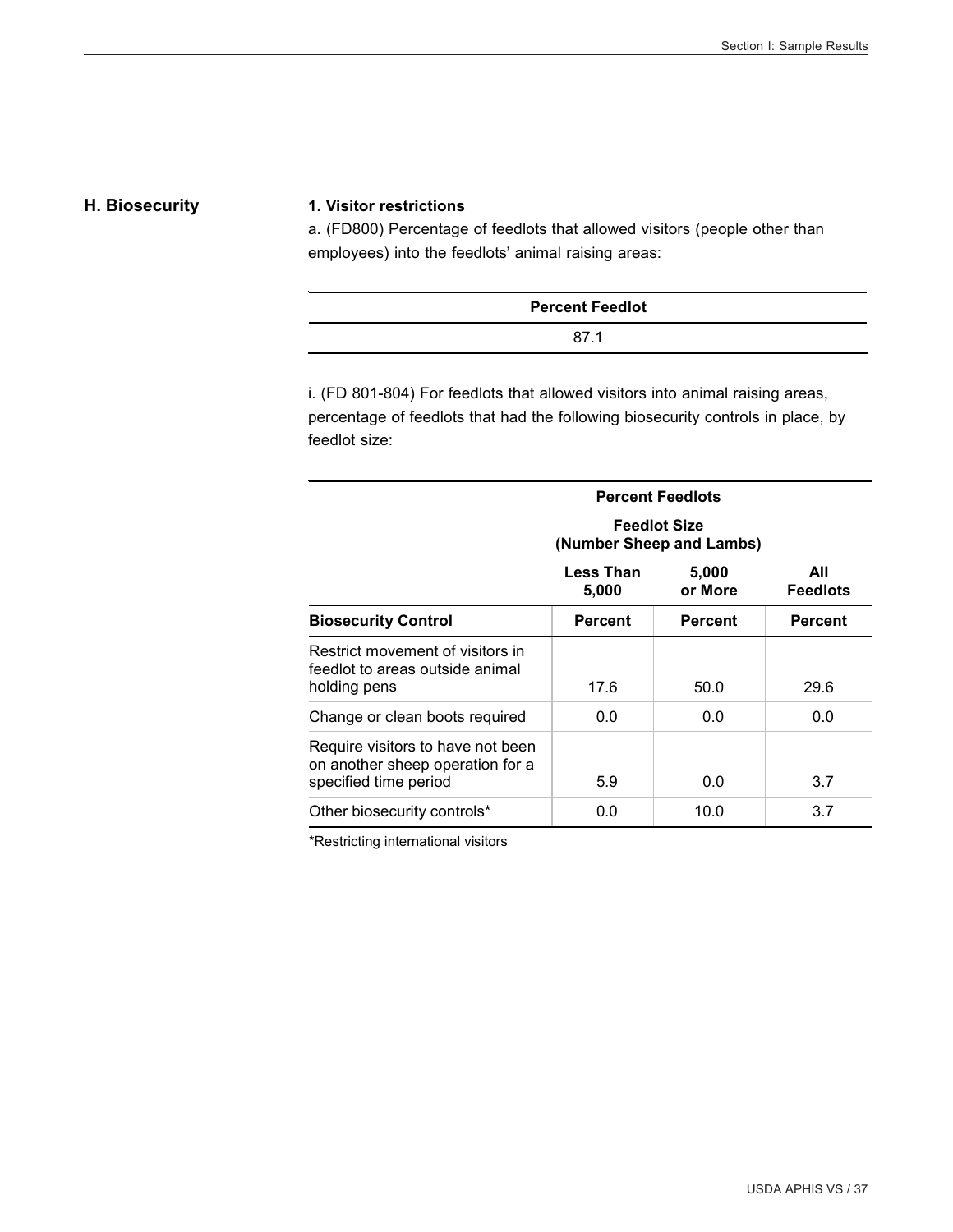#### **2. Animal control**

a. (FD 805-820) Percentage of feedlots by the level of problem posed by the following animals:

|                                                                  | <b>Percent Feedlots</b> |                 |                |                |       |
|------------------------------------------------------------------|-------------------------|-----------------|----------------|----------------|-------|
|                                                                  | <b>Level of Problem</b> |                 |                |                |       |
|                                                                  | <b>Major</b>            | <b>Moderate</b> | <b>Minimal</b> | None           |       |
| <b>Animals</b>                                                   | <b>Percent</b>          | <b>Percent</b>  | <b>Percent</b> | <b>Percent</b> | Total |
| Stray dogs                                                       | 3.2                     | 9.7             | 61.3           | 25.8           | 100.0 |
| Coyotes                                                          | 25.8                    | 16.2            | 29.0           | 29.0           | 100.0 |
| Stray domestic cats                                              | 0.0                     | 3.2             | 22.6           | 74.2           | 100.0 |
| Wild ruminants<br>(e.g., deer and elk)                           | 3.2                     | 6.5             | 9.7            | 80.6           | 100.0 |
| Rodents                                                          | 9.7                     | 25.8            | 32.3           | 32.2           | 100.0 |
| Small animals (e.g.,<br>raccoons, skunks,<br>rabbits, squirrels) | 3.2                     | 12.9            | 29.0           | 54.9           | 100.0 |
| <b>Birds</b>                                                     | 3.2                     | 32.3            | 19.3           | 45.2           | 100.0 |
| Predators other than<br>coyotes (includes<br>foxes)              | 3.8                     | 3.9             | 7.7            | 84.6           | 100.0 |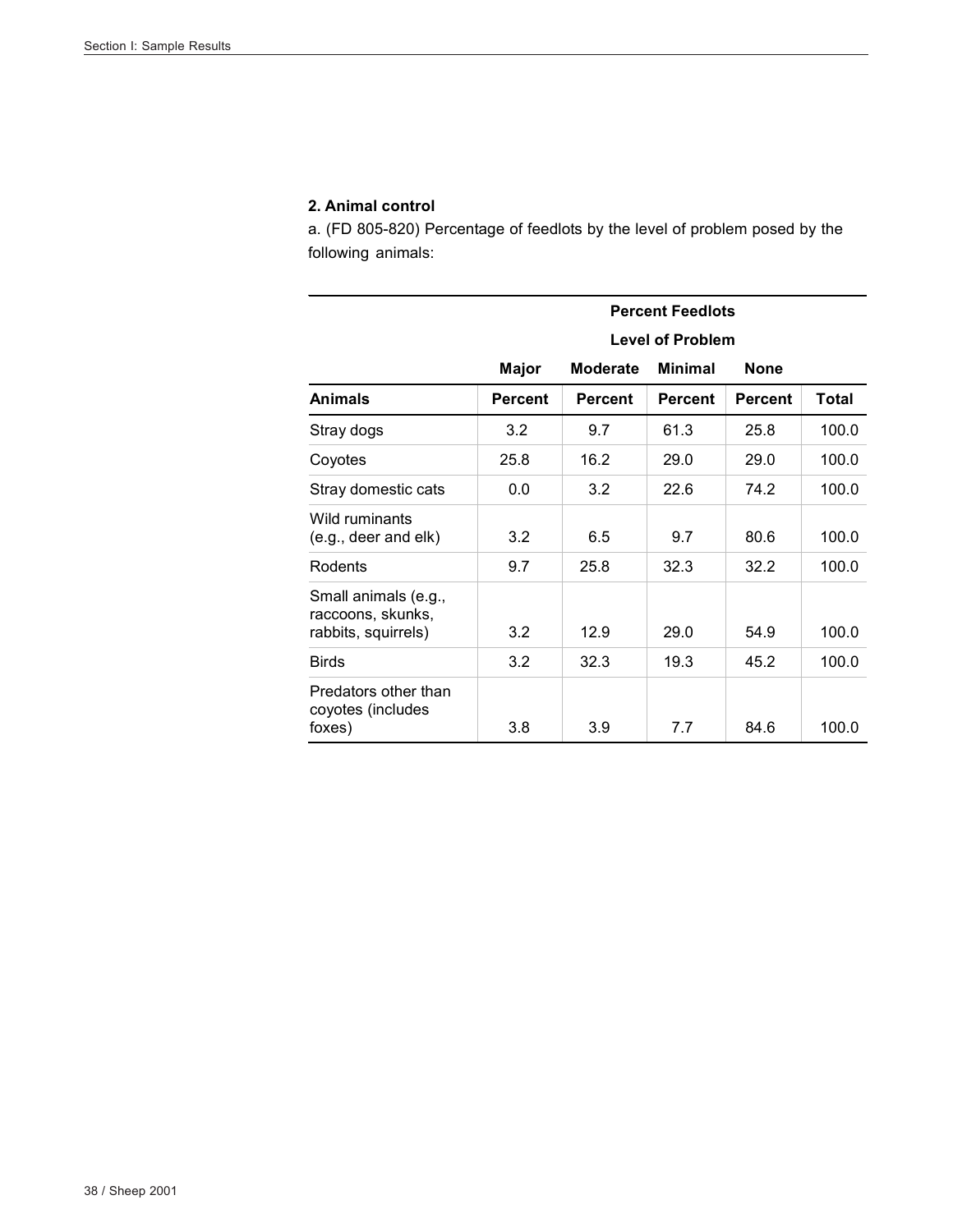| <b>Percent Feedlots</b>                                             |                       |                 |                |                |       |
|---------------------------------------------------------------------|-----------------------|-----------------|----------------|----------------|-------|
|                                                                     | <b>Control Effort</b> |                 |                |                |       |
|                                                                     | <b>Aggressive</b>     | <b>Moderate</b> | <b>Minimal</b> | <b>None</b>    |       |
| <b>Animals</b>                                                      | <b>Percent</b>        | <b>Percent</b>  | <b>Percent</b> | <b>Percent</b> | Total |
| Stray dogs                                                          | 35.5                  | 9.7             | 25.8           | 29.0           | 100.0 |
| Coyotes                                                             | 32.3                  | 19.3            | 16.1           | 32.3           | 100.0 |
| Stray domestic<br>cats                                              | 3.2                   | 0.0             | 16.1           | 80.7           | 100.0 |
| Wild ruminants<br>(e.g., deer and<br>elk)                           | 3.2                   | 3.2             | 3.2            | 90.4           | 100.0 |
| Rodents                                                             | 19.4                  | 25.8            | 25.8           | 29.0           | 100.0 |
| Small animals<br>(e.g., raccoons,<br>skunks, rabbits,<br>squirrels) | 6.5                   | 9.7             | 16.1           | 67.7           | 100.0 |
| <b>Birds</b>                                                        | 3.2                   | 3.2             | 16.2           | 77.4           | 100.0 |
| Predators other<br>than coyotes<br>(includes foxes)                 | 4.2                   | 4.2             | 8.3            | 83.3           | 100.0 |

i. Percentage of feedlots by effort expended to control the following animals on the feedlot premises: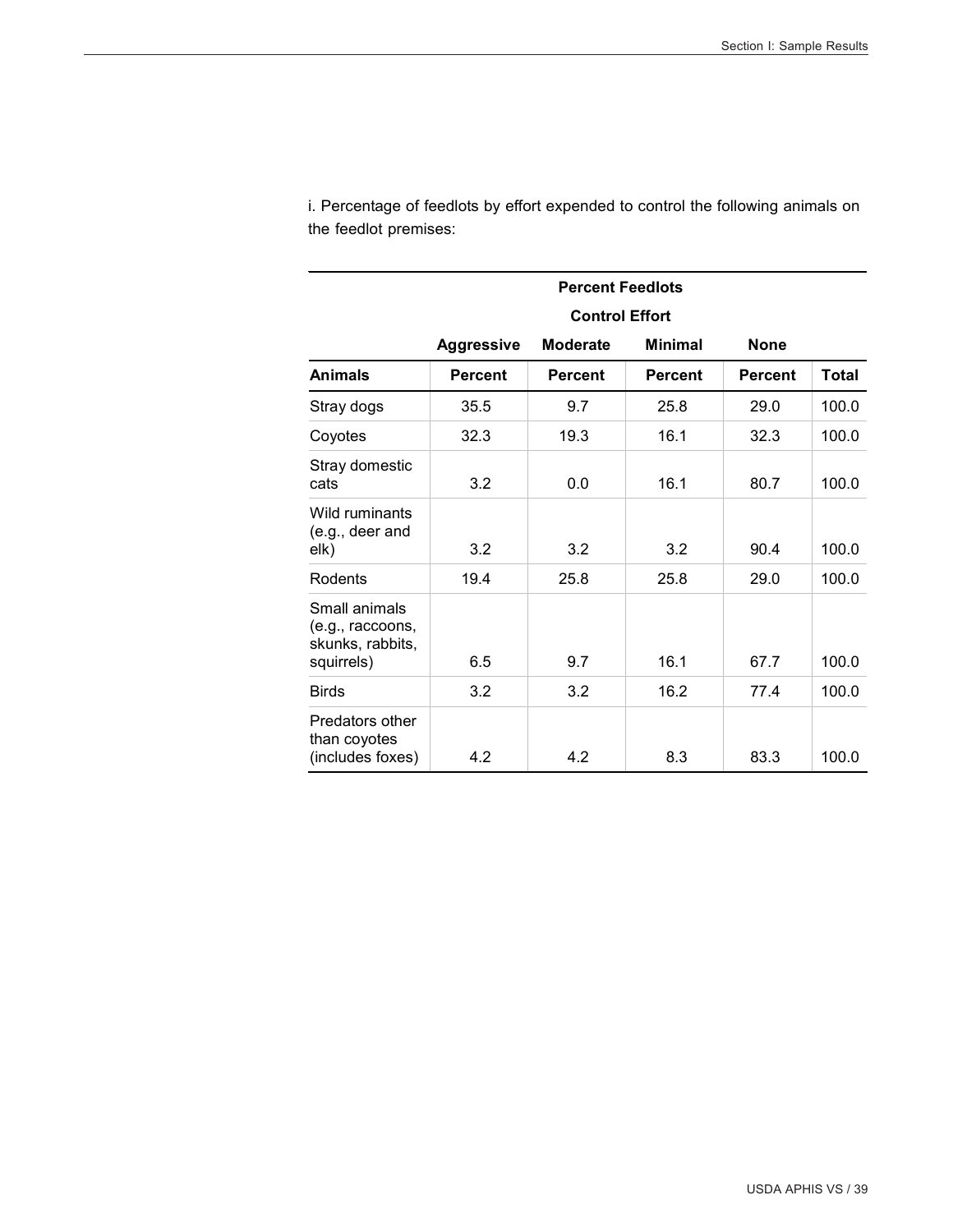#### **3. Rodent control**

a. Percentage of feedlots that used rodent control:

| <b>Percent Feedlots</b> |  |
|-------------------------|--|
| 90.3                    |  |

i. (FD821-825) For feedlots that used rodent control, percentage of feedlots by the following methods of control and by feedlot size:

| <b>Percent Feedlots</b><br><b>Feedlot Size</b><br>(Number Sheep and Lambs) |                                        |                |         |  |  |
|----------------------------------------------------------------------------|----------------------------------------|----------------|---------|--|--|
|                                                                            | Less Than<br>5,000<br>5,000<br>or More |                |         |  |  |
| <b>Method</b>                                                              | <b>Percent</b>                         | <b>Percent</b> | Percent |  |  |
| Cats                                                                       | 76.5                                   | 63.6           | 71.4    |  |  |
| Traps                                                                      | 29.4                                   | 0.0            | 17.9    |  |  |
| Bait or poison                                                             | 76.5                                   | 81.8           | 78.6    |  |  |
| Professional exterminator                                                  | 17.6                                   | 9.1            | 14.3    |  |  |
| Other controls*                                                            | 7.7                                    | 40.0           | 16.7    |  |  |

\*Dogs and shooting

#### **4. Predator control**

a. Percentage of feedlots that used predator control:

| <b>Percent Feedlots</b> |
|-------------------------|
| 90.3                    |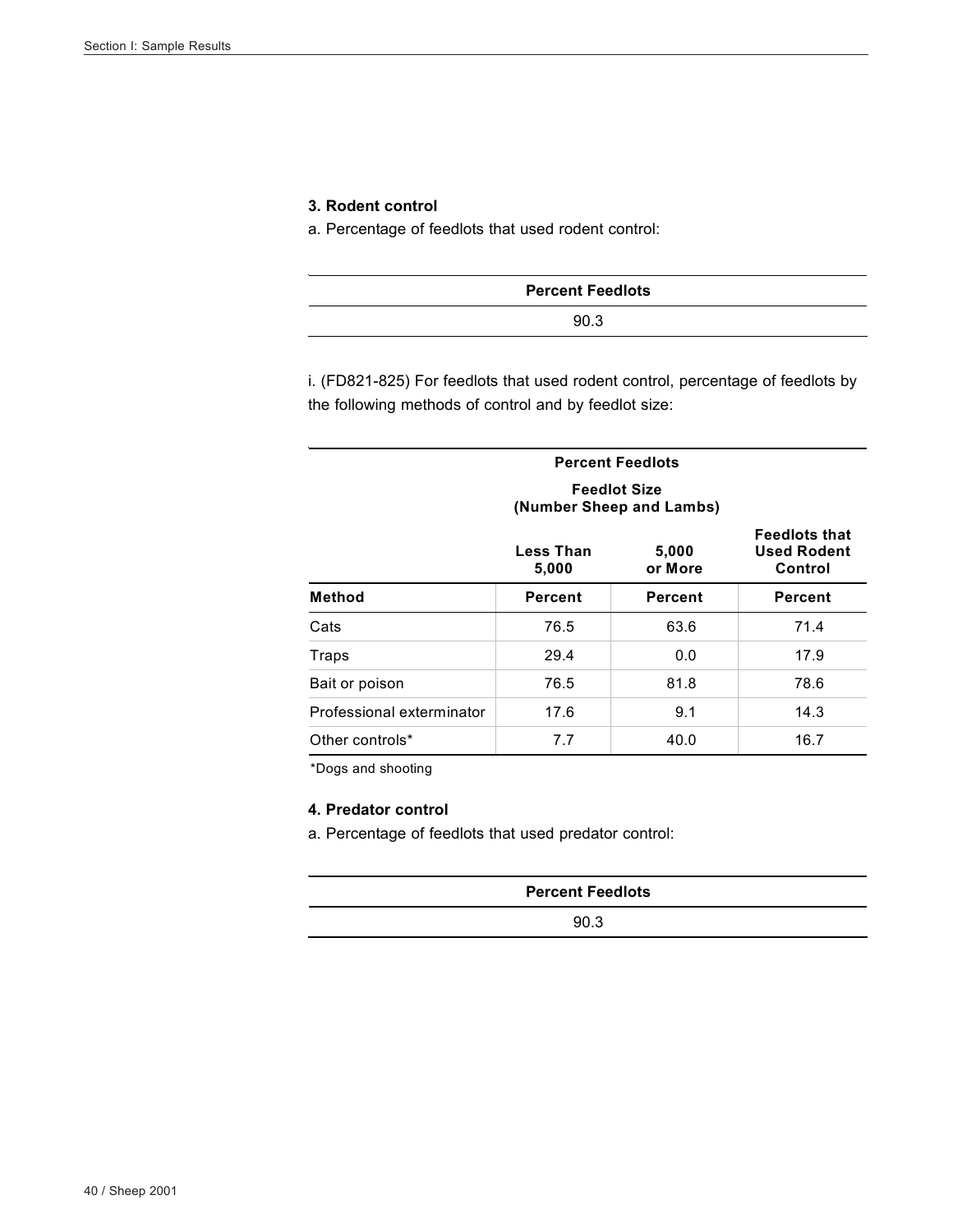| <b>Percent Feedlots</b> |                                                                         |                |                |  |  |
|-------------------------|-------------------------------------------------------------------------|----------------|----------------|--|--|
|                         | <b>Feedlot Size</b><br>(Number Sheep and Lambs)                         |                |                |  |  |
|                         | 5,000<br>All<br><b>Less</b><br><b>Feedlots</b><br>Than 5,000<br>or More |                |                |  |  |
| <b>Method</b>           | <b>Percent</b>                                                          | <b>Percent</b> | <b>Percent</b> |  |  |
| Guardian animals        | 52.9                                                                    | 54.5           | 53.5           |  |  |
| Shooting/trapping       | 70.6                                                                    | 72.7           | 71.4           |  |  |
| Electric fencing        | 29.4                                                                    | 9.1            | 21.4           |  |  |
| Other methods*          | 28.6                                                                    | 20.0           | 26.3           |  |  |

b. For feedlots that used predator control, percentage of feedlots by method of predator control used:

\*Parameter fencing, lights, and restricting sheep to pens at night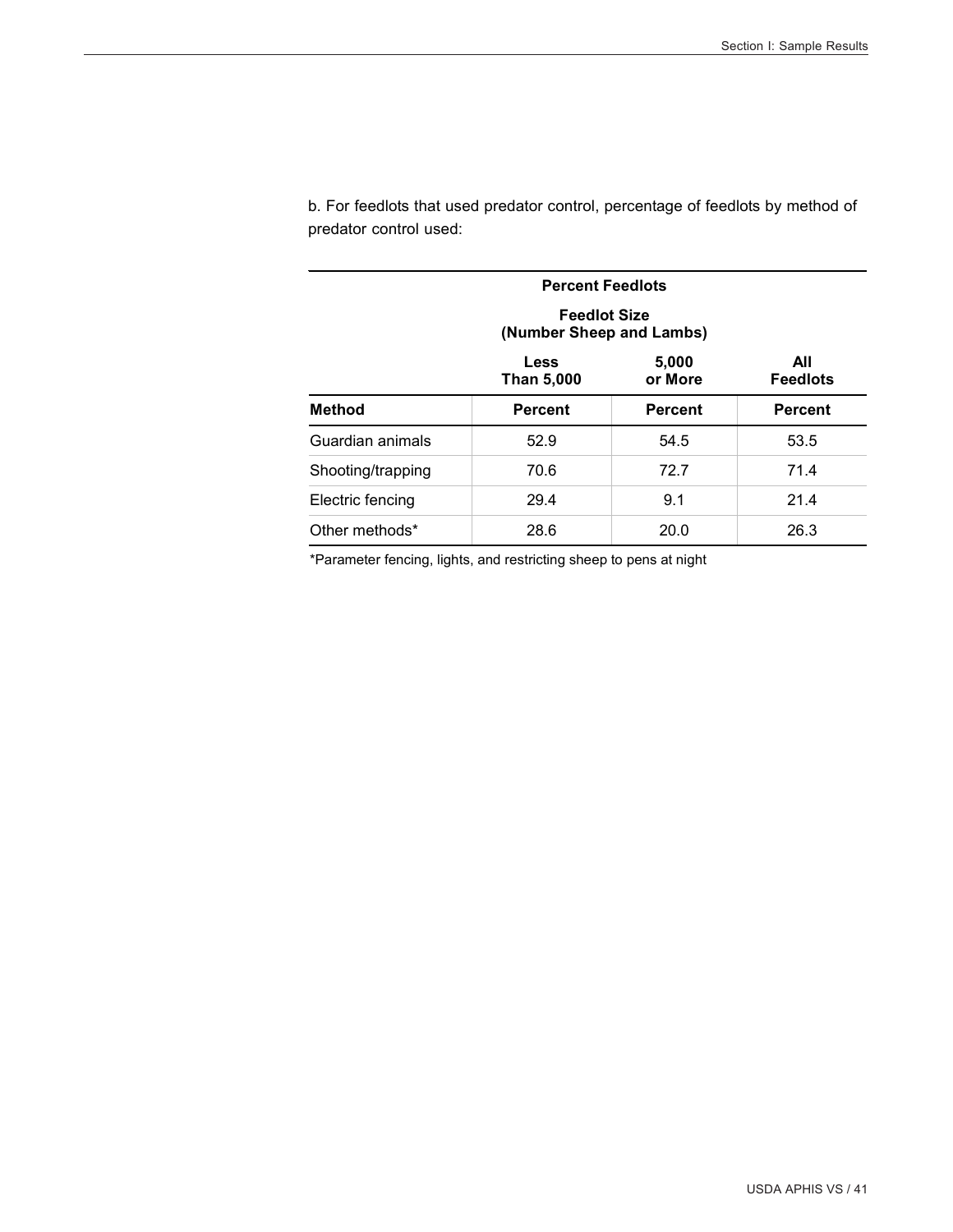#### **5. Polyethylene contamination control**

a. Percentage of feedlots that attempted to control polyethylene contamination of wool using the following methods, by frequency of use:

|                                                                                                                             | <b>Percent Feedlots</b> |                  |                |                                 |       |  |
|-----------------------------------------------------------------------------------------------------------------------------|-------------------------|------------------|----------------|---------------------------------|-------|--|
|                                                                                                                             | <b>Frequency</b>        |                  |                |                                 |       |  |
|                                                                                                                             | <b>Always</b>           | <b>Sometimes</b> | <b>Never</b>   | <b>Not</b><br><b>Applicable</b> |       |  |
| <b>Method</b>                                                                                                               | <b>Percent</b>          | <b>Percent</b>   | <b>Percent</b> | <b>Percent</b>                  | Total |  |
| Produce or buy feeds<br>packaged with<br>polyethylene                                                                       | 6.5                     | 32.2             | 54.8           | 6.5                             | 100.0 |  |
| Remove all<br>polyethylene from<br>facilities and working<br>areas                                                          | 64.5                    | 6.5              | 3.2            | 25.8                            | 100.0 |  |
| Train employees as to<br>the importance of<br>polycontamination                                                             | 54.9                    | 3.2              | 12.9           | 29.0                            | 100.0 |  |
| Use wool bale<br>containers made from<br>burlap or<br>nonpolyethylene<br>plastic                                            | 90.3                    | 0.0              | 3.2            | 6.5                             | 100.0 |  |
| Ensure that no<br>polyethylene and/or<br>polypropylene tarps<br>or bags are used to<br>move sheep to<br>shearing facilities | 58.1                    | 3.2              | 16.1           | 22.6                            | 100.0 |  |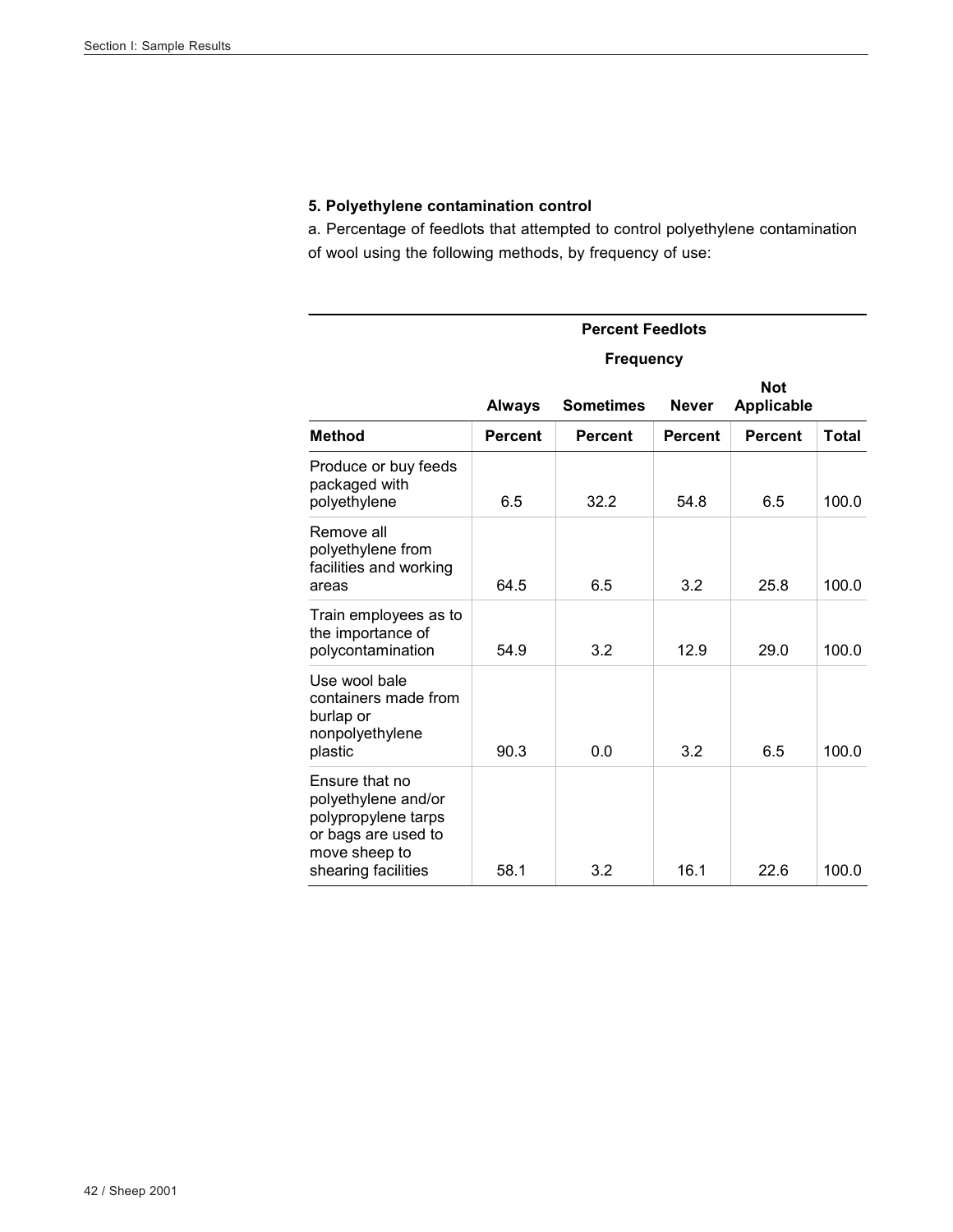#### **Section II. Methodology**

#### **A. Needs Assessment**

NAHMS develops study objectives by exploring existing literature and contacting industry members about their informational needs and priorities during a needs assessment phase. The needs assessment for the NAHMS Sheep 2001 study afforded producers and others affiliated with the sheep industry the opportunity to prioritize sheep health and productivity issues so that the study could focus on the areas of greatest importance. The objective of the needs assessment for the NAHMS Sheep 2001 study was to conduct a national survey to collect information from U.S. sheep producers and other commodity specialists about what they perceived to be the most important sheep health and productivity issues. A driving force of the needs assessment was the desire of NAHMS researchers to receive as much input as possible from a variety of sheep producers, as well as from industry experts and representatives, veterinarians, sheep extension specialists, universities, and sheep organizations. The data collected from the needs assessment helped set the focus and objectives for the study by concentrating on areas most important to the industry.

The primary data collection method used for the NAHMS Sheep 2001 study needs assessment was a population survey (the "Sheep Health Study Survey") to collect qualitative data. The survey was accessible in one of two ways: by linking to the USDA:APHIS:VS Web site or by calling a 1-800 telephone number. The survey was made available beginning February 15, 2000, and it was initially scheduled to terminate March 31, 2000. However, in order to capture as many responses as possible, and because there was a fairly high response rate, the data collection period was extended to April 30, 2000. The Web/phone hits were automated and put into a database for statistical analysis at a later date. Surveys also were distributed to all State veterinarians, as well as to a number of sheep extension specialists, sheep organization leaders, and university agriculture researchers in every State. The survey also was advertised in American Sheep Industry Association (ASI) newsletters, in major sheep magazines such as *The Shepherd*, and in numerous other sheep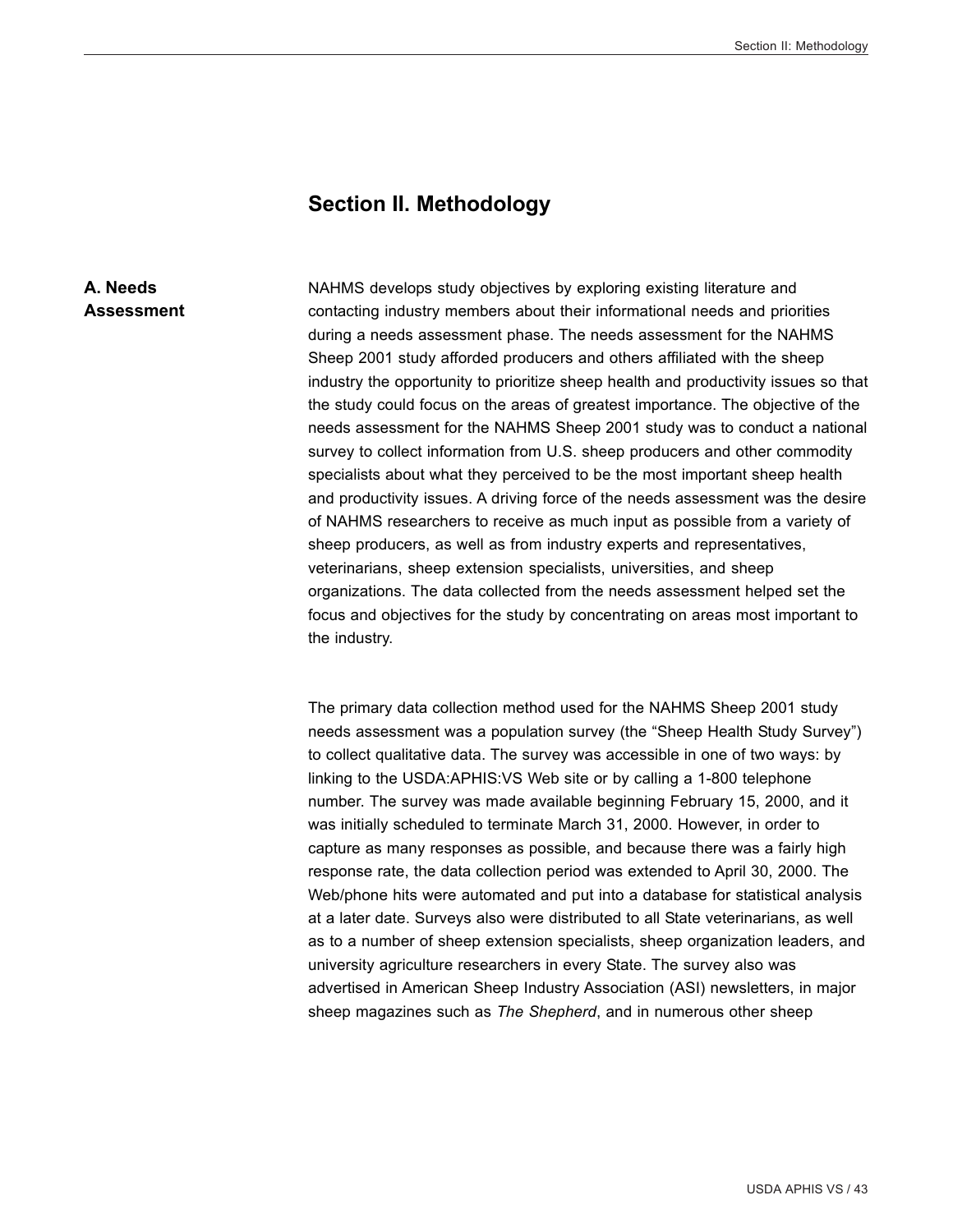association publications and bulletins. A total of 459 surveys were completed, either on the Internet, on the phone, or via mailed-in hard copy. Conference calls and five focus-group meetings (USAHA 1998, American Sheep Industry 1999 and 2000, and the America Farm Bureau Federation in 1999 and 2000) with industry leaders also were simultaneously conducted to gain a more balanced perspective of current sheep health concerns during discussionbased meetings.

Specific objectives for the NAHMS Sheep 2001 study:

1. Estimate the regional and national prevalence of specific diseases and conditions of sheep, such as Johne's, intestinal parasites, abortions, and ovine progressive pneumonia.

2. Conduct genomic testing for genetic factors that may be related to susceptibility to clinical signs of scrapie. Describe the prevalence of potential risk factors believed to be associated with scrapie.

3. Describe health management practices used by U.S. sheep producers affecting morbidity (e.g., footrot) and mortality. These practices include animal movement and identification, feeding practices, biosecurity procedures, use of veterinary services, source of health information, vaccination, and treatment practices.

4. Describe nutritional practices and micronutrient intake levels that may impact sheep health by region.

#### **1. State Selection**

The preliminary selection of States to be included in the study was done in January 2000, using the National Agricultural Statistics Service (NASS), USDA January 29, 1999, Sheep and Goat Report. A goal for NAHMS national studies is to include States that account for at least 70 percent of the animal and producer populations in the United States. The initial review of States identified 16 major States with 82 percent of the inventory but only 62 percent of the operations. A review in January 2000 suggested an increase in the number of States in the Central and Eastern regions.

#### **B. Sampling and Estimation**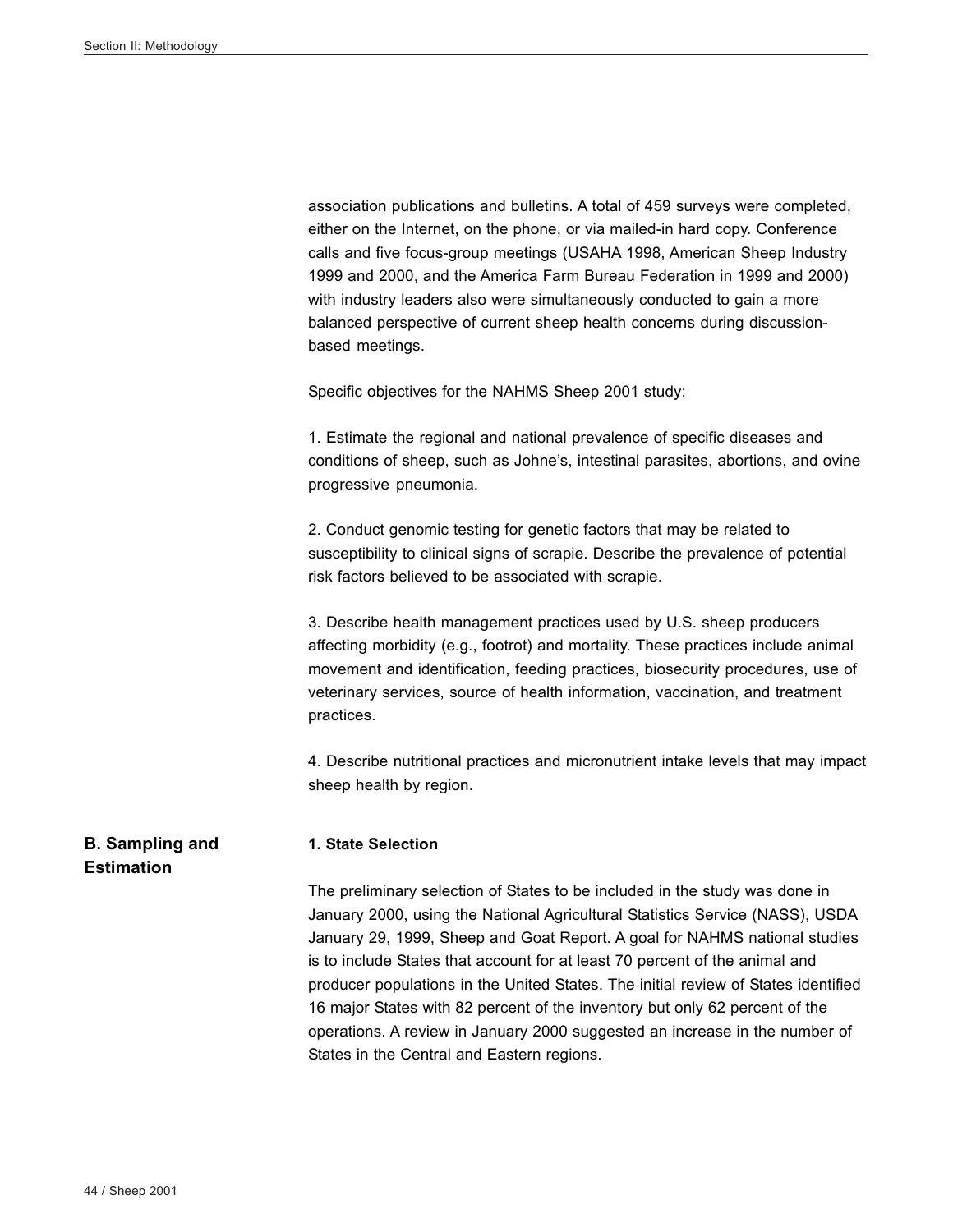A workload memo identifying the 19 States in relation to all States in terms of size (inventory and operations) was provided to the USDA:APHIS:VS Regional Directors in February 2000. Each of the Regional Directors sought input from their respective States about being included or excluded from the study. The 19 States provided coverage of 86 percent of the sheep in the United States and 70 percent of the operations. The States were: CA, CO, IA, ID, IL, IN, KS, MN, MT, NM, OH, OR, PA, SD, TX, UT, VA, WI, and WY. By midyear, three additional States were included based on State interest: AR, NV and WA. As of January 1, 2001, these 22 States accounted for 87.4 percent (6,089,000 head) of the sheep and lambs in the United States and 72.3 percent (47,800) of the operations with sheep or lambs in the United States (See Appendix II for respective data on individual States.)

#### **2. Operation Selection**

A review of the size of operations based on data from the 1997 Census of Agriculture showed a large proportion of small farms (54.1 percent of all the 65,790 farms with sheep or lambs had 1-24 head). For this reason the reference population was chosen to be those operations with one or more head.

The list sample frame was provided by the NASS. Within each State a stratified random sample was selected. The size indicator was total sheep and lamb inventory for each operation. As shown in Appendix II, the number of sheep producers has been declining at a steep pace. This suggested that the results from the list frame sample might produce an expected high level of sampling units that were no longer in the sheep business, deceased, etc. To minimize this drop in sampling efficiency a screening sample concept was applied. NASS selects a sample of sheep producers in each State for making the NASS January 1 sheep estimates. The list sample from the January 2000 survey was used as the screening sample (n=12,258). Those producers reporting one or more sheep or lambs on January 1, 2000, were included in the sample for contact in January 2001. Due to large predicted workload the sample was reduced in some States by excluding a replicate(s), as necessary, for a final screening sample of 9,964 operations.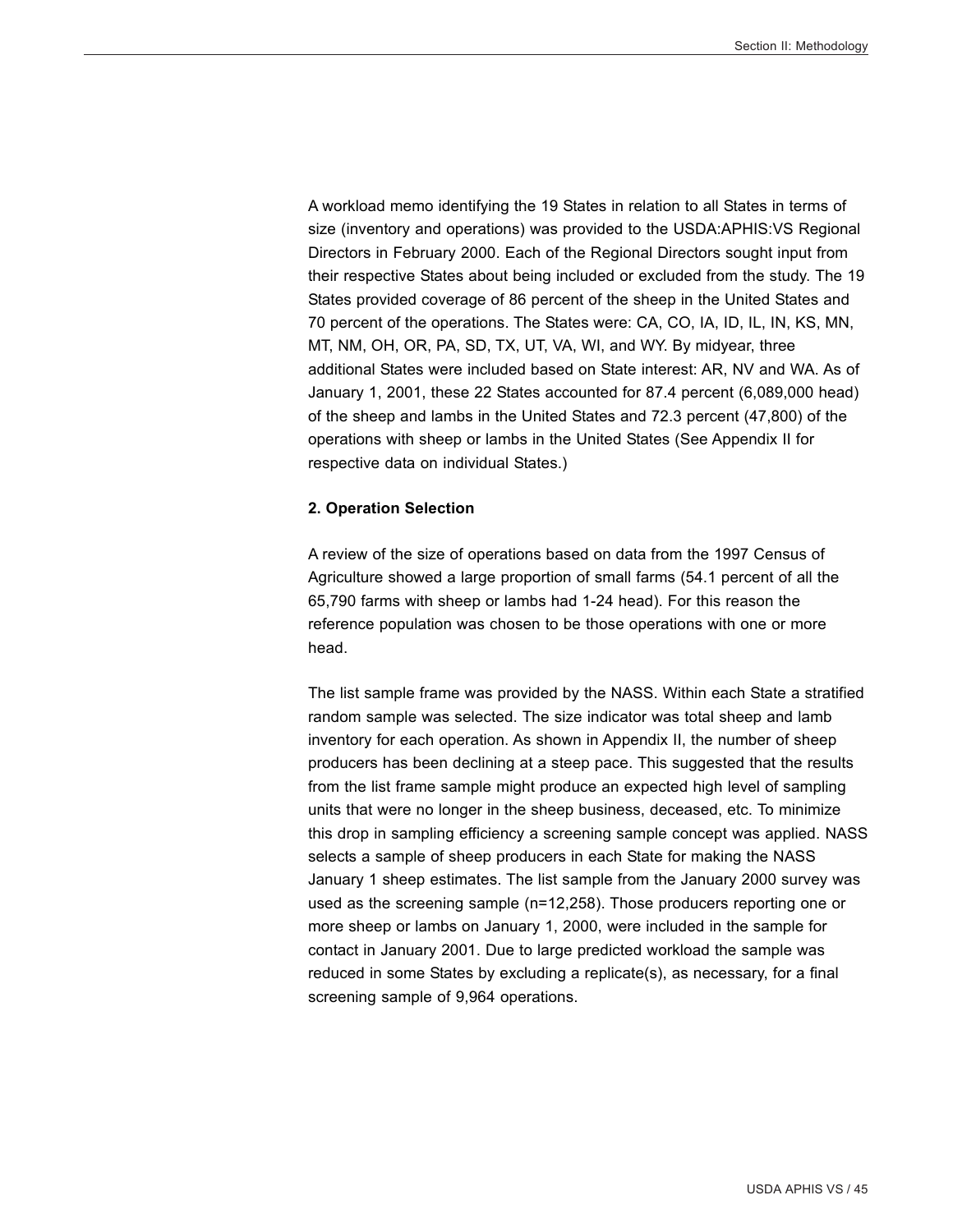Operations with 20 or more ewes that participated in the NASS phase were allowed to continue in the study for the VS visit. Telephone interviews were then conduced in midyear from participants to the VS visit.

The sheep feedlots that participated in this study were identified on the NAHMS Sheep 2001 Phase I data collection (General Sheep Management Report questionnaire) during December 29, 2000-January 26, 2001. Any operation that responded that they had an inventory of 500 or more market lambs or sheep on January 1, 2001, identified themselves as being a feedlot, and fed a highenergy diet for the purpose of getting their animals to an acceptable slaughter weight was eligible for the feedlot portion of the study. A total number of 45 operations were eligible, of which 32 (71 percent) responded to the questionnaire.

#### **3. Population inferences**

Inferences from Phase I data collection may be extended to the population of sheep producers with at least one sheep in the 22 participating States. These States account for 72.3 percent of the operations with sheep or lambs in the United States and 87.4 percent of the sheep and lambs inventory as of January 1, 2001. For data collection Phase I, II, and III, all respondent data were statistically weighted to reflect the population from which they were selected. The inverse of the probability of selection for each operation was the initial selection weight. This selection weight was adjusted for nonresponse with each State and size group to allow for the inferences back to the original population from which the sample was selected. Weights were adjusted for nonresponse within regions, size groups, and flock type for operations eligible to continue to the study's second phase.

Inferences for Phase II and III data collection cover the population of sheep producers with at least 20 ewes in the 22 States. The 22-State target population of operations with 20 or more ewes was estimated to represent 42.1 percent of all sheep operations and 92.6 percent of ewes in the 22 States on January 1, 2001 (see Appendix II).

No population inferences are made from Phase IV Feedlot survey data collection. The original stratified random design was not intended to capture a representation of feedlots in the United States. Therefore, the decision was made to present a raw, unweighted descriptive summary of the information. The results of the study apply to the sample, and care should be taken before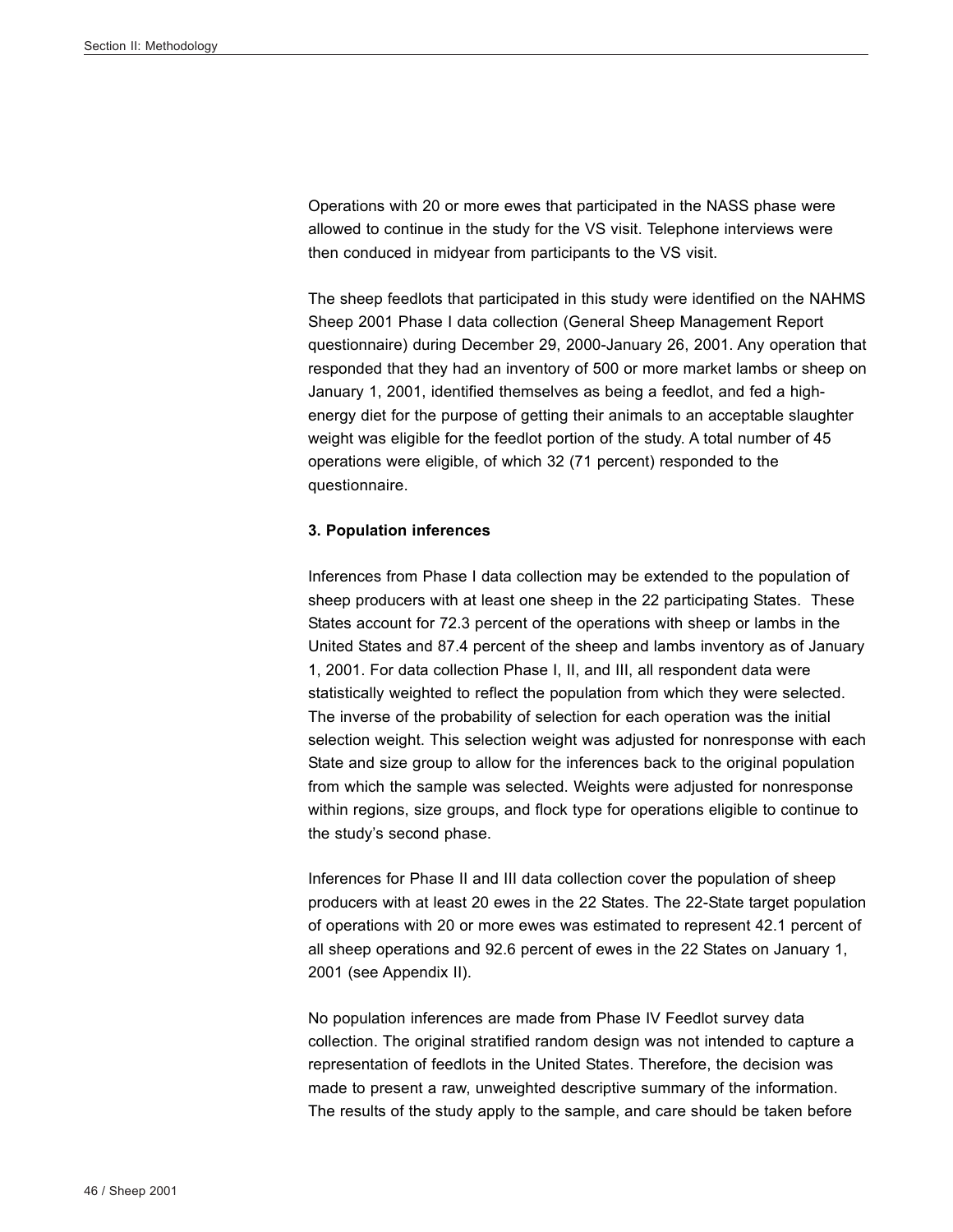inferences are made to the population level of sheep feedlots in the United States. Therefore, for Phase IV reporting, there are no inferences to a population of feedlots in the United States. **C. Data Collection 1. Phase I:** Sheep 2001 General Sheep Management Report, December 29, 2000, to January 26, 2001. National Agricultural Statistics Service (NASS) enumerators administered the General Sheep Management Report. The interview took slightly over 1 hour. **2. Phase II:** Sheep 2001 VS Visit. Data were collected from producers by Federal or State veterinary medical officers (VMOs) or animal health technicians (AHTs) from February 5, 2001, to April 27, 2001. The interview took approximately 1.5 hours. **3. Phase III:** Sheep 2001 Telephone Interview. Data were collected from producers by Federal and State VMOs and AHTs from June 4 to June 29, 2001. Most (70.0 percent) of the surveys were completed by phone interview, which took approximately 29 minutes. **4. Phase IV:** Sheep 2001 Feedlot Questionnaire. Data were collected from producers by Federal and State VMOs and AHTs from September 4, 2001, through November 16, 2001. The interview took approximately 1 hour. **D. Data Analysis 1. Validation and estimation** a. Initial data entry and validation from the Phase I data collection (General Sheep Management Report) were performed in individual NASS State offices. Data were entered into a SAS data set. NAHMS national staff performed additional data validation on the entire data set after data from all States were combined.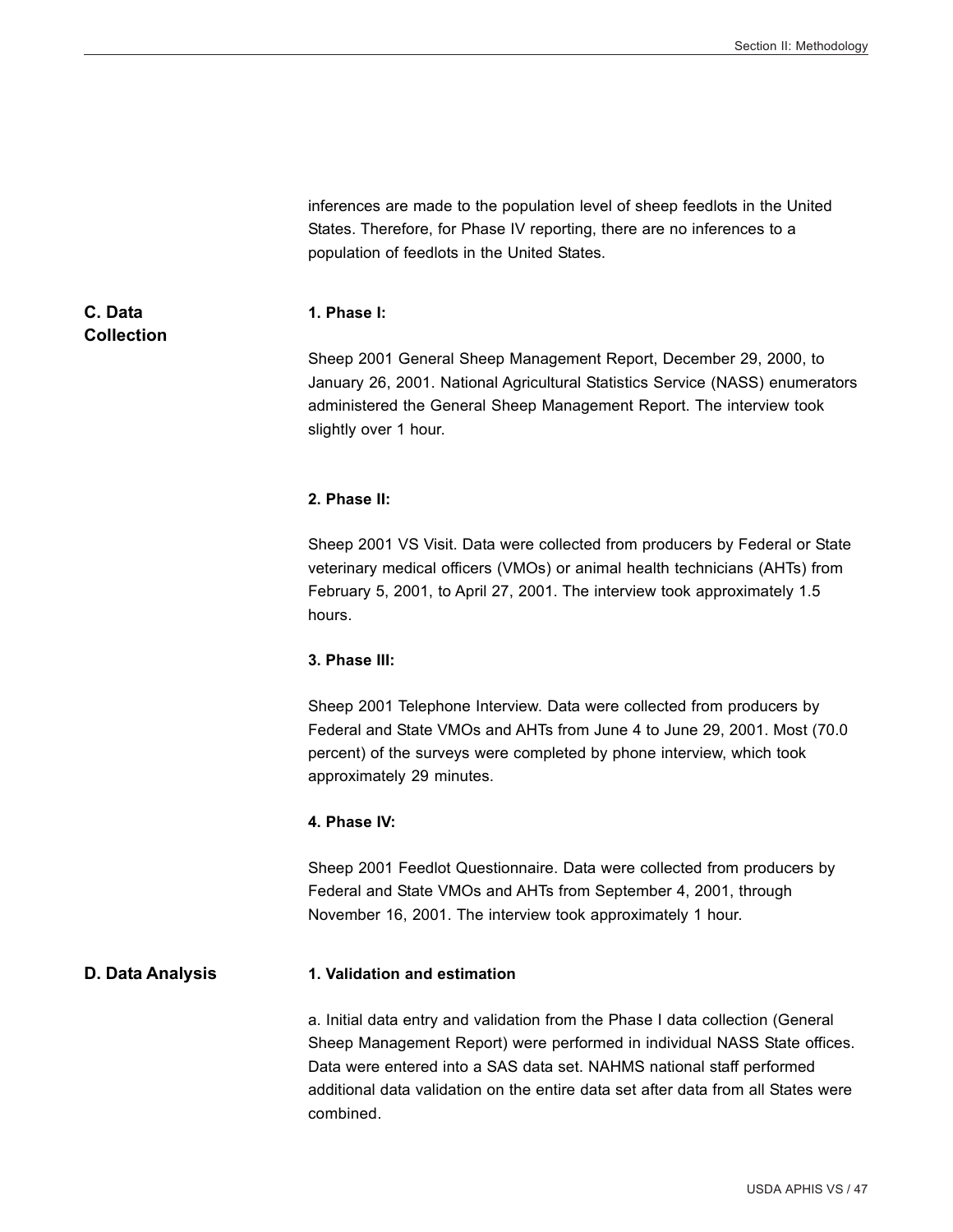b. Completed questionnaires for Phases II-IV were sent to State NAHMS Coordinators, where they were manually reviewed for accuracy and then sent to CEAH. Data entry and validation were completed at CEAH and entered into SAS.

#### **2. Response rates**

a. Phase I: Of the 9,964 operations in the screening sample, 4,884, operations had no sheep or lambs on January 1, 2000, and were therefore ineligible for the NAHMS Sheep 2001. This left a total of 5,080 operations to be contacted by NASS in January 2001 (see table below). Of these 5,080 sheep operations, 3,210 participated in this initial phase of the Sheep 2001 study. This phase occurred from December 29, 2000, to January 26, 2001, and included the administration of a questionnaire by NASS enumerators.

| <b>Response Category</b>                   | <b>Number</b><br><b>Operations</b> | Percent<br><b>Operations</b> |
|--------------------------------------------|------------------------------------|------------------------------|
| No sheep on January 1, 2001                | 468                                | 9.2                          |
| Out of business <sup>1</sup>               | 159                                | 3.1                          |
| Refusal                                    | 870                                | 17.1                         |
| Survey completed and VMO consent           | 1,775                              | 35.1                         |
| Survey completed, refused VMO consent      | 993                                | 19.4                         |
| Survey completed, ineligible for VMO       | 442                                | 8.7                          |
| Out of scope (prison, research farm, etc.) | 51                                 | 1.0                          |
| Inaccessible                               | 322                                | 6.4                          |
| Total                                      | 5.080                              | 100.0                        |

 $10$ perations that sold land and/or sheep and had no intention of returning to sheep business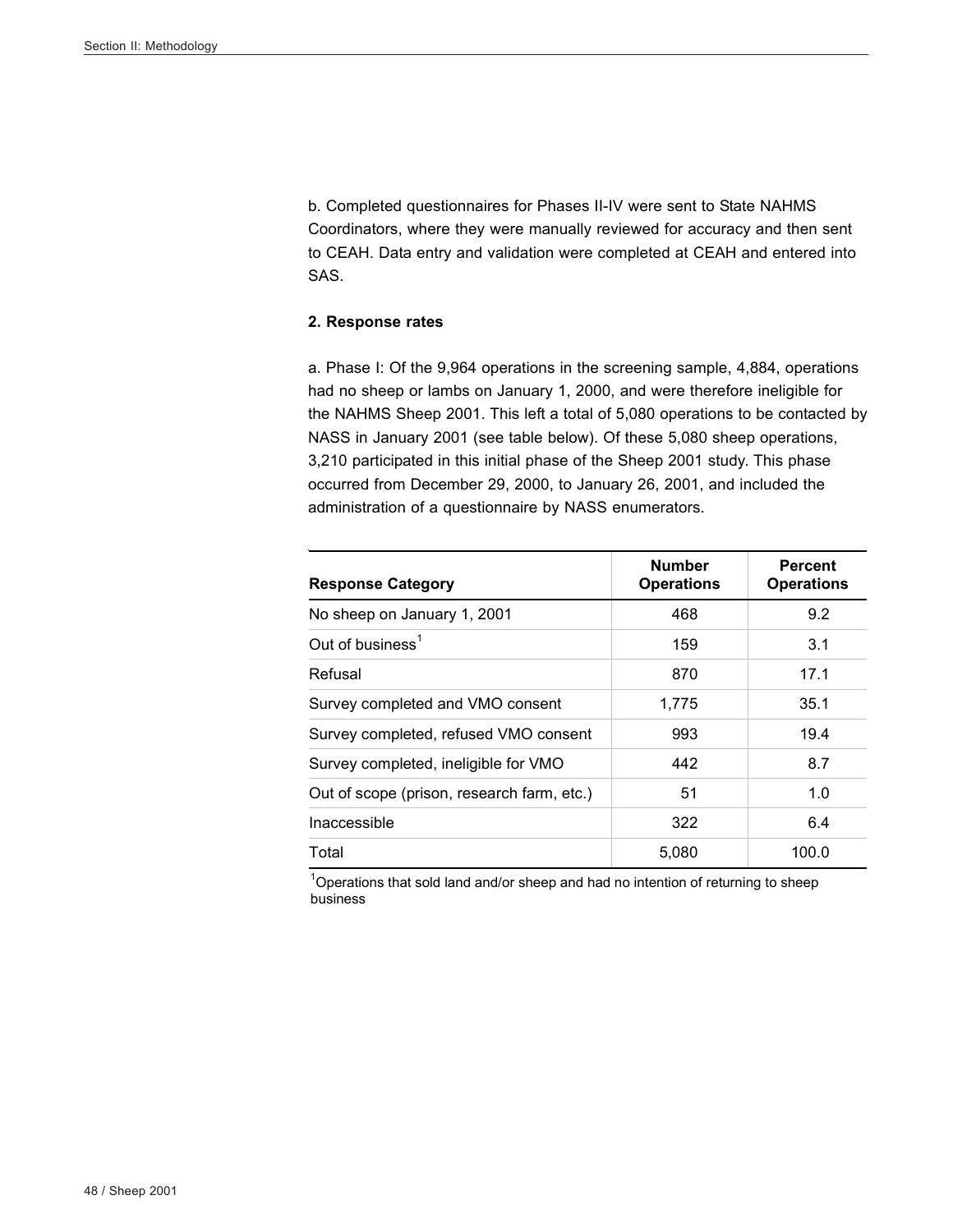| <b>Response Category</b>                                    | <b>Number</b><br><b>Operations</b> | <b>Percent</b><br><b>Operations</b> |
|-------------------------------------------------------------|------------------------------------|-------------------------------------|
| Survey completed                                            | 1,101                              | 62.0                                |
| Producer not contacted                                      | 149                                | 8.3                                 |
| Poor time of year or no time                                | 189                                | 11.0                                |
| Did not want anyone on operation                            | 6                                  | 0.3                                 |
| Bad experience with government<br>veterinarians             | 7                                  | 0.3                                 |
| Did not want to do another survey<br>or divulge information | 131                                | 7.4                                 |
| Told NASS they did not want to be<br>contacted              | 7                                  | 0.3                                 |
| Ineligible (no sheep)                                       | 32                                 | 1.8                                 |
| Other reason                                                | 40                                 | 2.2                                 |
| Unable to contact                                           | 113                                | 6.4                                 |
| Total                                                       | 1,775                              | 100.0                               |

b. Phase II: VS visit responses were completed for all 1,775 producers turned over to VS with 20 or more ewes. Of these, 1,101 producers participated.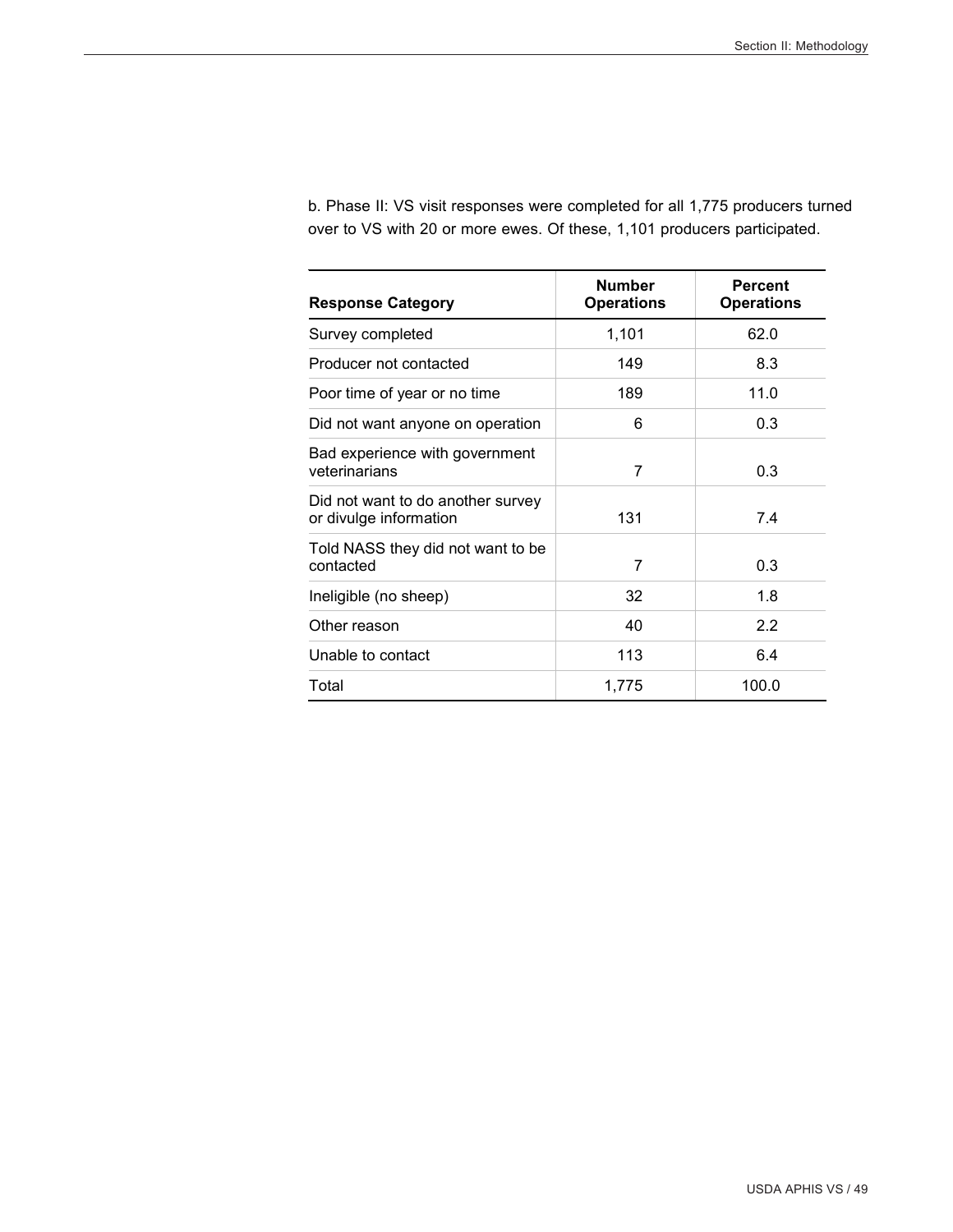c. Phase III: Interviews (primarily by telephone) were made to the 1,101 producers who participated in the VS visit Phase II. Of these, 870 producers or 79.0 percent participated in the survey.

| <b>Response Category</b>                                    | <b>Number</b><br><b>Operations</b> | <b>Percent</b><br><b>Operations</b> |
|-------------------------------------------------------------|------------------------------------|-------------------------------------|
| Survey completed                                            | 870                                | 79.0                                |
| Producer not contacted                                      | 155                                | 14.1                                |
| Poor time of year or no time                                | 15                                 | 1.4                                 |
| Did not want to do another survey<br>or divulge information | 28                                 | 2.5                                 |
| Ineligible (no sheep)                                       | 8                                  | 0.7                                 |
| Other reason                                                | 25                                 | 2.3                                 |
| Total                                                       | 1,101                              | 100.0                               |

d. Phase IV: Interviews were made to 45 eligible feedlots turned over to VS from Phase I with 500 or more market lambs or sheep, identified themselves as a feedlot, and fed a high-energy diet for the purpose of getting their animals to an acceptable slaughter weight. Of these, 32 producers or 71.1 percent participated in the feedlot survey.

| <b>Response Category</b>     | <b>Number Feedlots</b> | <b>Percent Feedlots</b> |  |
|------------------------------|------------------------|-------------------------|--|
| Survey completed             | 32                     | 71.1                    |  |
| Producer not contacted       | 2                      | 4.5                     |  |
| Poor time of year or no time | 4                      | 8.9                     |  |
| Other reason                 | 6                      | 13.3                    |  |
| Ineligible                   |                        | 2.2                     |  |
| Total                        | 45                     | 100.0                   |  |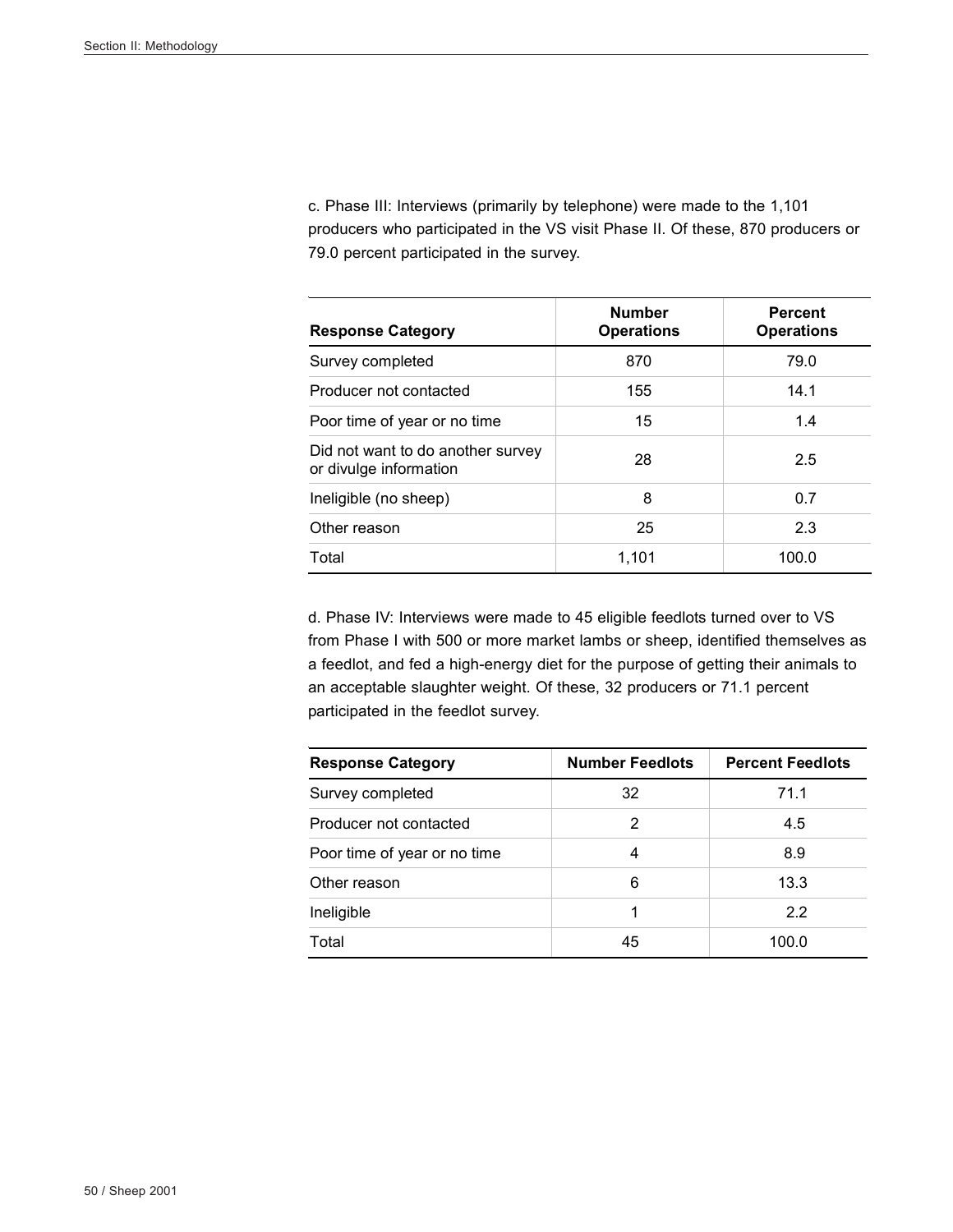#### **Appendix I: Sample Profile**

#### **A. Responding Operations**

**1. Total Number Sheep**

#### **Phase I: General Sheep Management Report Phase II: VMO Initial Visit Phase III: Telephone Survey Phase IV: Feedlot Survey Flock Size (Number of Sheep) Number Responding Operations Flock Size (Number of Ewes) Number Responding Operations Number Responding Operations Number Head Placed Operations Number Responding**  1-24 448 Less than  $100$  536 432 Less than  $5,000$  | 19 25-99 956 100-499 368 293 5,000 or more 13 100-999 1,370 500 or more 197 145 1,000 or more 436 Total 3,210 Total 1,101 870 Total 32

#### **3. Primary Flock Type**

|                              | Phase I:<br><b>General Sheep</b><br><b>Management</b><br>Report | Phase II: VMO<br><b>Initial Visit</b>                   | <b>Phase III:</b><br><b>Telephone</b><br><b>Survey</b> | <b>Phase IV:</b><br>Feedlot<br><b>Survey</b>     |
|------------------------------|-----------------------------------------------------------------|---------------------------------------------------------|--------------------------------------------------------|--------------------------------------------------|
| Primary<br><b>Flock Type</b> | <b>Number</b><br><b>Responding</b><br><b>Operations</b>         | <b>Number</b><br><b>Responding</b><br><b>Operations</b> | <b>Number</b><br>Responding<br><b>Operations</b>       | <b>Number</b><br>Responding<br><b>Operations</b> |
| Herded/Open<br>Range         | 219                                                             | 87                                                      | 56                                                     | 4                                                |
| <b>Fenced Range</b>          | 938                                                             | 293                                                     | 237                                                    | 1                                                |
| Farm Flock                   | 1,975                                                           | 714                                                     | 571                                                    | 8                                                |
| Feedlot                      | 78                                                              | 7                                                       | 6                                                      | 19                                               |
| Total                        | 3,210                                                           | 1,101                                                   | 870                                                    | 32                                               |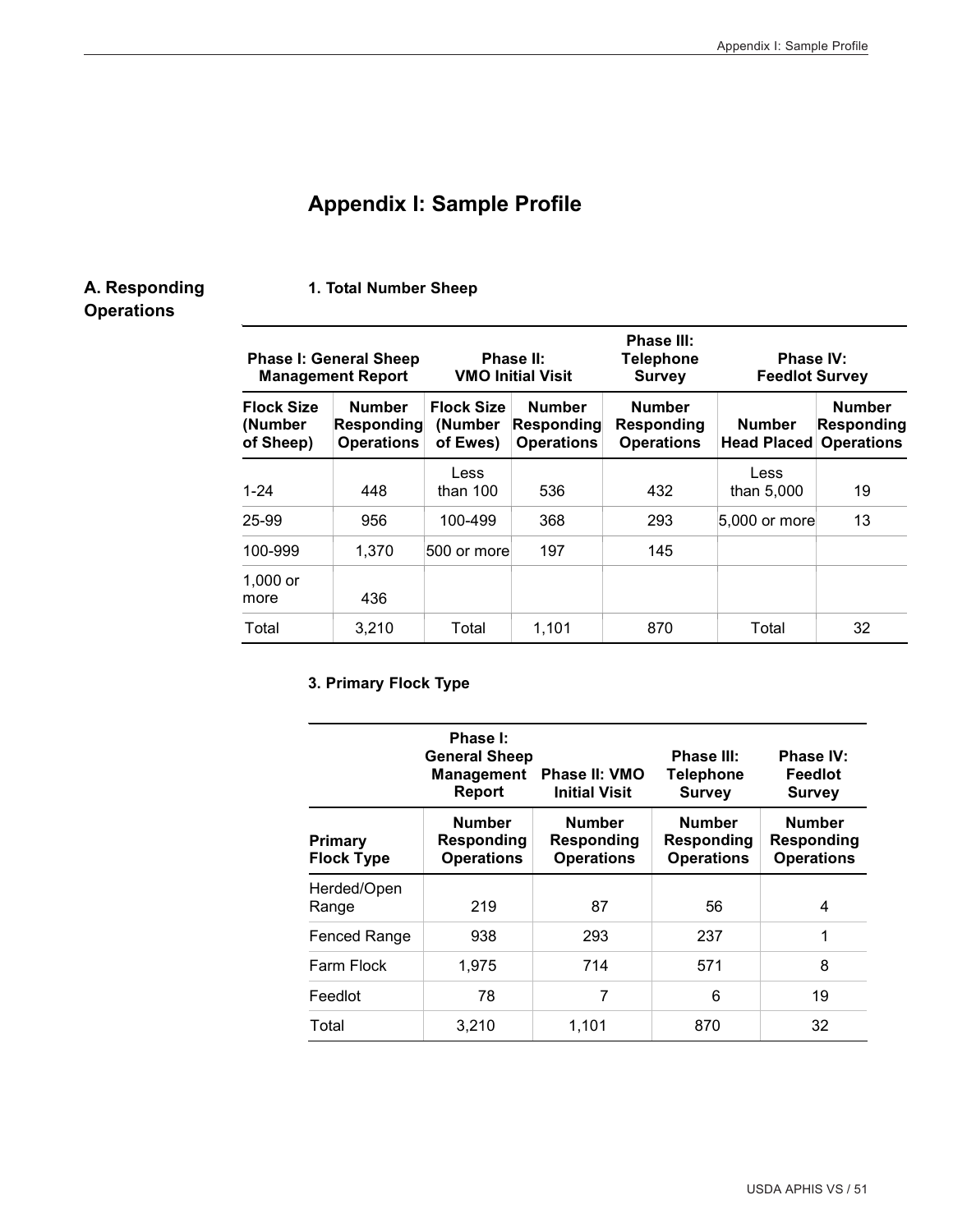#### **Appendix II: U.S. Sheep and Lamb Inventory and Operations**

#### **A. Regional**

| Summary           |                        |                                |                                                         | NASS <sup>1</sup>                |                                              |                                                         |                                                                 |                                                     |
|-------------------|------------------------|--------------------------------|---------------------------------------------------------|----------------------------------|----------------------------------------------|---------------------------------------------------------|-----------------------------------------------------------------|-----------------------------------------------------|
|                   |                        |                                | <b>Number (Thousand Head)</b><br><b>January 1, 2001</b> |                                  | Number of<br><b>Operations</b><br>with Sheep |                                                         | Percent <sup>2</sup>                                            |                                                     |
| Region            | <b>State</b>           | Ewes 1<br>vear or<br>older     | <b>Market</b><br><b>Sheep</b><br>and<br>Lambs           | <b>All Sheep</b><br>and<br>Lambs | 2000                                         | Ewes on<br><b>Operations</b><br>with 20 or<br>more Ewes | Sheep on<br><b>Operations</b><br>with 20 or<br><b>More Ewes</b> | <b>Operations</b><br>with 20 or<br><b>More Ewes</b> |
| Pacific           | California             | 320                            | 465                                                     | 840                              | 3,000                                        |                                                         |                                                                 |                                                     |
|                   | Oregon                 | 120                            | 94                                                      | 245                              | 3,000                                        |                                                         |                                                                 |                                                     |
|                   | Washington             | 35                             | 10                                                      | 54                               | 1,200                                        |                                                         |                                                                 |                                                     |
|                   | Total                  | 475                            | 569                                                     | 1,139                            | 7,200                                        | 90.6                                                    | 86.3                                                            | 31.9                                                |
| West              |                        |                                |                                                         |                                  |                                              |                                                         |                                                                 |                                                     |
| Central           | Colorado               | 165                            | 225                                                     | 420                              | 1,900                                        |                                                         |                                                                 |                                                     |
|                   | Idaho                  | 195                            | 39                                                      | 275                              | 1,000                                        |                                                         |                                                                 |                                                     |
|                   | Montana                | 265                            | 30                                                      | 360                              | 2,000                                        |                                                         |                                                                 |                                                     |
|                   | Nevada                 | 68                             | 12                                                      | 95                               | 300                                          |                                                         |                                                                 |                                                     |
|                   | New Mexico             | 165                            | 55                                                      | 255                              | 900                                          |                                                         |                                                                 |                                                     |
|                   | Texas                  | 710                            | 310                                                     | 1,150                            | 6,800                                        |                                                         |                                                                 |                                                     |
|                   | Utah                   | 300                            | 40                                                      | 390                              | 1,500                                        |                                                         |                                                                 |                                                     |
|                   | Wyoming                | 340                            | 110                                                     | 530                              | 900                                          |                                                         |                                                                 |                                                     |
|                   | Total                  | 2,208                          | 821                                                     | 3,475                            | 15,300                                       | 96.9                                                    | 81.5                                                            | 46.9                                                |
| Central           | Arkansas               | N/A                            | N/A                                                     | N/A                              | N/A                                          |                                                         |                                                                 |                                                     |
|                   | Illinois               | 48                             | 14                                                      | 75                               | 2,400                                        |                                                         |                                                                 |                                                     |
|                   | Indiana                | 45                             | $\overline{7}$                                          | 66                               | 2,200                                        |                                                         |                                                                 |                                                     |
|                   | lowa                   | 144                            | 95                                                      | 270                              | 4,700                                        |                                                         |                                                                 |                                                     |
|                   | Kansas                 | 58                             | 39                                                      | 110                              | 1,500                                        |                                                         |                                                                 |                                                     |
|                   | Minnesota              | 90                             | 60                                                      | 170                              | 2,600                                        |                                                         |                                                                 |                                                     |
|                   | South<br>Dakota        | 265                            | 105                                                     | 420                              | 2,300                                        |                                                         |                                                                 |                                                     |
|                   | Wisconsin              | 53                             | 14                                                      | 80                               | 2,200                                        |                                                         |                                                                 |                                                     |
|                   | Total                  | 703                            | 334                                                     | 1,191                            | 17,900                                       | 86.5                                                    | 77.0                                                            | 44.6                                                |
| Eastern           | Ohio                   | 86                             | 32                                                      | 142                              | 3,600                                        |                                                         |                                                                 |                                                     |
|                   | Pennsylvania           | 54                             | 12                                                      | 81                               | 2,500                                        |                                                         |                                                                 |                                                     |
|                   | Virginia               | 37                             | 15                                                      | 61                               | 1,300                                        |                                                         |                                                                 |                                                     |
|                   | Total                  | 177                            | 59                                                      | 284                              | 7,400                                        | 78.9                                                    | 77.6                                                            | 40.1                                                |
| Total (22 States) |                        | 3,563<br>(87.1%<br>of $U.S.$ ) | 1,783<br>(89.2%<br>of $U.S.$ )                          | 6,089<br>(87.4%<br>of $U.S.$ )   | 47,800<br>(72.3% of<br>U.S.)                 | 92.6                                                    | 81.2                                                            | 42.1                                                |
|                   | Total U.S. (50 States) | 4,091                          | 1,998                                                   | 6,965                            | 66,100                                       |                                                         |                                                                 |                                                     |

 $N/A$  = not available

<sup>1</sup> Source: National Agricultural Statistics Service (NASS), USDA; NASS Sheep and Goats, February 1, 2002<br><sup>2</sup> Source: Percentage estimates generated based on NAHMS Phase I data collection.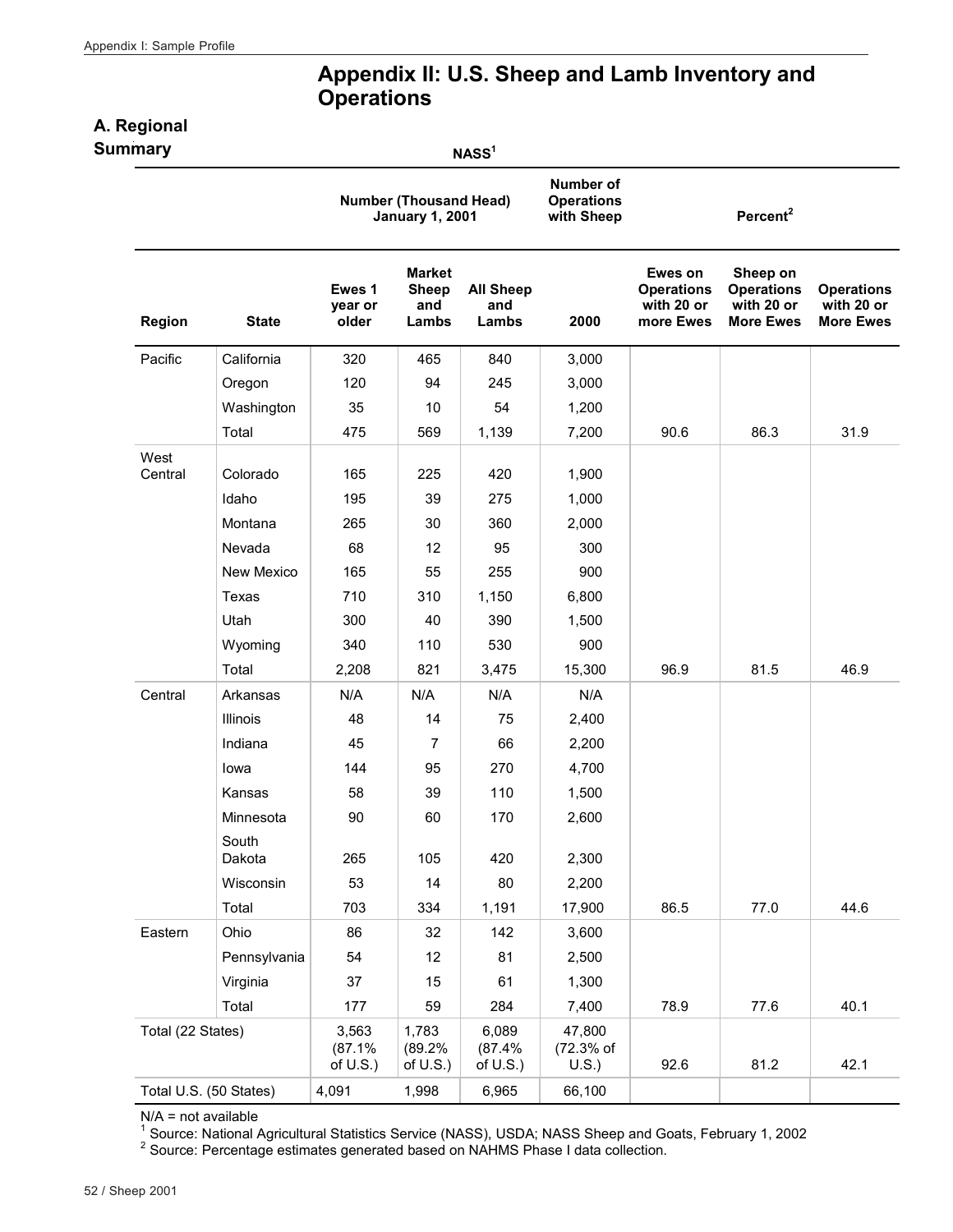#### **B. Size Group Summary**

## **1. Source: United States Census of Agriculture, U.S. Department of Commerce, 1997**

| <b>Sheep and Lamb</b><br><b>Size Groups</b> | <b>Sheep and Lamb</b><br><b>Inventory Dec. 1,</b><br>1997<br>(Thousand Head) | <b>Farms (Operations)</b><br>With Sheep and<br>Lambs 1997 |
|---------------------------------------------|------------------------------------------------------------------------------|-----------------------------------------------------------|
| $1 - 24$                                    | 349                                                                          | 35,584                                                    |
| 25-99                                       | 959                                                                          | 20,461                                                    |
| 100-299                                     | 963                                                                          | 6,010                                                     |
| 300-999                                     | 1,237                                                                        | 2,429                                                     |
| 1,000-2,499                                 | 1,255                                                                        | 820                                                       |
| 2,500-4,999                                 | 1,000                                                                        | 297                                                       |
| 5,000 or more                               | 2,059                                                                        | 189                                                       |
| Total                                       | 7,822                                                                        | 65,790                                                    |

#### **2. Source: United States Department of Agriculture, NASS**

|                       | <b>Percent</b>                      |                   |  |
|-----------------------|-------------------------------------|-------------------|--|
| <b>Breeding Sheep</b> | Inventory<br><b>January 1, 2001</b> | <b>Operations</b> |  |
| $1 - 99$              | 28.8                                | 90.8              |  |
| 100-499               | 23.8                                | 7.5               |  |
| 500-4,999             | 33.7                                | 1.6               |  |
| 5,000 or more         | 13.7                                | 0.1               |  |
| Total                 | 100.0                               | 100.0             |  |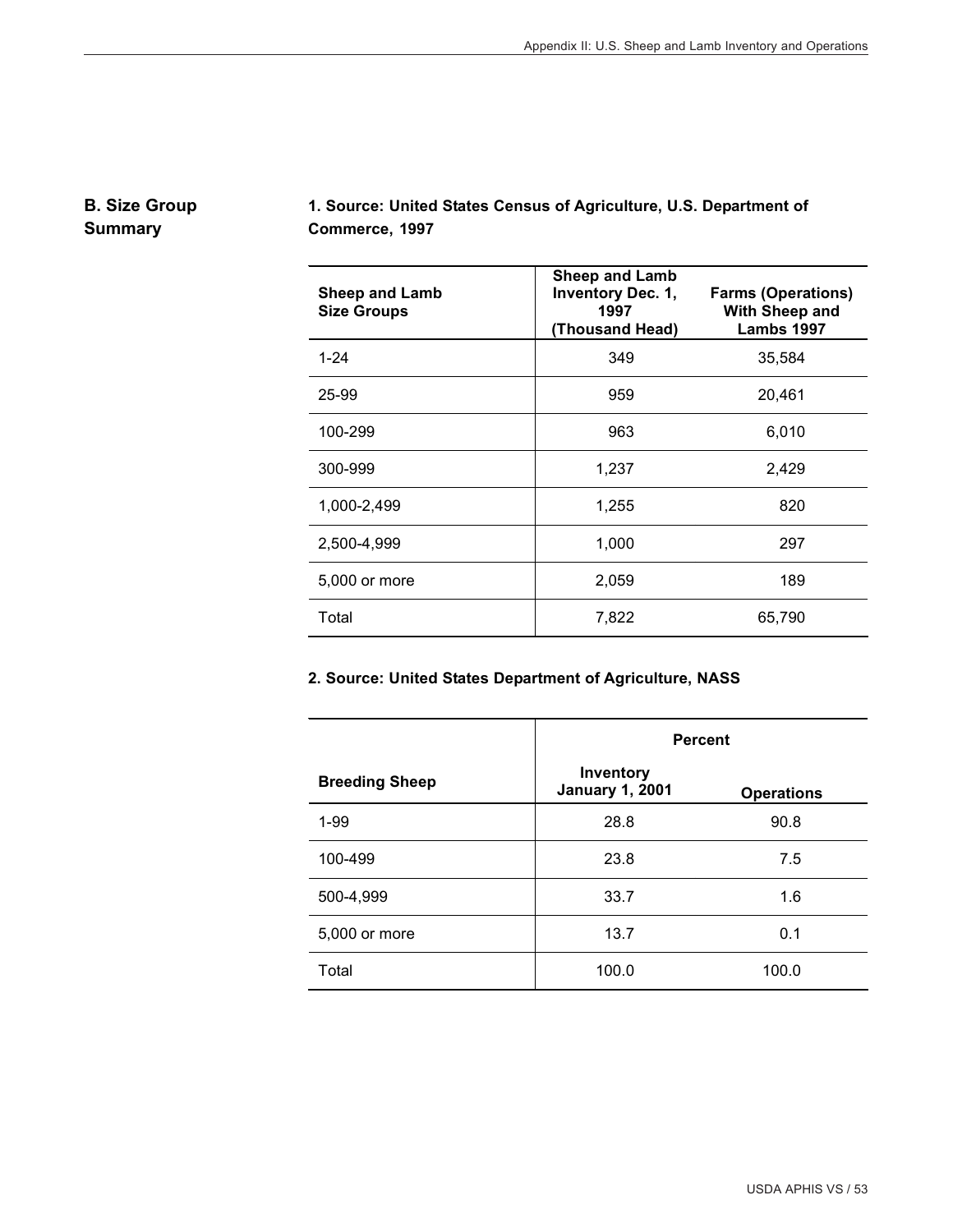#### **Sheep 2001 Study: Completed and Expected Outputs and Related Study Objectives**

1) Estimate the regional and national prevalence of specific diseases and conditions of sheep, such as Johne's, intestinal parasites, abortions, and ovine progressive pneumonia.

- Johne's and the U.S. Sheep industry (info sheet)
- Intestinal Parasitism in U.S. Sheep (info sheet)
- Seroprevalence of Ovine Progressive Pneumonia in U.S. sheep (info sheet)

2) Conduct genomic testing for genetic factors that may be related to susceptibility to clinical signs of scrapie.

• Describe the prevalence of potential risk factors believed to be associated with scrapie

• PrP genotype distributions of U.S. sheep

• Scrapie associated risk factors and related management practices in the United States

3) Describe health management practices used by U.S. sheep producers affecting morbidity (e.g., footrot) and mortality. This would include animal movement and identification, feeding practices, biosecurity procedures, use of veterinary services, source of health information, vaccination, and treatment practices.

- Part I: Reference of Sheep Management in the United States, 2001, July 2002
- Highlights of NAHMS Sheep 2001: Part I
- Part II: Reference of Sheep Health in the United States, 2001
- Highlights of NAHMS Sheep 2001: Part II
- Lamb Marketing Patterns in the United States, 2000, (info sheet) April 2003
- Part III: Lambing Practices, spring 2001
- Highlights of NAHMS Sheep 2001: Part III, April 2003

**• Part IV: Baseline Reference of 2001 Sheep Feedlot Health and Management, September 2003**

- Highlights of NAHMS Sheep 2001: Part IV
- Scrapie Associated Risk Factors (info sheet) September 2003
- Quality Assurance on U.S. Sheep Operations (info sheet) expected fall 2003
- Biosecurity on U.S. Sheep Operations (info sheet) expected fall 2003
- Vaccination and Treatment Practices on U.S. Sheep Operations (info sheet) expected fall 2003
- Intestinal Parasites in U.S. Sheep (info sheet) expected fall 2003
- PrP Genotype Distribution (info sheet) expected fall 2003